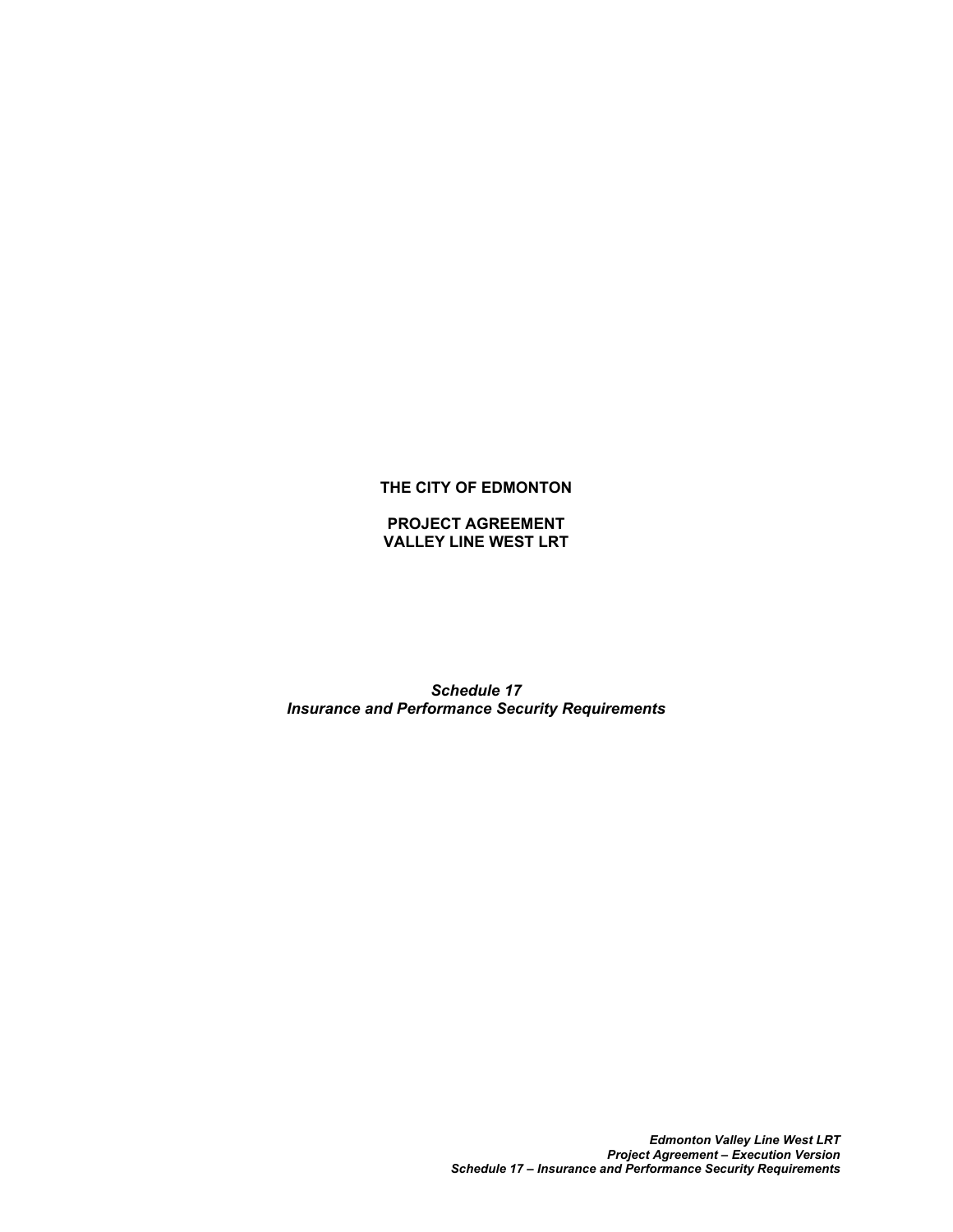## **TABLE OF CONTENTS**

| $\mathbf{1}$ . |      |  |
|----------------|------|--|
|                | 1.1  |  |
|                | 1.2  |  |
| 2.             |      |  |
|                | 2.1  |  |
| 3.             |      |  |
|                | 3.1  |  |
|                | 3.2  |  |
|                | 3.3  |  |
|                | 3.4  |  |
|                | 3.5  |  |
|                | 3.6  |  |
|                | 3.7  |  |
|                | 3.8  |  |
|                | 3.9  |  |
|                | 3.10 |  |
|                | 3.11 |  |
|                | 3.12 |  |
|                | 3.13 |  |
|                | 3.14 |  |
|                | 3.15 |  |
|                | 3.16 |  |
| 4.             |      |  |
| 5.             |      |  |
| 6.             |      |  |
|                |      |  |
|                |      |  |
|                |      |  |
|                |      |  |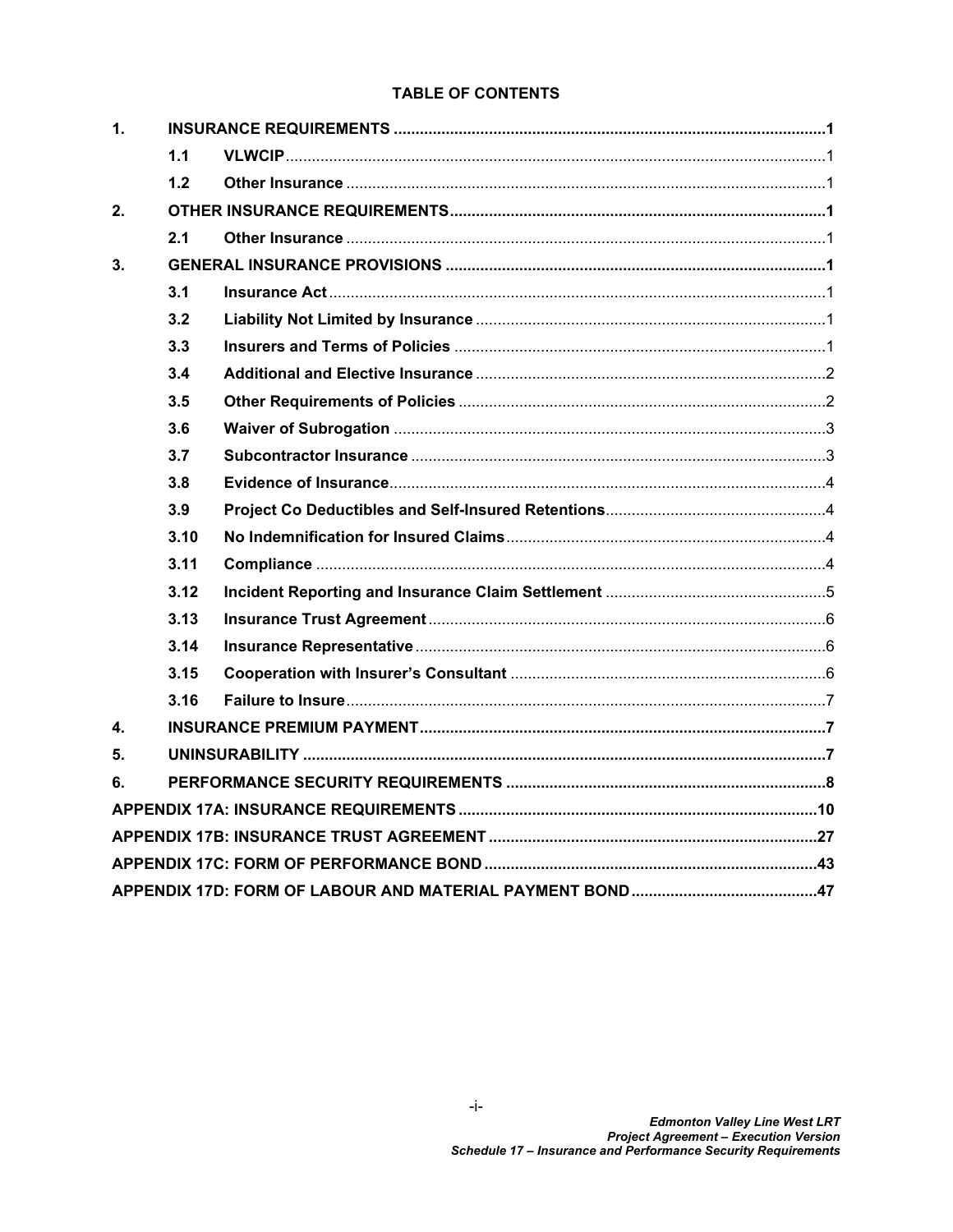### **SCHEDULE 17**

### **INSURANCE AND PERFORMANCE SECURITY REQUIREMENTS**

### <span id="page-2-0"></span>**1. INSURANCE REQUIREMENTS**

#### <span id="page-2-1"></span>**1.1 VLWCIP**

Subject to Section 5 *[Uninsurability]* of this Schedule, Project Co shall take out, maintain in force and renew, or shall cause to be taken out, maintained in force and renewed, the insurance covers set out in Section 1.1, 1.2, 1.3 and 1.4 of Appendix 17A *[Insurance Requirements]* exclusively through the Valley Line West Construction Insurance Program (VLWCIP).

### <span id="page-2-2"></span>**1.2 Other Insurance**

Subject to Section 5 *[Uninsurability]* of this Schedule, Project Co shall take out, maintain in force and renew, or shall cause to be taken out, maintained in force and renewed, the insurance covers set out in Section 1.5, 1.6, 1.7, 1.8, 1.9, 1.10, 1.11, 1.12 and 1.13 of Appendix 17A *[Insurance Requirements]*.

### <span id="page-2-3"></span>**2. OTHER INSURANCE REQUIREMENTS**

### <span id="page-2-4"></span>**2.1 Other Insurance**

Project Co shall take out, maintain in force and renew, or cause to be taken out, maintained in force and renewed, insurance required by Section 3.4 *[Additional and Elective Insurance]* of this Schedule.

### <span id="page-2-5"></span>**3. GENERAL INSURANCE PROVISIONS**

#### <span id="page-2-6"></span>**3.1 Insurance Act**

All of the insurance policies required to be taken out, maintained in force and renewed by or caused to be taken out, maintained in force and renewed by Project Co pursuant to this Agreement shall comply with Applicable Law, including but not limited to the *Insurance Act* (Alberta).

#### <span id="page-2-7"></span>**3.2 Liability Not Limited by Insurance**

Except to the extent otherwise expressly provided in this Agreement, none of the insurance coverage amounts, values, limits or sublimits specified in this Schedule shall limit Project Co's liability or obligations to the City arising under this Agreement.

#### <span id="page-2-8"></span>**3.3 Insurers and Terms of Policies**

- (a) Project Co shall ensure that all policies for the insurance that it is required to obtain, maintain and renew pursuant to this Schedule are obtained, maintained and renewed with Qualified Insurers authorized or licensed to insure the risks in question in Alberta and, subject to this Schedule, are in such forms and contain such terms and conditions which are equal to or better than those that would be obtained, maintained and renewed by prudent owners and operators of projects of similar scope and magnitude to the Project and, in addition to the required inclusions or permitted exclusions for each policy specifically described in this Schedule, include such other inclusions and exclusions as such prudent owners and operators would require or permit.
- (b) Project Co shall ensure that all insurance policies that it is required to obtain, maintain and renew pursuant to this Schedule must be in forms and with terms and conditions acceptable to the City, acting reasonably. The purpose of this Section 3.3(b) is to give the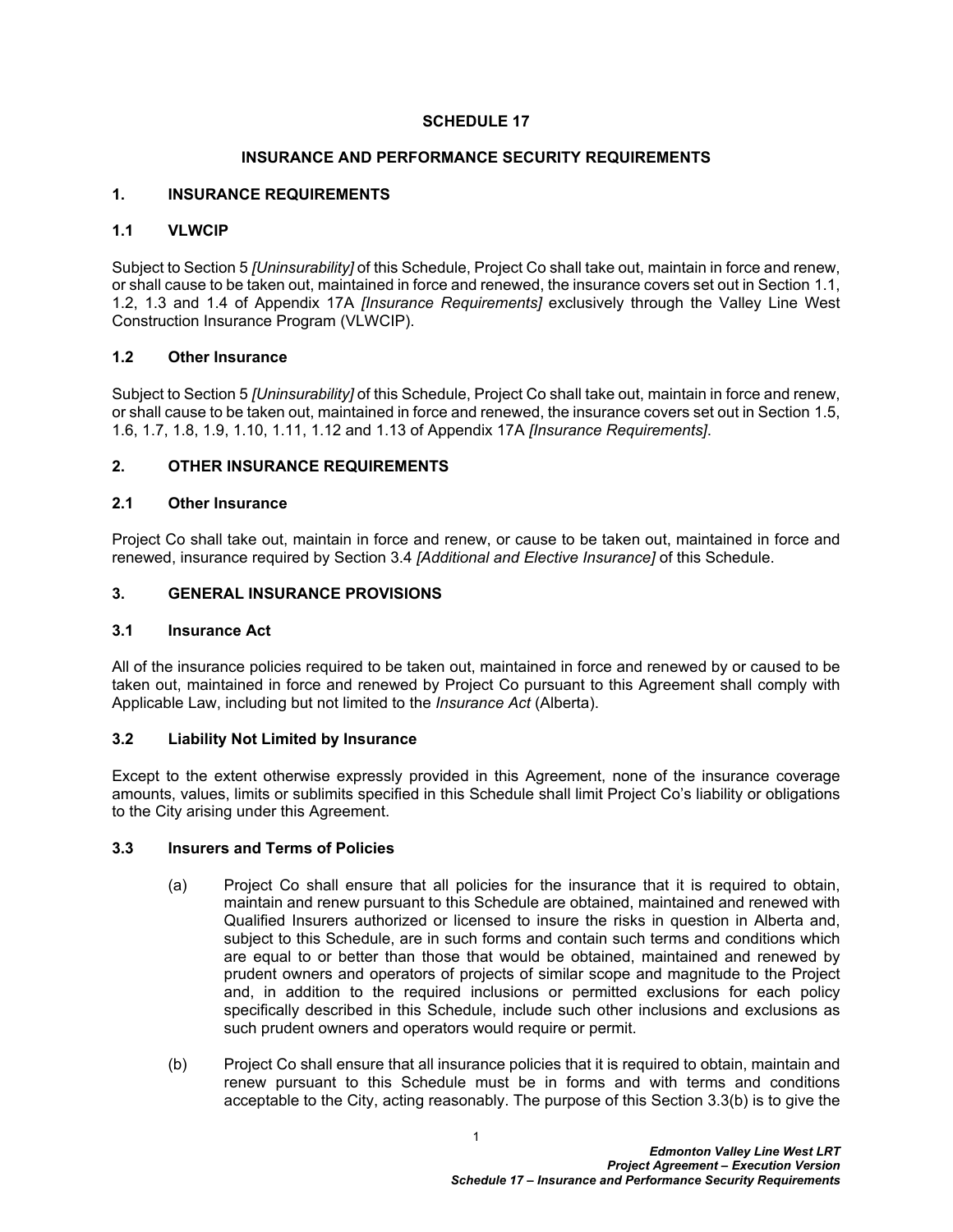City the right to have modified or deleted from the actual insurance policies terms and conditions that the City becomes aware of, including those that the City becomes aware of only after receiving certified copies of the insurance policies, that are contrary to the express intent or the spirit of the insurance requirements in this Agreement, including this Schedule.

(c) Subject to this Section 3.3, the insurance covers required under this Agreement may be structured as single policies or as combinations of primary, excess, and umbrella policies.

#### <span id="page-3-0"></span>**3.4 Additional and Elective Insurance**

- (a) Project Co shall obtain and maintain, or cause to be obtained and maintained, at its cost, all such other policies of insurance required by Applicable Law to be obtained and maintained by Project Co in connection with the performance of its obligations under this Agreement ("**Additional Insurance**"); and may increase the limits or decrease the deductibles of the insurance policies it is required to take out, maintain and renew under this Schedule, provided that such increase or decrease does not reduce the amount or extent of cover available, and may obtain and maintain all such other policies of insurance which Project Co deems necessary having regard to the policies of insurance which prudent owners and operators of projects of similar scope and magnitude to the Project would obtain and maintain, or cause to be obtained and maintained (together "**Elective Insurance**"), including directors and officers liability and corporate indemnification insurance.
- (b) The City reserves the right to require Project Co to purchase such additional insurance coverage as the City may reasonably require. The City also reserves the right to request such higher or lower limits of insurance or otherwise alter the types of coverage requirements, their minimum amounts and deductibles (taking into consideration such matters as the nature of the required operations, maintenance and rehabilitation for the Infrastructure, contract value, industry standards, and/or availability of insurance) as the City may reasonably require from time to time. Any additional costs of such additional and/or amended insurance shall be borne by the City and any costs savings resulting from the implementation of such additional and/or amended insurance shall be for the account of the City.

#### <span id="page-3-1"></span>**3.5 Other Requirements of Policies**

Without limiting the generality of this Schedule and the provisions of Section 9 *[Insurance, Damage and Destruction]*:

- (a) each policy of insurance required to be taken out, maintained and renewed by Project Co shall:
	- (1) be primary and not require the sharing of any loss or contribution by any insurer of the City or any other named insured;
	- (2) contain an endorsement to the effect that the insurer will not effect any material adverse change or amendment to the policy or any cancellation of the policy without first giving at least 90 days prior written notice by registered mail to the City and each of the other named insureds and loss payees, except that this clause (2) shall not apply to the automobile liability insurance described in Section 1.5 *[Automobile Liability Insurance]* of Appendix 17A *[Insurance Requirements]* where 60 days prior written notice of cancellation of the policy by registered mail to the City and loss payees shall be given, and except that this clause (2) shall not apply to any cyber risk insurance described in Section 1.11 *[Cyber Risk Insurance]* of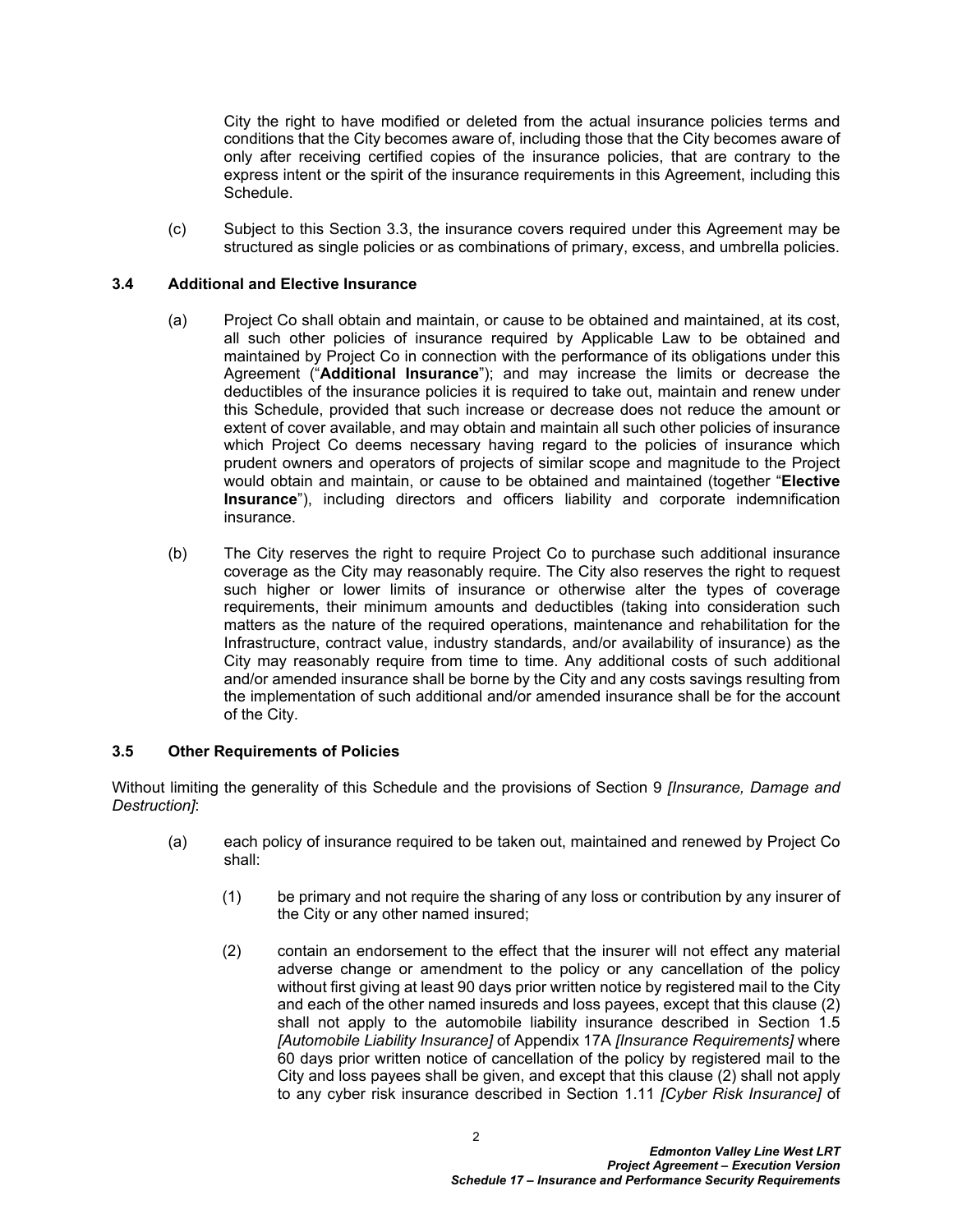Appendix 17A *[Insurance Requirements],* provided that: (i) the applicable insurer agrees to provide such notice on a best efforts basis; or (ii) in the absence of such best efforts agreement, Project Co shall forward any such notice to the City within two Business Days of receipt; and

- (3) contain an endorsement to the effect that the policy will not be invalidated and coverage thereunder will not be denied to any insureds by reason of any breach or violation of warranties, representations, declarations or conditions contained in the policy other than as a result of a negligent act, misrepresentation or omission of such insured, except that this clause (3) shall not apply to the following insurance policies:
	- (i) the automobile liability insurance described in Section 1.5 *[Automobile Liability Insurance]* of Appendix 17A *[Insurance Requirements]*; and
	- (ii) the workers compensation insurance described in Section 1.13 *[Workers' Compensation Insurance]* of Appendix 17A *[Insurance Requirements]*;

### <span id="page-4-0"></span>**3.6 Waiver of Subrogation**

Except with respect to the insurances required under Section 1.3 *[Project-Specific Professional Liability],*  Section 1.5 *[Automobile Liability]*, Section 1.10 *[Employee Dishonesty (Crime)]*, 1.11 *[Cyber Risk Insurance]*, 1.12 *[Directors' and Officers' Liability Insurance]* and Section 1.13 *[Workers' Compensation] of* Appendix 17A *[Insurance Requirements]*, each policy of insurance shall contain a waiver of subrogation as against the City, City Parties, their respective shareholders, officials, directors, officers, employees, elected officials, servants, consultants (other than design consultants) and agents.

#### <span id="page-4-1"></span>**3.7 Subcontractor Insurance**

- (a) Except with respect to the insurances required under Section 1.10 *[Employee Dishonesty (Crime)]*, 1.11 *[Cyber Risk Insurance]* and 1.12 *[Directors' and Officers' Liability Insurance] of* Appendix 17A *[Insurance Requirements]*, Project Co shall require that all Subcontractors are covered by, or obtain, the insurance described in this Schedule 17 *[Insurance and Performance Security Requirements]*, provided that Project Co shall determine the applicable limits to be obtained for such insurance. Project Co shall be solely responsible and liable for any damages which the City may suffer as a direct result of Project Co's failure to comply with the foregoing.
- (b) If Project Co receives notice that any Subcontractor employed by or through Project Co is not covered by any insurance required by this Schedule 17 *[Insurance and Performance Security Requirements]* to be obtained (or cause to be obtained) by Project Co, Project Co shall:
	- (1) ensure that such insurance coverage is immediately put in place;
	- (2) remove the Subcontractor from the Site and ensure that such Subcontractor does not perform any further part of the Project Work until after such insurance coverage is put in place; or
	- (3) if the Subcontractor cannot be covered by a particular policy as required by this Schedule 17 *[Insurance and Performance Security Requirements]*, replace the Subcontractor with a new Subcontractor who can be covered by insurance required by this Schedule 17 *[Insurance and Performance Security Requirements]* or who can obtain the required insurance coverage; it being acknowledged by Project Co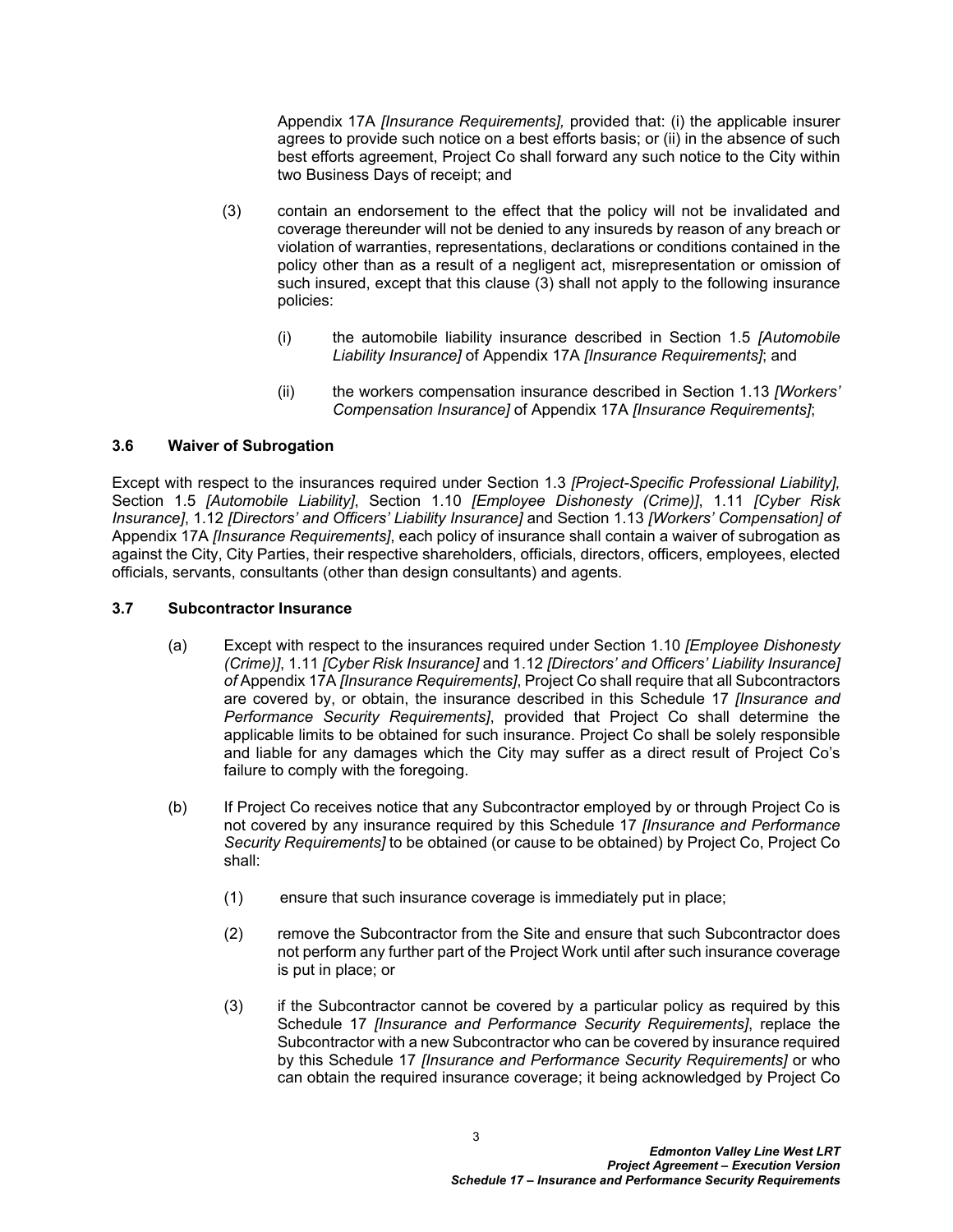that the requirements of and restrictions set forth in this Agreement regarding new and replaced Subcontractors shall be complied with.

#### <span id="page-5-0"></span>**3.8 Evidence of Insurance**

Prior to the execution of the Project Agreement, Project Co will provide the City with certified copies of policies, confirming that the insurance specified in Section 1.1, Section 1.2, Section 1.3 and Section 1.4 of Appendix 17A *[Insurance Requirements]* are in full force and effect.

Prior to the execution of the Project Agreement, Project Co will provide the City with certificates of insurance confirming that the insurances specified in Section 1.5, Section 1.6, Section 1.7, Section 1.8, Section 1.9, Section 1.10, Section 1.11, Section 1.12 and Section 1.13 of Appendix 17A *[Insurance Requirements]* are in full force and effect.

Project Co shall provide or cause to be provided, not less than 30 days prior to expiration of any then current policy, documentation evidencing to the satisfaction of the City (acting reasonably) the renewal, extension or replacement of such insurance and as soon as reasonably practicable, and in any event within 30 days after expiration of any then current policy, certified copies of policies evidencing to the satisfaction of the City (acting reasonably) the renewal, extension or replacement of such insurance.

No delivery to, or review or approval by, the City of any insurance certificate, insurance policy or other documentation evidencing insurance cover shall derogate from or diminish the City's or Project Co's obligations under this Agreement.

### <span id="page-5-1"></span>**3.9 Project Co Deductibles and Self-Insured Retentions**

The Party responsible for the matter giving rise to a claim, to the extent responsible therefor, shall be responsible for the payment of deductibles under any policy of insurance under which it is an insured party or under any policy of insurance Project Co is required to maintain (or cause to be maintained) under this Schedule 17 *[Insurance and Performance Security Requirements].* In the event that responsibility for the matter giving rise to the claim is indeterminable, the first named insured under the policy of insurance is responsible and liable for the payment of deductibles.

#### <span id="page-5-2"></span>**3.10 No Indemnification for Insured Claims**

Project Co shall not be entitled to claim compensation, indemnification or reimbursement from the City under this Agreement to the extent that Project Co:

- (a) is entitled to recover any such amounts under any insurance in force at the time of loss; or
- (b) would have been entitled to recover any such amounts under any insurance if it had complied with its obligation to take out and maintain, or cause to be taken out and maintained, insurance in accordance with this Agreement.

#### <span id="page-5-3"></span>**3.11 Compliance**

(a) Project Co shall comply with the warranties, terms, conditions and requirements of all policies for the insurance required by this Schedule 17 *[Insurance and Performance Security Requirements]* and shall not do, or omit to do, or permit to be done or omitted by any Project Co Person, anything with respect to the Project or the Lands that could reasonably be expected to result in the cancellation or voidance of any insurance required by this Schedule, or that would reasonably be expected to entitle any insurer to partially or fully refuse to pay any claim under any policy for any such insurance.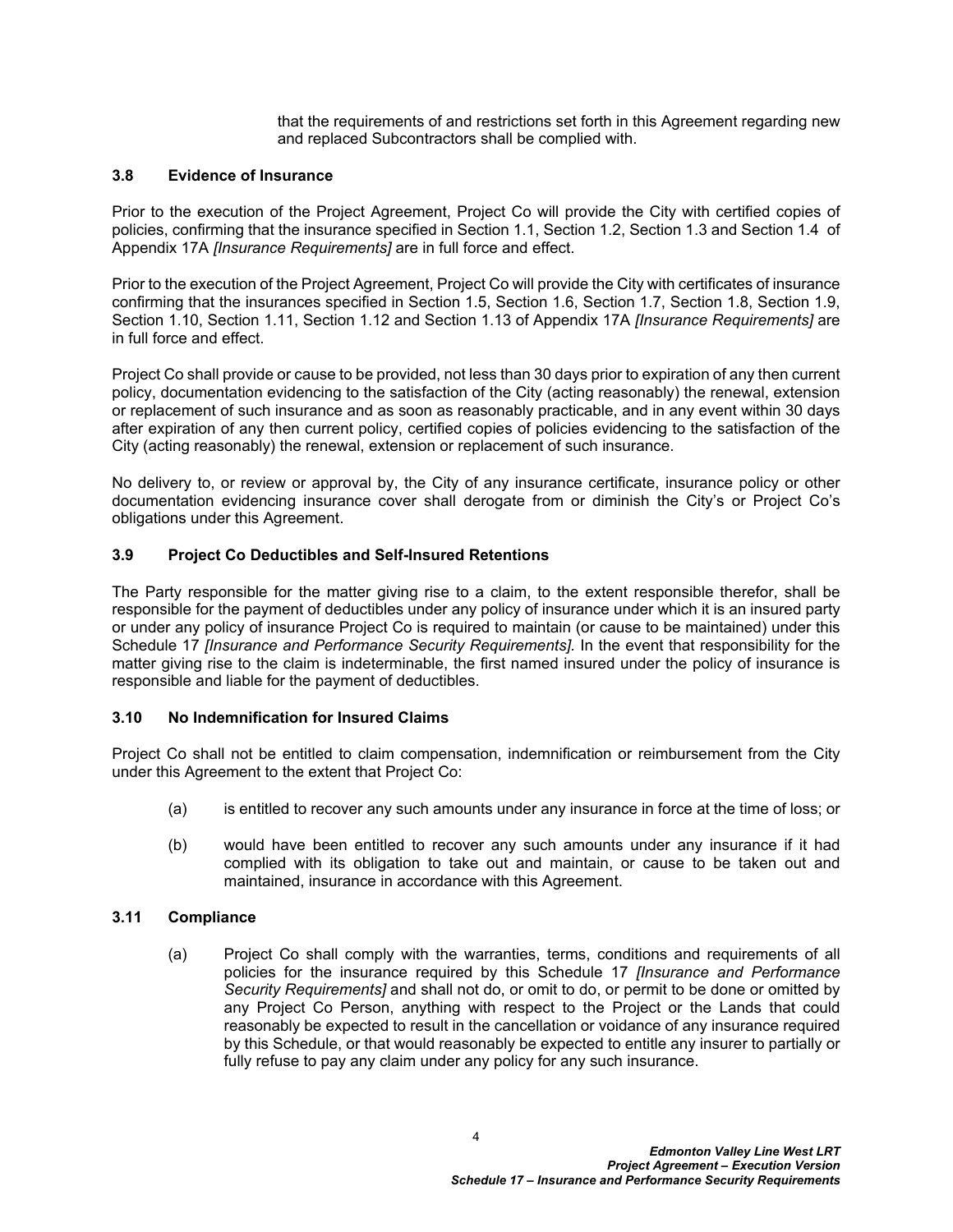- (b) The City and Project Co shall, and Project Co shall cause the Project Contractors and Subcontractors to:
	- (1) comply with all insurance policy warranties, terms and conditions made known to them; and
	- (2) take any and all special precautions necessary to prevent loss or damage occurring in or about the Project as required by the terms of the course of construction property policy required pursuant to Section 1.1 *[Course of Construction All Risk Property Insurance]* of Appendix 17A *[Insurance Requirements]* of this Schedule.

#### <span id="page-6-0"></span>**3.12 Incident Reporting and Insurance Claim Settlement**

Project Co shall:

- (a) maintain a written register of all damages, events, losses, circumstances, situations, claims or occurrences, including but not limited to incidents which might result in a claim under any of the policies of insurance required under this Schedule and of all claims made by third parties involving bodily injury, illness, death, personal injury or property damage in respect of the Project (each such incident, an "**Incident**"). Such register shall indicate the date of the Incident, the type of Incident, the circumstances giving rise to the Incident, and quarterly updates reflecting developments in such Incident until each such Incident is resolved, completed and designated as closed;
- (b) allow the City to inspect such register at any time and provide a copy of such register to the City quarterly and on the City's reasonable request;
- (c) in collaboration with the City appoint a claims adjuster (the "**Claims Adjuster**") to investigate and adjudicate Incidents falling or likely to fall within the insurance deductibles;
- (d) arrange and attend quarterly claims meetings with City representatives, the Claims Adjuster and insurers' representatives to review the status of all such Incidents, including but not limited to any disputed or denied Incidents or claims arising therefrom;
- (e) meet with the City at the City's reasonable request to discuss any such Incident;
- (f) promptly upon becoming aware of an Incident, but in any event no later than 5 days after Project Co becomes aware of such Incident, notify the City's Representative, the City's LRT Project Manager, the City's Director of Insurance & Claims Management, the Claims Adjuster and the insurers' claim representatives assigned to the Project of the full particulars of such Incident; Project Co shall be solely responsible and liable for any claims denied by Insurers, or any deductibles and self-insured retentions which the City may suffer or become responsible for as a direct result of Project Co's failure to comply with the foregoing;
- (g) provide reasonable access, support, documents and information to City representatives, including City insurance and risk management personnel, and the Claims Adjuster in respect of any Incident;
- (h) as soon as practicable but no later than 7 days after becoming aware of the Incident, provide reasonable access, support, documents and information to the Claims Adjuster and any adjuster assigned by the insurer(s) to investigate any Incident;
- (i) comply with the City's reasonable requests regarding the investigation, negotiation and settlement of any such Incident or claim arising therefrom;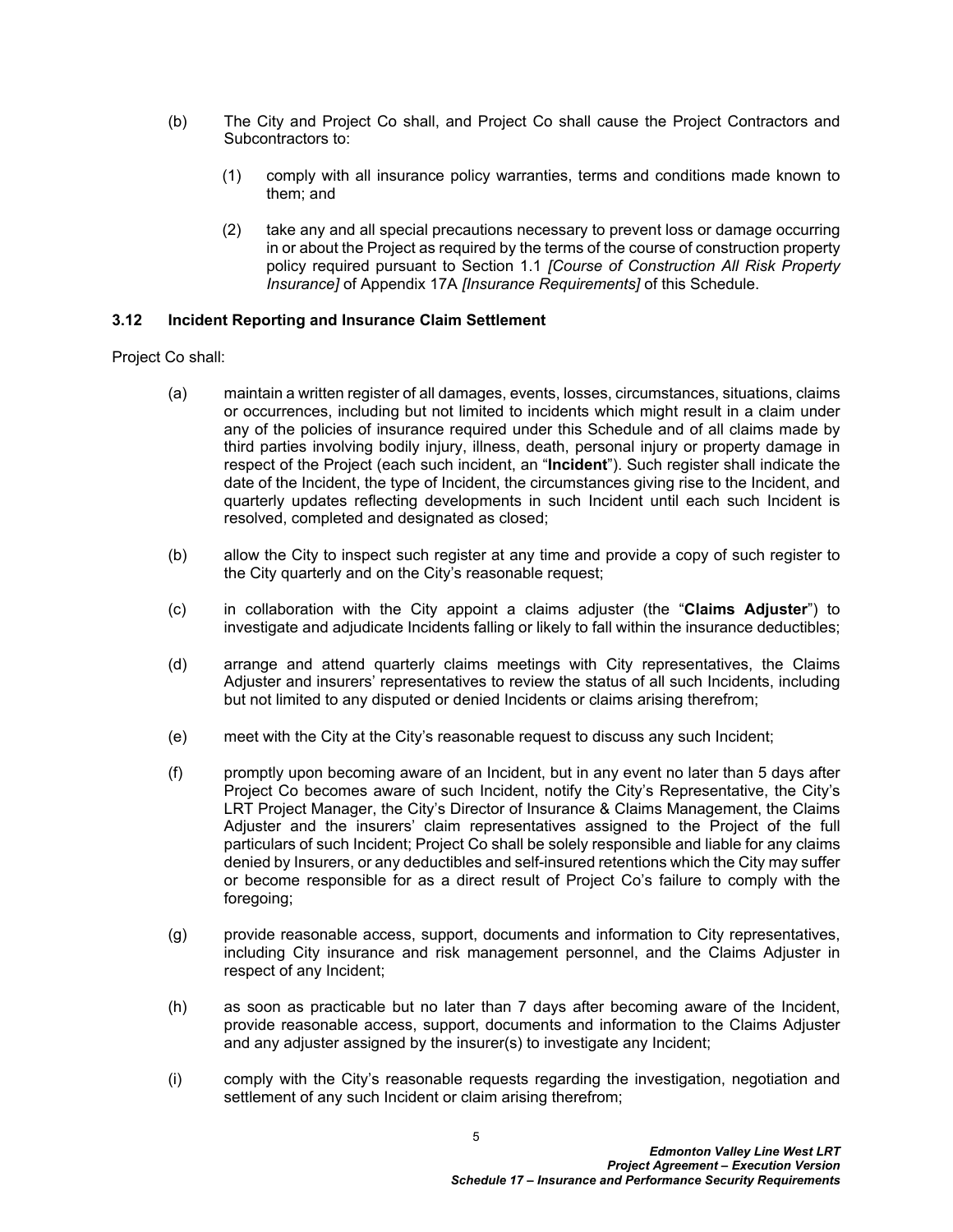- (j) without prejudice to the provisions of this Agreement, including but not limited to Schedule 12 *[Communications and Engagement]*, comply with the City's reasonable requests regarding communication, including but not limited to communication with claimant(s) and members of the public, in respect of any such Incident and claim arising therefrom;
- (k) upon receiving recommendations on liability and quantum from the Claims Adjuster, settle any claims falling within the deductibles, self-insured retentions or waiting periods of the policies of insurance required under this Agreement, using a release on terms reasonably required by the City, and including Project Co, the City, and any parties reasonably required by the City, as releasees thereunder; and
- (l) ensure that the adjuster assigned by insurers or the Claims Adjuster, as applicable, shall provide recommendations on liability and quantum in respect of such Incidents to Project Co, the insurers (for losses in excess of the policy deductible) and to the City representatives assigned in accordance with this Section 3.12. For clarity, the City shall have no responsibility for the costs of any such adjuster, which shall be borne by Project Co or the insurer(s).

Wherever the requirements of this Section 3.12 are at variance with the terms and conditions of the actual insurance policy(ies), the terms and conditions of the actual insurance policy(ies) will prevail.

The address for provision of notice of Incidents to the City's Director of Insurance & Claims Management is as follows:



#### <span id="page-7-0"></span>**3.13 Insurance Trust Agreement**

The parties agree to enter into the Insurance Trust Agreement in the form attached as Appendix 17B *[Insurance Trust Agreement]* to this Schedule.

#### <span id="page-7-1"></span>**3.14 Insurance Representative**

Before commencing Construction, Project Co shall appoint an insurance representative who shall communicate with the City and keep the City advised of all material matters of insurance, including claims, possible claims and policy changes or amendments. Project Co shall at all times maintain such a representative throughout the Term. Such representative shall be an individual located in Edmonton and Project Co shall advise the City promptly of any change in such representative during the Term.

#### <span id="page-7-2"></span>**3.15 Cooperation with Insurer's Consultant**

If an insurer or an insurer's appointed consultant, for underwriting purposes or as a term of an insurance policy, needs to review any part of the performance of this Project Agreement, then the City and Project Co shall, and shall require the City Person and the Project Co Person, respectively, to:

(a) cooperate with the insurer and its consultant, including providing them with such information and documentation as they may reasonably require; and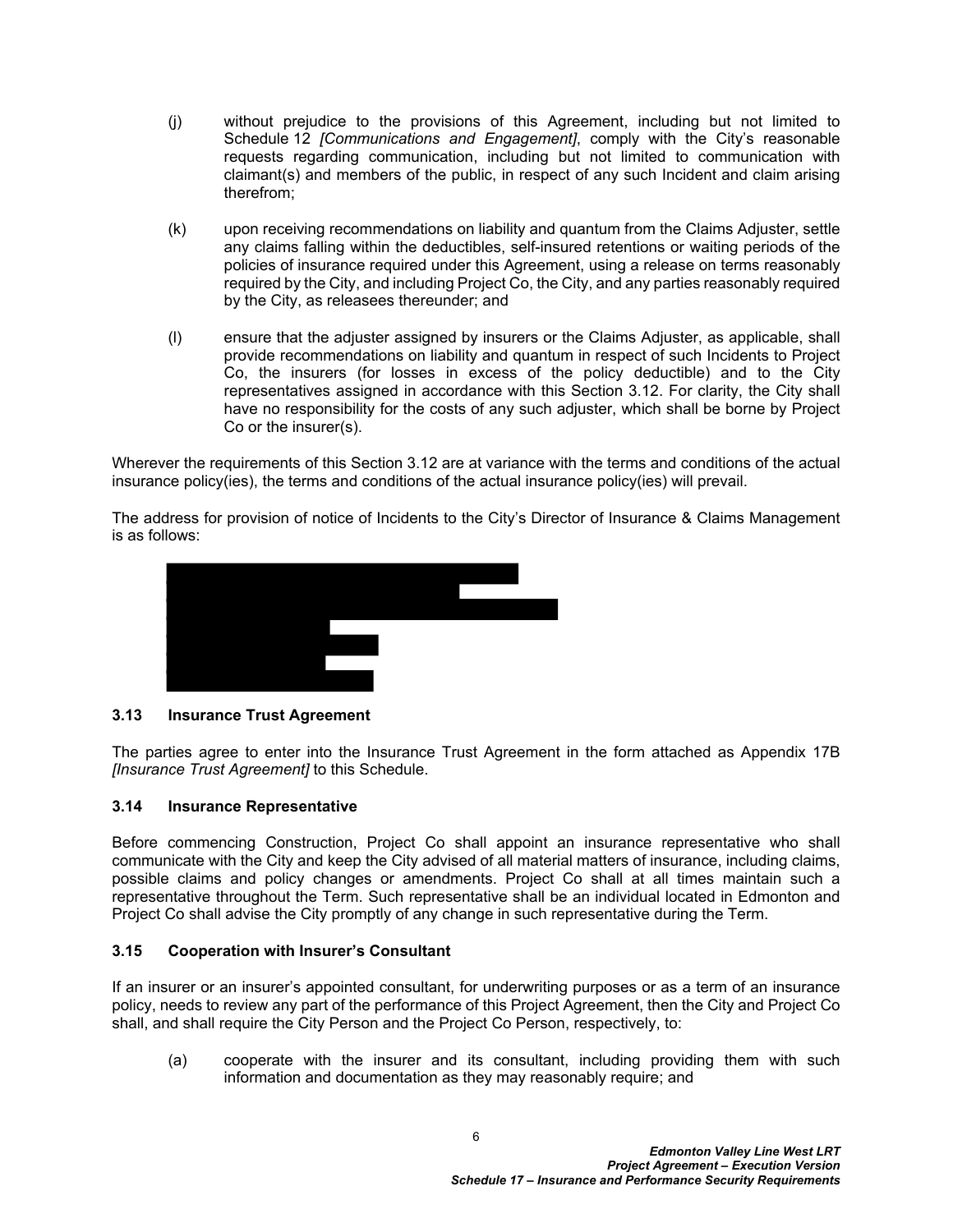(b) allow the insurer and its consultant to attend meetings between Project Co and the City (or, as applicable, and if reasonably required by the insurer, between Project Co and those engaged by or through Project Co).

### <span id="page-8-0"></span>**3.16 Failure to Insure**

Subject to Section 5 *[Uninsurability]* of this Schedule, if Project Co at any time fails or refuses to obtain, maintain in force or renew any insurance required to be effected by it under this Schedule, or to furnish the City with evidence of any required insurance or renewals in relation thereto as and when required and in accordance with this Schedule, the City shall, upon 5 days' written notice to Project Co, without prejudice to any of its other rights under this Agreement or otherwise, have the right itself to procure such insurance, in which event Project Co shall immediately reimburse the City for all amounts paid by the City for that purpose together with all reasonable costs incurred by the City in procuring such insurance.

Without prejudice to this Section 3.15 *[Failure to Insure]*, the City may, acting reasonably, require that any Person, including but not limited to Project Co or any Subcontractor, shall not access the Site if any insurance relating to such access or Person is not obtained or maintained as required under this Agreement.

### <span id="page-8-1"></span>**4. INSURANCE PREMIUM PAYMENT**

Project Co shall pay or cause to be paid all premiums payable in respect of the policies of insurance required to be taken out, maintained in force or renewed by Project Co pursuant to this Schedule.

### <span id="page-8-2"></span>**5. UNINSURABILITY**

- (a) Notwithstanding Section 1 *[Insurance Requirements]* of this Schedule but subject to compliance by Project Co with all of its obligations pursuant to this Section 5 *[Uninsurability]*, Project Co shall not be obligated to maintain insurance against a risk that has become uninsurable. A risk shall be considered to have become uninsurable only if and for so long as Project Co can demonstrate to the City's satisfaction (acting reasonably) that:
	- (1) insurance against that risk is generally not available with Qualified Insurers; or
	- (2) the insurance premium payable or the terms and conditions generally required by Qualified Insurers for insuring such risk are such that the risk is generally not being insured against.

Upon Project Co becoming aware of an uninsurable risk, Project Co shall in a timely manner, and in any event within 15 Business Days of becoming aware of same, give the City notice of the uninsurable risk, including all relevant details in relation to such risk, including such details as may be reasonably requested by the City.

- (b) Project Co and the City shall, as soon as possible following the provision of the notice referred to in Section 5(a) above, meet to discuss, in good faith, the appropriate means by which the uninsurable risk should be managed and, if Project Co and the City are able to agree to alternative arrangements, the uninsurable risk shall be managed in accordance with such alternative arrangements.
- (c) In the event that Project Co and the City, each acting in good faith, are unable to agree to alternative arrangements with respect to the management of an uninsurable risk within 15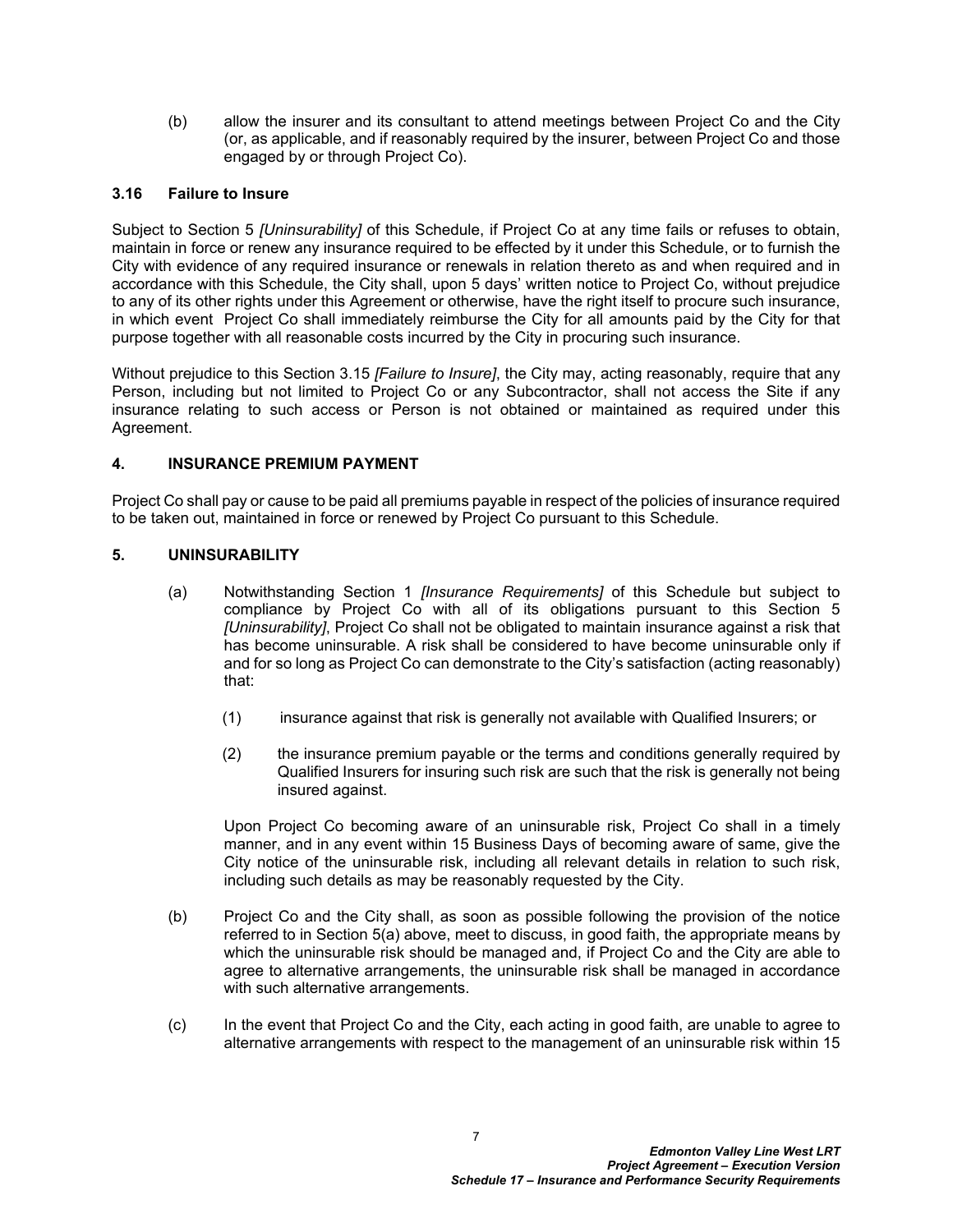Business Days of the expiry of the period referred to in Section5(a) above, the City may, in its discretion, either:

- (1) elect to assume responsibility for the uninsurable risk and, in respect of the year in which the relevant risk becomes uninsurable and every year thereafter, withhold in equal instalments over the course of such year, from the Construction Period Payment(s) otherwise due to Project Co in that year an amount equal to the annual premium (index linked) relating to the uninsurable risk as was current on the day immediately prior to the date on which the relevant risk became an uninsurable risk, in which case this Agreement shall continue in full force and effect; or
- (2) terminate this Agreement pursuant to Section 15.4 *[Termination Upon Force Majeure or Limited Relief Event]* and, in accordance with the provisions of Schedule 27 *[Compensation on Termination*], pay to Project Co and amount equal to the Non-Default Termination Sum;

provided further that if the City has not exercised or does not exercise its right to terminate the Agreement pursuant to Section  $5(c)(2)$  above, and if a loss occurs in respect of that uninsurable risk, then the City may, in its discretion, either:

- (3) pay to Project Co an amount equal to the insurance proceeds that would have been payable to Project in connection with such uninsurable risk had the relevant insurance continued to be available (having regard to the coverage limits specified in this Schedule and any applicable deductibles), in which case this Agreement shall continue in full force and effect; and, in the event that the loss includes damage to the Infrastructure, then Project Co shall proceed as if the repairs necessitated by the loss were required by the City pursuant to a Change Directive under Schedule 13 *[Changes]*; or
- (4) terminate this Agreement pursuant to Section 15.4 *[Termination Upon Force Majeure or Limited Relief Event]* of the Agreement and, in accordance with the provisions of Schedule 27 *[Compensation on Termination]*, pay to Project Co and amount equal to the Non-Default Termination Sum.
- (d) With respect to any uninsurable risk, Project Co shall continue to approach the insurance market on a regular basis and, in any event, at intervals of not less than 180 days and use reasonable efforts to obtain (or cause to be obtained) insurance to cover as much or all of the uninsurable risk as can be insured in the available insurance market from time to time.
- (e) Where a risk which was previously an uninsurable risk ceases to be so, Project Co shall, at its own expense, obtain and maintain, or cause to be obtained and maintained, insurance in accordance with the requirements of this Schedule 17 *[Insurance and Performance Security Requirements]* in respect of the risk and the provisions of this Section 5 *[Uninsurability]* shall no longer apply to such risk.
- (f) If the City makes a payment to or on behalf of Project Co in place of insurance proceeds that would have been payable pursuant to Section 5(c)(3) of this Section 5 *[Uninsurability]*, then the City, to the extent of the amount paid, shall be subrogated to Project Co's rights against any third party in respect of the occurrence or claim as a result of which the payment was made, other than any third party that was an insured under the last policy of insurance to cover the uninsurable risk before it became uninsurable, to the extent the insurers did not have a right of subrogation against such third party.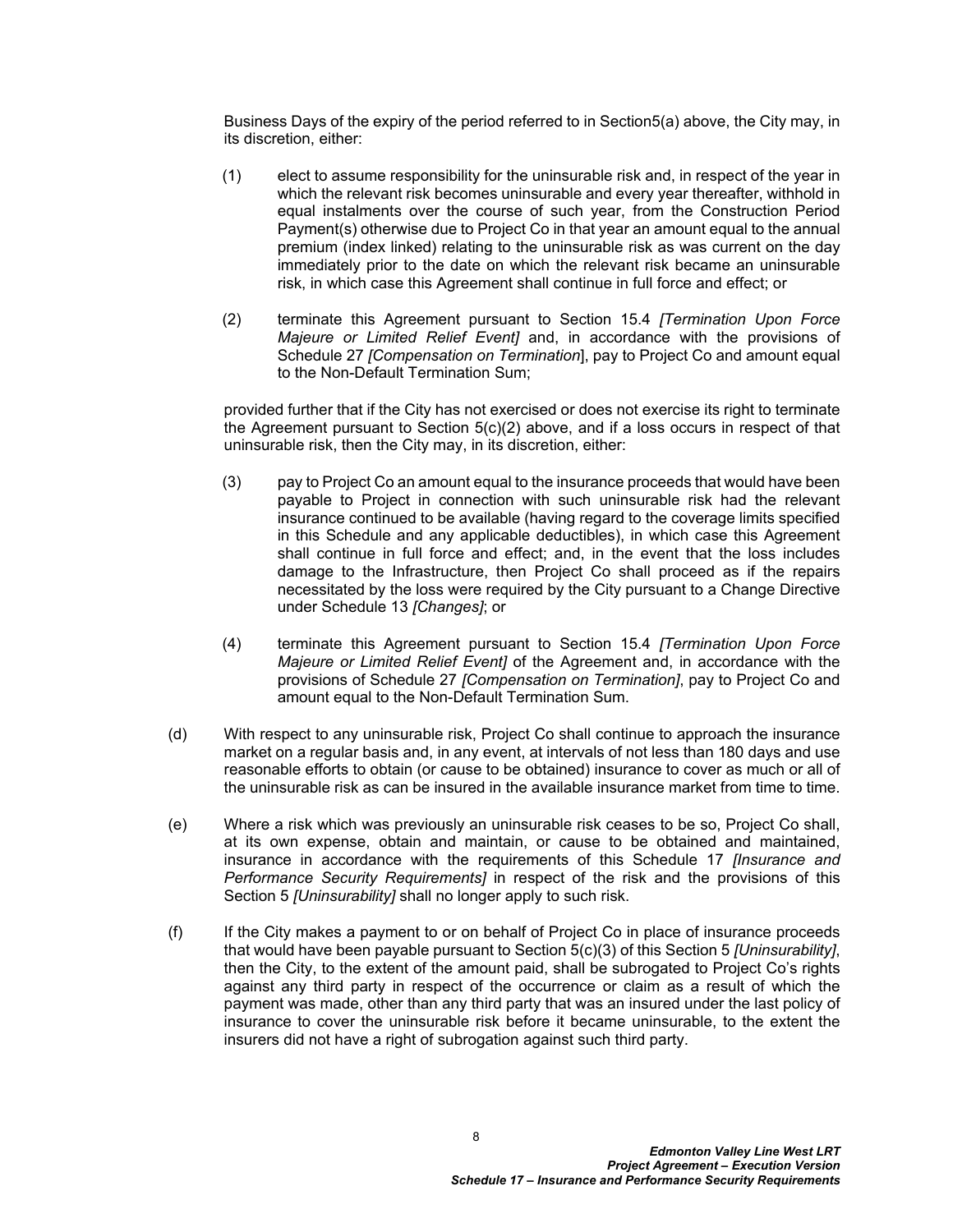### <span id="page-10-0"></span>**6. PERFORMANCE SECURITY REQUIREMENTS**

**6.1** Project Co shall obtain or cause to be obtained and deliver or cause to be delivered to the City, original executed and sealed Bonds, as stipulated in Section 6.4 on Commercial Close. Each of the Bonds shall be properly executed by a surety or by an agent or attorney in fact for the Surety, in which latter case, Project Co is required to submit with such bonds a power of attorney to the signatory agent or the attorney in fact executed by the Surety in a form satisfactory to the City to evidence the authority of the agent or the attorney in fact.

**6.2** Such Bonds shall be maintained in good standing until the date that is two (2) years following the Construction Completion Date and shall be issued by a duly licenced surety company authorized to transact a business of suretyship in the Province of Alberta having:

- (a) a Financial Strength Rating of not lower than "A-" for three out of the previous five years but not lower than "B" at any time during those five years, and a Financial Size Category not lower than VII, such ratings being those established by A.M. Best Company (Best); or
- (b) a Long-Term Financial Strength Rating of not lower than "A-" for three out of the past five years but not less than "BBB" at any time during those five years, a Short-Term Financial Strength Rating of not lower than "A-3" for three out of the previous five years and a Financial Enhancement Rating of not lower than "A-" for three out of the previous five years but not less than "BB+" at any time during those five years, such ratings being those established by Standard and Poor's (S&P).

**6.3** For greater certainty, the obligations of the Surety under the Bonds shall not extend to or include any obligations relating to the Senior Debt Financing or Cost of the Financing and it is agreed that the Parties intend to benefit the Surety by this Section 6.3 and that the Surety may rely upon and enforce the provisions of this Section 6.3.

- **6.4** On Commercial Close, Project Co shall deliver or cause to be delivered to the City either:
	- (a) a performance bond, in the form attached as Appendix 17C to this Schedule 17 *[Insurance and Performance Security Requirements]*, which shall be in an amount that is not less than thirty (30) percent of the contract price under the Construction Contract; or
	- (b) a performance bond with a loss advance payment, liquidated damages advance payment or similar feature which shall:
		- (i) be in the form acceptable to the City, acting reasonably;
		- (ii) be in an amount that is no less than thirty (30) percent of the contract price under the Construction Contract, with such amount being net of any deduction of the loss advance payment, liquidated damages advance payment or similar feature; and
		- (iii) not bind the City to any alternative dispute resolution, arbitration or other similar requirement.

**6.5** On Commercial Close, Project Co shall deliver or cause to be delivered to the City a labour and material payment bond, in the form attached as Appendix 17D to this Schedule 17 *[Insurance and Performance Security Requirements]*, which shall be in an amount that is not less than thirty (30) percent of the contract price under the Construction Contract.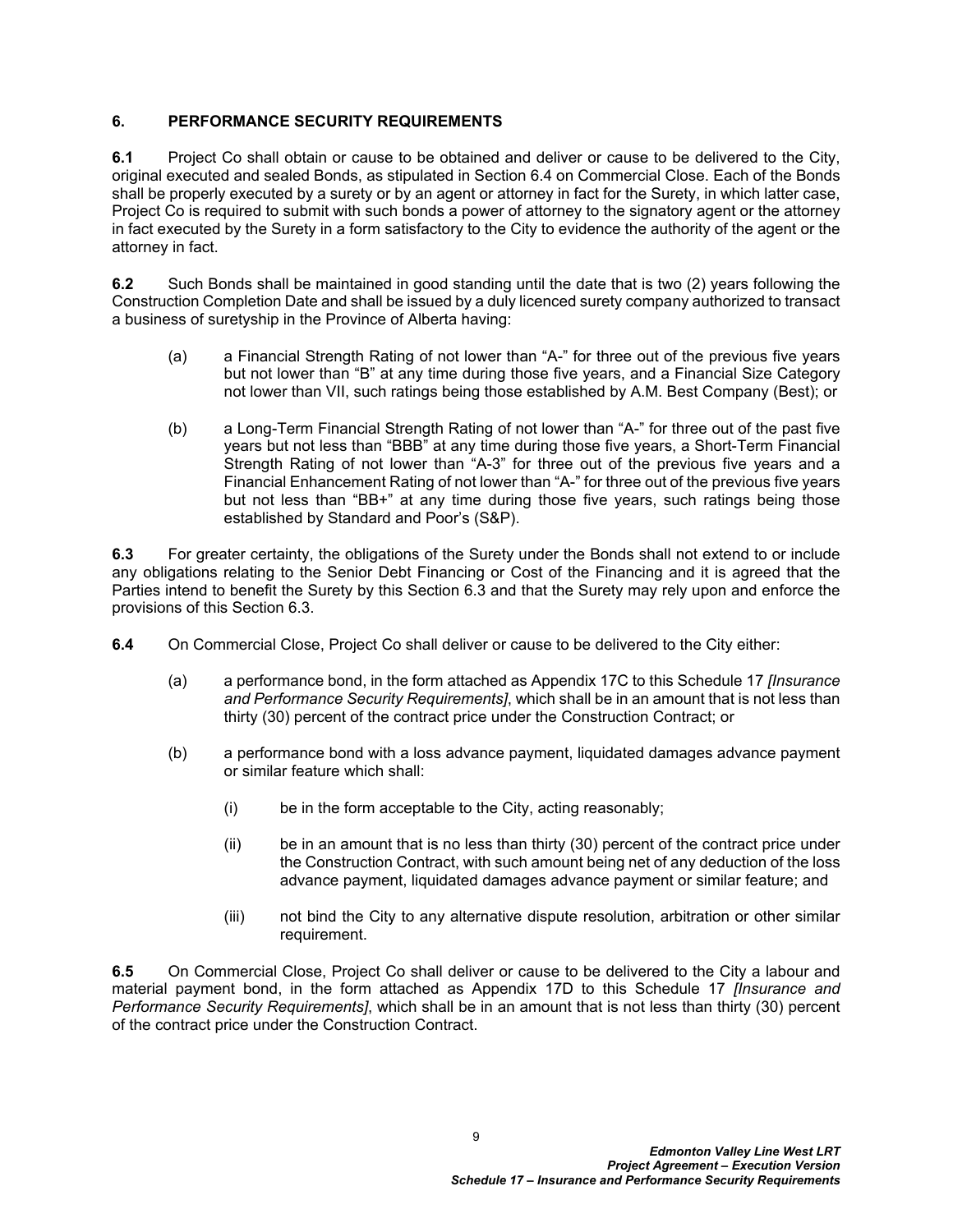## **APPENDIX 17A: INSURANCE REQUIREMENTS**

<span id="page-11-0"></span>**Insurances to be provided, or caused to be provided, by Project Co**

| <b>Type</b>                                                             | <b>Amount</b>                                                                                                                                                                                                                                                                                                                                                                                                                                                                                                                    | <b>Maximum deductibles</b>                                                                                                                                                   | <b>Principal cover</b>                                                                                                                                                                                                                                                                                                                                                                                                                                                                                           |
|-------------------------------------------------------------------------|----------------------------------------------------------------------------------------------------------------------------------------------------------------------------------------------------------------------------------------------------------------------------------------------------------------------------------------------------------------------------------------------------------------------------------------------------------------------------------------------------------------------------------|------------------------------------------------------------------------------------------------------------------------------------------------------------------------------|------------------------------------------------------------------------------------------------------------------------------------------------------------------------------------------------------------------------------------------------------------------------------------------------------------------------------------------------------------------------------------------------------------------------------------------------------------------------------------------------------------------|
| 1.1 "All Risks"<br><b>Course of</b><br>Construction<br><b>Insurance</b> | Limit of Liability of<br>including property of every<br>description for incorporation into the Project Work, including Light Rail<br>Vehicles.<br>For clarity, coverage does not extend to include Existing                                                                                                                                                                                                                                                                                                                      | Deductibles and waiting<br>periods not to exceed the<br>following maximums and, if covering the full<br>more than one deductible<br>applies, the highest one<br>shall apply: | "All Risks" course of<br>construction insurance<br>insurable replacement<br>cost of the Project Work,<br>including physical loss or                                                                                                                                                                                                                                                                                                                                                                              |
|                                                                         | Infrastructure.<br>For clarity, Project Co's obligation to insure Light Rail Vehicles and                                                                                                                                                                                                                                                                                                                                                                                                                                        | Flood and water damage,<br>\$500,000 per occurrence                                                                                                                          | damage including boiler<br>and machinery covering<br>all materials property,<br>structures and                                                                                                                                                                                                                                                                                                                                                                                                                   |
|                                                                         | Light Rail Vehicle equipment commences once the Light Rail Vehicle<br>and Light Rail Vehicle equipment is delivered at Gerry Wright OMF or<br>other location.<br><b>Principal Extensions:</b>                                                                                                                                                                                                                                                                                                                                    | Testing and<br>commissioning \$500,000<br>per occurrence                                                                                                                     | equipment purchased<br>for, entering into or<br>forming part of the<br>Project Work, including<br>any Equipment being<br>moved by Project Co<br>while located anywhere<br>within Canada or the<br><b>United States of America</b><br>during construction,<br>erection, installation and<br>testing of the Project<br>Work.<br>Coverage shall be<br>maintained continuously<br>from Commercial Close<br>until Phase 1<br><b>Construction Completion</b><br>and Construction<br>Completion Date, as<br>applicable. |
|                                                                         | Flood and earth movement<br>$\bullet$<br>Cold and hot testing of all machinery including HVAC (120 days<br>$\bullet$<br>per component)<br>Electronic data processing equipment and media, including the<br>$\bullet$<br>cost to restore or recreate data<br>Margin of profit extension for contractors<br>$\bullet$<br>Escalation as percentage of sum insured<br>$\bullet$                                                                                                                                                      | Earthquake, 3% of loss<br>value, subject to \$500,000<br>per occurrence<br>All other insured perils<br>\$250,000 per occurrence                                              |                                                                                                                                                                                                                                                                                                                                                                                                                                                                                                                  |
|                                                                         | Interruption by civil authority or apparent civil authority (8 weeks)<br>$\bullet$<br>(\$5 million sub-limit) (time element and sublimit applicable only to<br>non-physical damage losses)<br>Prevention of ingress or egress (8 weeks) (\$5 million sub-limit)<br>$\bullet$<br>(time element and sublimit applicable only to non-physical<br>damage losses)<br>Non-vitiation cause<br>$\bullet$<br>Increased costs due to bylaws or ordinances including<br>$\bullet$<br>demolition, increased costs of repairs and replacement | Applicable waiting period<br>of not more than 60 days<br>per occurrence                                                                                                      |                                                                                                                                                                                                                                                                                                                                                                                                                                                                                                                  |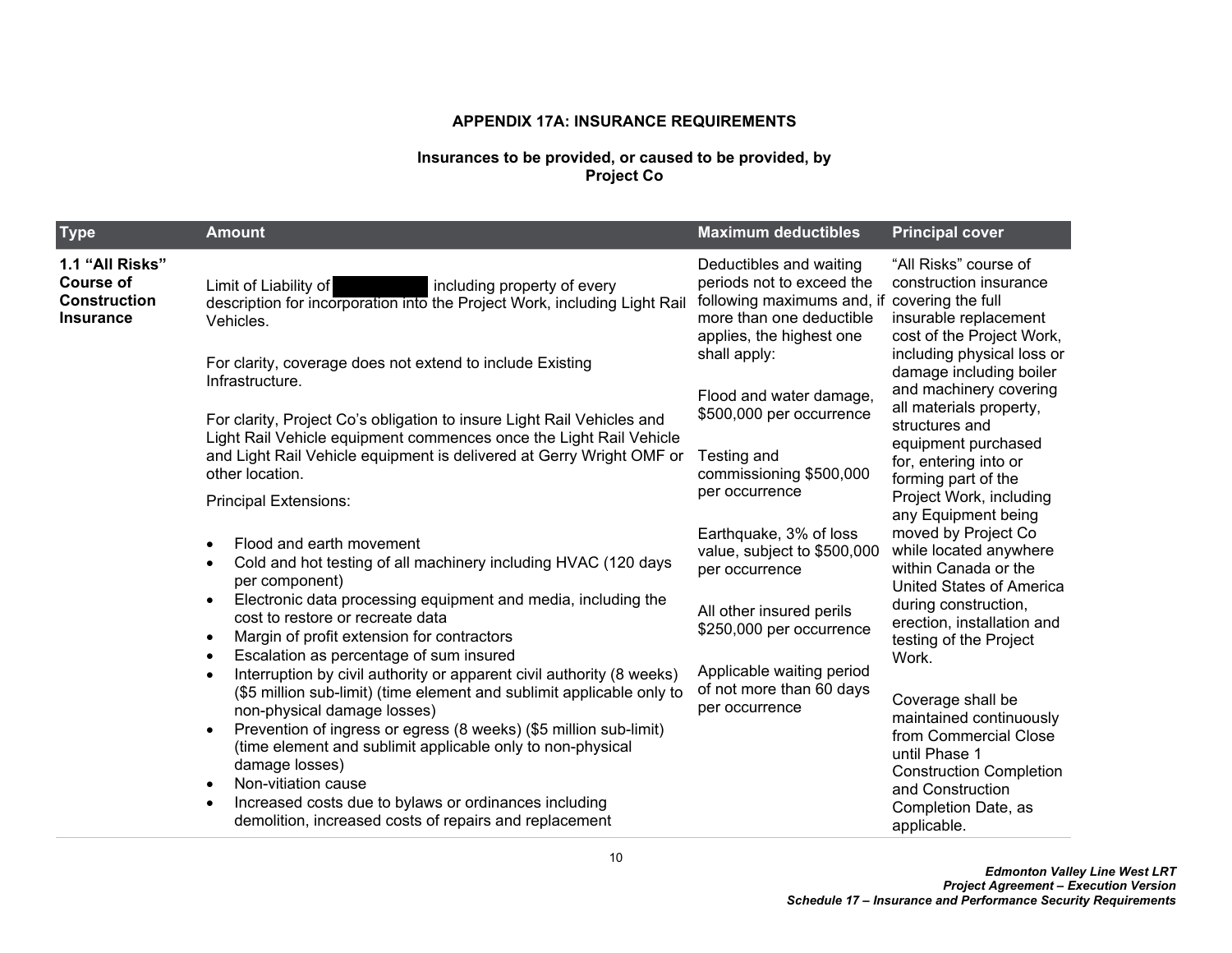- Soft costs, not less than 100% of recurring/continuing soft costs, including cost of carrying project financing for not less than 18 months
- Debris removal and cleanup (\$25 million minimum sub-limit)
- Off premises service interruption (\$15 million minimum sub-limit)
- Expediting expense (\$10 million minimum sub-limit)
- Extra expense (\$10 million minimum sub-limit)
- Professional fees, including costs to establish quantum of any covered loss (\$10 million minimum sub-limit)
- Off-site property or property in transit (\$10 million minimum sublimit)
- Firefighting expense (\$10 million minimum sub-limit)
- Green building and LEED upgrades (\$5 million minimum sub-limit)
- Valuable papers (\$2.5 million minimum sub-limit)
- Accounts receivable (\$2.5 million minimum sub-limit); and
- Costs of cleanup and removal of contamination (\$250,000 minimum sublimit)
- Unnamed locations (\$2 million minimum sub-limit)
- LEED rectification, commissioning and testing expenses (\$500,000 minimum sub-limit)

Principal Exclusions and Special Clauses:

- Cyber risk
- Mould, fungi and fungal derivatives
- Faulty workmanship, materials construction, or design but resultant damage to be insured to a minimum LEG 2 standard
- Exclusion for contractor's equipment, except scaffolding and hoarding
- War risk
- **Terrorism**
- Nuclear or radioactive contamination, except re radioactive isotopes intended for scientific, medical, industrial or commercial use
- Contractors' equipment (unless values are declared, and risk accepted by Insurers)
- Sanctions Clause
- Munich Re 121 Endorsement

Coverage shall be primary without any right of contribution of any insurance carried by the City.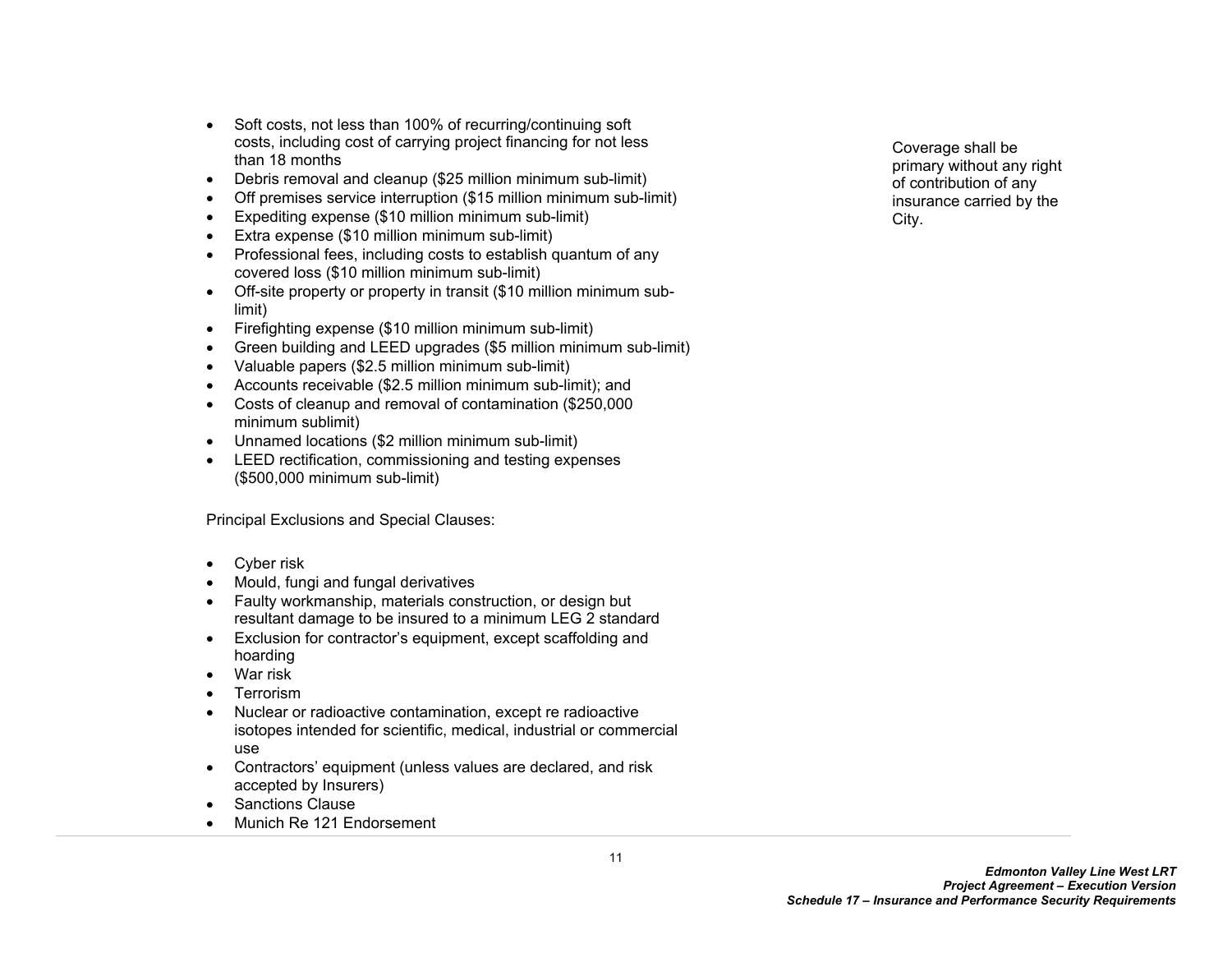#### Communicable disease

#### **Comments:**

- Include as Named Insureds the following entities: Project Co, the City, City Person, the Construction Contractor, all Sub-Contractors, subsubcontractors, consultants and sub-consultants, Operator and Operator Person
- Senior Lenders and Lenders' Agent as Additional Insureds and loss payees
- No provision permitted allowing a coinsurance penalty
- Insurance shall be primary without right of contribution of any other insurance carried by any Named Insured
- Additional key extensions of coverage:
	- o Underground services, temporary works involved in the Project Work such as scaffolding, hoarding, etc., site preparation, including excavation and associated improvements, landscaping and property of others used in the construction of the Project
	- o Losses payable in accordance with the Insurance Trust Agreement
	- o Waiver of subrogation against all Named, Additional and unnamed Insureds other than with respect to design professionals where the loss arises from their professional services
	- $\circ$  Frost or freezing to concrete but only resultant damage from a peril not otherwise excluded
	- o Errors and omissions clause
	- o Breach of conditions
	- o Interim claims payment clause
	- o No early occupancy restrictions
	- o Permit use and occupancy of the incomplete Project Work by the City
	- o Permission for immediate repairs
- The City to be entitled to bring claims under policy directly against insurer (no alternative dispute resolution provisions)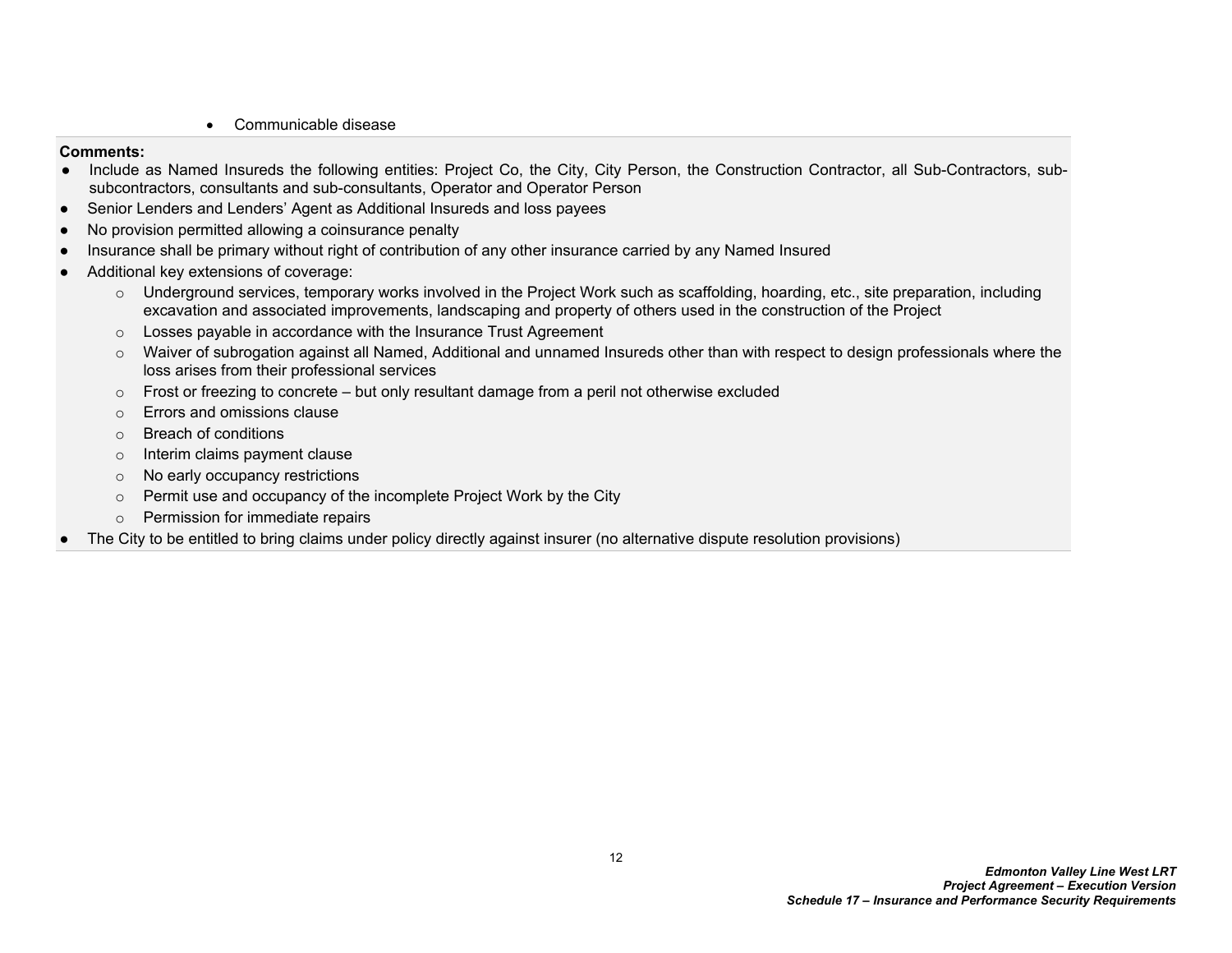| <b>Type</b>                                                                      | <b>Amount</b>                                                                                                                                                                                                                                                                                                                                                                                                                                                                                                                                                                                                                                                                                                                                                                                                                                                                                                                                                                                                                                                                                                                                                                                                                                                                                   | <b>Maximum deductibles</b>                                                                                                                                                                                                                                                                                                                                                                                                                 | <b>Principal cover</b>                                                                                                                                                                                                                                                                                                                                                                                                                                                                                                                                                                                                                                                                                                                       |
|----------------------------------------------------------------------------------|-------------------------------------------------------------------------------------------------------------------------------------------------------------------------------------------------------------------------------------------------------------------------------------------------------------------------------------------------------------------------------------------------------------------------------------------------------------------------------------------------------------------------------------------------------------------------------------------------------------------------------------------------------------------------------------------------------------------------------------------------------------------------------------------------------------------------------------------------------------------------------------------------------------------------------------------------------------------------------------------------------------------------------------------------------------------------------------------------------------------------------------------------------------------------------------------------------------------------------------------------------------------------------------------------|--------------------------------------------------------------------------------------------------------------------------------------------------------------------------------------------------------------------------------------------------------------------------------------------------------------------------------------------------------------------------------------------------------------------------------------------|----------------------------------------------------------------------------------------------------------------------------------------------------------------------------------------------------------------------------------------------------------------------------------------------------------------------------------------------------------------------------------------------------------------------------------------------------------------------------------------------------------------------------------------------------------------------------------------------------------------------------------------------------------------------------------------------------------------------------------------------|
| 1.2 Wrap-Up<br><b>Commercial</b><br><b>General Liability</b><br><b>Insurance</b> | \$250,000,000 each occurrence, and in the aggregate with respect to<br><b>Broad Form Products and Completed Operations</b><br>Sub-limits:<br>Non-owned automobile liability (\$50 million minimum sub-limit)<br>Sudden and accidental pollution and hostile fire pollution liability<br>(\$50 million minimum sub-limit)<br>"All risks" tenants' legal liability (\$5 million minimum sub-limit)<br>$\bullet$<br>Forest fire fighting expenses (\$20 million minimum sub-limit)<br>Employee benefits administrative errors and omissions (\$5 million<br>minimum sub-limit)<br>Legal liability for damages to non-owned automobiles (SEF 94)<br>(\$100,000 minimum sub-limit)<br>Medical payments (\$10,000 per occurrence/\$50,000 aggregate)<br><b>Principal Extensions:</b><br>Premises and operations liability<br>Damage to existing structures, including Existing Infrastructure<br>forming part of the Project Work<br>Products and completed operations<br>$\bullet$<br>Owner's and contractor's protective liability<br>$\bullet$<br>Broad form property damage<br>$\bullet$<br>Broad form completed operations<br>$\bullet$<br>Personal injury (nil participation)<br>$\bullet$<br>Direct and contingent employer's liability<br>$\bullet$<br>Use of attached machinery<br>$\bullet$ | Deductibles not to exceed<br>the following maximums,<br>and if more than one<br>deductible applies, the<br>highest one shall apply:<br>Physical damage to non-<br>owned automobiles,<br>tenants' legal liability and<br>employee benefits<br>administrative errors and<br>omissions, \$1,000 per<br>occurrence<br>Prairie or forest fire fighting<br>expenses, \$25,000 per<br>occurrence<br>All other claims, \$500,000<br>per occurrence | Wrap-Up Commercial<br>General Liability and<br>Non-Owned Automobile<br>Liability insurance<br>covering all construction<br>operations on an<br>occurrence basis against<br>claims for Bodily Injury<br>(including Death),<br>Personal Injury, Property<br>Damage (including Loss<br>of Use), and including<br><b>Products and Completed</b><br>Operations Liability,<br>extended for a period of<br>not less than 24 months.<br>effective from the Phase<br>1 Construction<br>Completion and<br><b>Construction Completion</b><br>Date, as applicable.<br>Coverage shall be<br>maintained continuously<br>from Commercial Close<br>until Phase 1<br><b>Construction Completion</b><br>and Construction<br>Completion Date, as<br>applicable. |
|                                                                                  | Sudden and accidental pollution, on terms not less favourable<br>$\bullet$<br>than 240 hour detection / 240 hour notice coverage structure<br>Shoring, blasting, excavating, underpinning, demolition, pile-<br>$\bullet$<br>driving and caisson work, work below ground surface, tunneling<br>and grading and similar operations, as applicable<br>Elevator and hoist liability<br>Towing/on-hook coverage<br>$\bullet$                                                                                                                                                                                                                                                                                                                                                                                                                                                                                                                                                                                                                                                                                                                                                                                                                                                                        |                                                                                                                                                                                                                                                                                                                                                                                                                                            | Coverage shall be<br>primary without any right<br>of contribution of any<br>insurance carried by the<br>City.                                                                                                                                                                                                                                                                                                                                                                                                                                                                                                                                                                                                                                |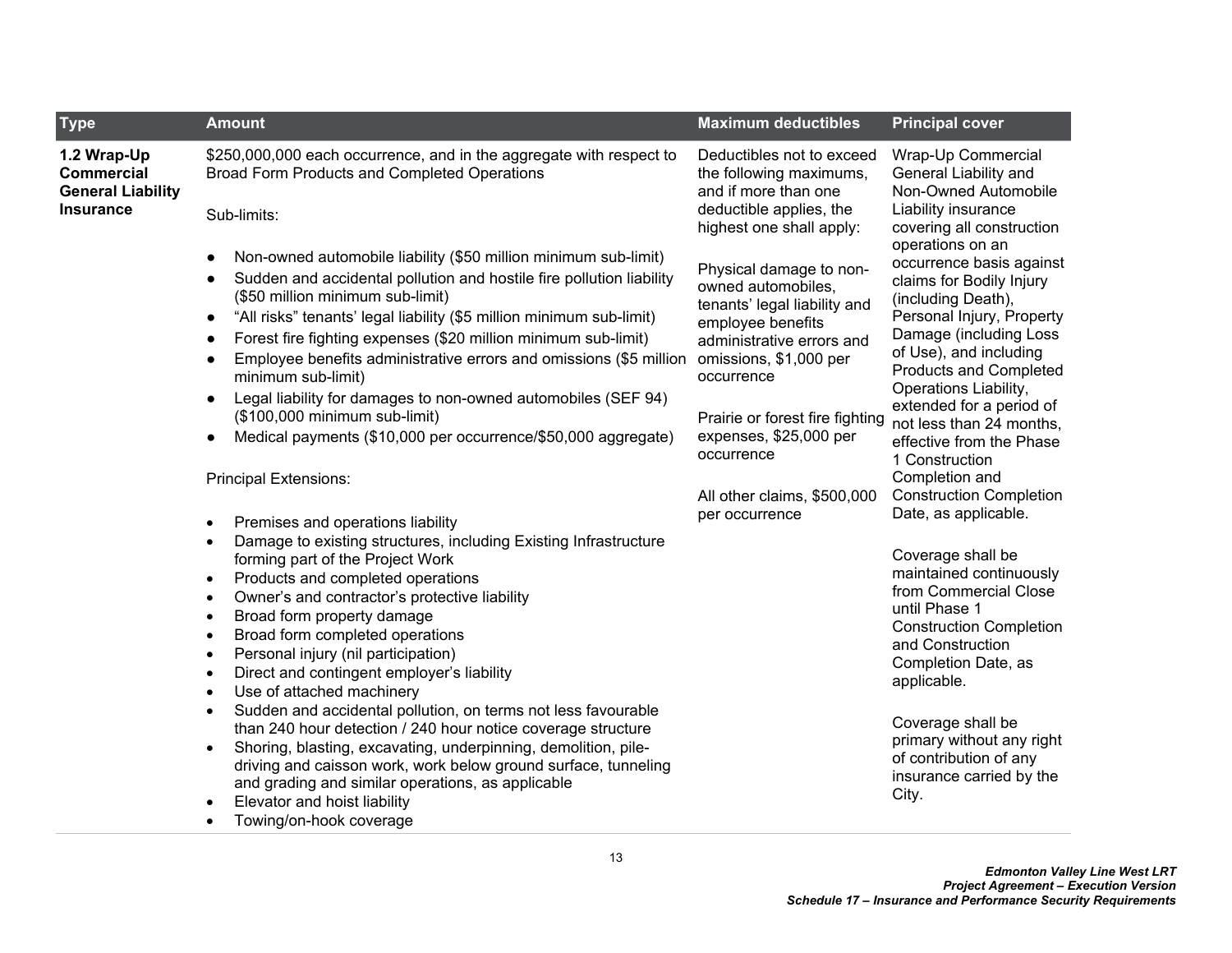| $\bullet$<br>Loading and unloading of automobiles<br>$\bullet$<br>Unlicensed equipment<br>$\bullet$<br>Permission for unlicensed vehicles (partial road use)<br>$\bullet$<br>Blanket contractual liability (written and oral)<br>$\bullet$<br>Cross liability and severability of interests<br>$\bullet$<br>"All Risks" tenant's legal liability<br>$\bullet$<br>Intentional injury committed to protect persons or property<br>$\bullet$<br>Watercraft liability 500-ton limitation<br>$\bullet$<br>Voluntary medical payments<br>$\bullet$<br>Employee benefits administrative errors and omissions<br>$\bullet$<br>Prairie or forest fire fighting expenses<br>$\bullet$<br>Non-vitiation clause<br>$\bullet$<br>Worldwide territory (suits brought in Canada/US)<br>$\bullet$<br><b>Limited UAV Endorsement</b><br><b>Principal Exclusions:</b><br>Supervisory inspection limited to liability arising out of technical or<br>$\bullet$<br>professional advice other than in respect of bodily injury or third-<br>party property damage<br>Injury to employees where Workers Compensation provides valid<br>$\bullet$<br>coverage<br>Property in the care, custody or control of the insured, except<br>$\bullet$<br>during the Broad Form Products and Completed Operations<br>extension period and damage to Existing Infrastructure as noted<br>Operation of licensed motor vehicles, other than attached<br>$\bullet$<br>machinery, while used for its purpose or at the site<br>Physical damage to the Project Work, except damage to Existing<br>$\bullet$<br>Infrastructure and during the Broad Form Products and<br>Completed Operations extension period as noted<br>Cyber risk<br>$\bullet$<br>Mould, fungi and fungal derivatives<br>$\bullet$<br>Professional liability of engineers, architects and other consultants | $\bullet$ | Non-owned automobile liability           |
|------------------------------------------------------------------------------------------------------------------------------------------------------------------------------------------------------------------------------------------------------------------------------------------------------------------------------------------------------------------------------------------------------------------------------------------------------------------------------------------------------------------------------------------------------------------------------------------------------------------------------------------------------------------------------------------------------------------------------------------------------------------------------------------------------------------------------------------------------------------------------------------------------------------------------------------------------------------------------------------------------------------------------------------------------------------------------------------------------------------------------------------------------------------------------------------------------------------------------------------------------------------------------------------------------------------------------------------------------------------------------------------------------------------------------------------------------------------------------------------------------------------------------------------------------------------------------------------------------------------------------------------------------------------------------------------------------------------------------------------------------------------------------------------------------------------------------------------|-----------|------------------------------------------|
|                                                                                                                                                                                                                                                                                                                                                                                                                                                                                                                                                                                                                                                                                                                                                                                                                                                                                                                                                                                                                                                                                                                                                                                                                                                                                                                                                                                                                                                                                                                                                                                                                                                                                                                                                                                                                                          |           | Physical damage to non-owned automobiles |
|                                                                                                                                                                                                                                                                                                                                                                                                                                                                                                                                                                                                                                                                                                                                                                                                                                                                                                                                                                                                                                                                                                                                                                                                                                                                                                                                                                                                                                                                                                                                                                                                                                                                                                                                                                                                                                          |           |                                          |
|                                                                                                                                                                                                                                                                                                                                                                                                                                                                                                                                                                                                                                                                                                                                                                                                                                                                                                                                                                                                                                                                                                                                                                                                                                                                                                                                                                                                                                                                                                                                                                                                                                                                                                                                                                                                                                          |           |                                          |
|                                                                                                                                                                                                                                                                                                                                                                                                                                                                                                                                                                                                                                                                                                                                                                                                                                                                                                                                                                                                                                                                                                                                                                                                                                                                                                                                                                                                                                                                                                                                                                                                                                                                                                                                                                                                                                          |           |                                          |
|                                                                                                                                                                                                                                                                                                                                                                                                                                                                                                                                                                                                                                                                                                                                                                                                                                                                                                                                                                                                                                                                                                                                                                                                                                                                                                                                                                                                                                                                                                                                                                                                                                                                                                                                                                                                                                          |           |                                          |
|                                                                                                                                                                                                                                                                                                                                                                                                                                                                                                                                                                                                                                                                                                                                                                                                                                                                                                                                                                                                                                                                                                                                                                                                                                                                                                                                                                                                                                                                                                                                                                                                                                                                                                                                                                                                                                          |           |                                          |
|                                                                                                                                                                                                                                                                                                                                                                                                                                                                                                                                                                                                                                                                                                                                                                                                                                                                                                                                                                                                                                                                                                                                                                                                                                                                                                                                                                                                                                                                                                                                                                                                                                                                                                                                                                                                                                          |           |                                          |
|                                                                                                                                                                                                                                                                                                                                                                                                                                                                                                                                                                                                                                                                                                                                                                                                                                                                                                                                                                                                                                                                                                                                                                                                                                                                                                                                                                                                                                                                                                                                                                                                                                                                                                                                                                                                                                          |           |                                          |
|                                                                                                                                                                                                                                                                                                                                                                                                                                                                                                                                                                                                                                                                                                                                                                                                                                                                                                                                                                                                                                                                                                                                                                                                                                                                                                                                                                                                                                                                                                                                                                                                                                                                                                                                                                                                                                          |           |                                          |
|                                                                                                                                                                                                                                                                                                                                                                                                                                                                                                                                                                                                                                                                                                                                                                                                                                                                                                                                                                                                                                                                                                                                                                                                                                                                                                                                                                                                                                                                                                                                                                                                                                                                                                                                                                                                                                          |           |                                          |
|                                                                                                                                                                                                                                                                                                                                                                                                                                                                                                                                                                                                                                                                                                                                                                                                                                                                                                                                                                                                                                                                                                                                                                                                                                                                                                                                                                                                                                                                                                                                                                                                                                                                                                                                                                                                                                          |           |                                          |
|                                                                                                                                                                                                                                                                                                                                                                                                                                                                                                                                                                                                                                                                                                                                                                                                                                                                                                                                                                                                                                                                                                                                                                                                                                                                                                                                                                                                                                                                                                                                                                                                                                                                                                                                                                                                                                          |           |                                          |
|                                                                                                                                                                                                                                                                                                                                                                                                                                                                                                                                                                                                                                                                                                                                                                                                                                                                                                                                                                                                                                                                                                                                                                                                                                                                                                                                                                                                                                                                                                                                                                                                                                                                                                                                                                                                                                          |           |                                          |
|                                                                                                                                                                                                                                                                                                                                                                                                                                                                                                                                                                                                                                                                                                                                                                                                                                                                                                                                                                                                                                                                                                                                                                                                                                                                                                                                                                                                                                                                                                                                                                                                                                                                                                                                                                                                                                          |           |                                          |
|                                                                                                                                                                                                                                                                                                                                                                                                                                                                                                                                                                                                                                                                                                                                                                                                                                                                                                                                                                                                                                                                                                                                                                                                                                                                                                                                                                                                                                                                                                                                                                                                                                                                                                                                                                                                                                          |           |                                          |
|                                                                                                                                                                                                                                                                                                                                                                                                                                                                                                                                                                                                                                                                                                                                                                                                                                                                                                                                                                                                                                                                                                                                                                                                                                                                                                                                                                                                                                                                                                                                                                                                                                                                                                                                                                                                                                          |           |                                          |
|                                                                                                                                                                                                                                                                                                                                                                                                                                                                                                                                                                                                                                                                                                                                                                                                                                                                                                                                                                                                                                                                                                                                                                                                                                                                                                                                                                                                                                                                                                                                                                                                                                                                                                                                                                                                                                          |           |                                          |
|                                                                                                                                                                                                                                                                                                                                                                                                                                                                                                                                                                                                                                                                                                                                                                                                                                                                                                                                                                                                                                                                                                                                                                                                                                                                                                                                                                                                                                                                                                                                                                                                                                                                                                                                                                                                                                          |           |                                          |
|                                                                                                                                                                                                                                                                                                                                                                                                                                                                                                                                                                                                                                                                                                                                                                                                                                                                                                                                                                                                                                                                                                                                                                                                                                                                                                                                                                                                                                                                                                                                                                                                                                                                                                                                                                                                                                          |           |                                          |
|                                                                                                                                                                                                                                                                                                                                                                                                                                                                                                                                                                                                                                                                                                                                                                                                                                                                                                                                                                                                                                                                                                                                                                                                                                                                                                                                                                                                                                                                                                                                                                                                                                                                                                                                                                                                                                          |           |                                          |
|                                                                                                                                                                                                                                                                                                                                                                                                                                                                                                                                                                                                                                                                                                                                                                                                                                                                                                                                                                                                                                                                                                                                                                                                                                                                                                                                                                                                                                                                                                                                                                                                                                                                                                                                                                                                                                          |           |                                          |
|                                                                                                                                                                                                                                                                                                                                                                                                                                                                                                                                                                                                                                                                                                                                                                                                                                                                                                                                                                                                                                                                                                                                                                                                                                                                                                                                                                                                                                                                                                                                                                                                                                                                                                                                                                                                                                          |           |                                          |
|                                                                                                                                                                                                                                                                                                                                                                                                                                                                                                                                                                                                                                                                                                                                                                                                                                                                                                                                                                                                                                                                                                                                                                                                                                                                                                                                                                                                                                                                                                                                                                                                                                                                                                                                                                                                                                          |           |                                          |
|                                                                                                                                                                                                                                                                                                                                                                                                                                                                                                                                                                                                                                                                                                                                                                                                                                                                                                                                                                                                                                                                                                                                                                                                                                                                                                                                                                                                                                                                                                                                                                                                                                                                                                                                                                                                                                          |           |                                          |
|                                                                                                                                                                                                                                                                                                                                                                                                                                                                                                                                                                                                                                                                                                                                                                                                                                                                                                                                                                                                                                                                                                                                                                                                                                                                                                                                                                                                                                                                                                                                                                                                                                                                                                                                                                                                                                          |           |                                          |
|                                                                                                                                                                                                                                                                                                                                                                                                                                                                                                                                                                                                                                                                                                                                                                                                                                                                                                                                                                                                                                                                                                                                                                                                                                                                                                                                                                                                                                                                                                                                                                                                                                                                                                                                                                                                                                          |           |                                          |
|                                                                                                                                                                                                                                                                                                                                                                                                                                                                                                                                                                                                                                                                                                                                                                                                                                                                                                                                                                                                                                                                                                                                                                                                                                                                                                                                                                                                                                                                                                                                                                                                                                                                                                                                                                                                                                          |           |                                          |
|                                                                                                                                                                                                                                                                                                                                                                                                                                                                                                                                                                                                                                                                                                                                                                                                                                                                                                                                                                                                                                                                                                                                                                                                                                                                                                                                                                                                                                                                                                                                                                                                                                                                                                                                                                                                                                          |           |                                          |
|                                                                                                                                                                                                                                                                                                                                                                                                                                                                                                                                                                                                                                                                                                                                                                                                                                                                                                                                                                                                                                                                                                                                                                                                                                                                                                                                                                                                                                                                                                                                                                                                                                                                                                                                                                                                                                          |           |                                          |
|                                                                                                                                                                                                                                                                                                                                                                                                                                                                                                                                                                                                                                                                                                                                                                                                                                                                                                                                                                                                                                                                                                                                                                                                                                                                                                                                                                                                                                                                                                                                                                                                                                                                                                                                                                                                                                          |           |                                          |
|                                                                                                                                                                                                                                                                                                                                                                                                                                                                                                                                                                                                                                                                                                                                                                                                                                                                                                                                                                                                                                                                                                                                                                                                                                                                                                                                                                                                                                                                                                                                                                                                                                                                                                                                                                                                                                          |           |                                          |
|                                                                                                                                                                                                                                                                                                                                                                                                                                                                                                                                                                                                                                                                                                                                                                                                                                                                                                                                                                                                                                                                                                                                                                                                                                                                                                                                                                                                                                                                                                                                                                                                                                                                                                                                                                                                                                          |           |                                          |
|                                                                                                                                                                                                                                                                                                                                                                                                                                                                                                                                                                                                                                                                                                                                                                                                                                                                                                                                                                                                                                                                                                                                                                                                                                                                                                                                                                                                                                                                                                                                                                                                                                                                                                                                                                                                                                          |           |                                          |

**Type Amount Amount Amount Maximum deductibles Principal cover**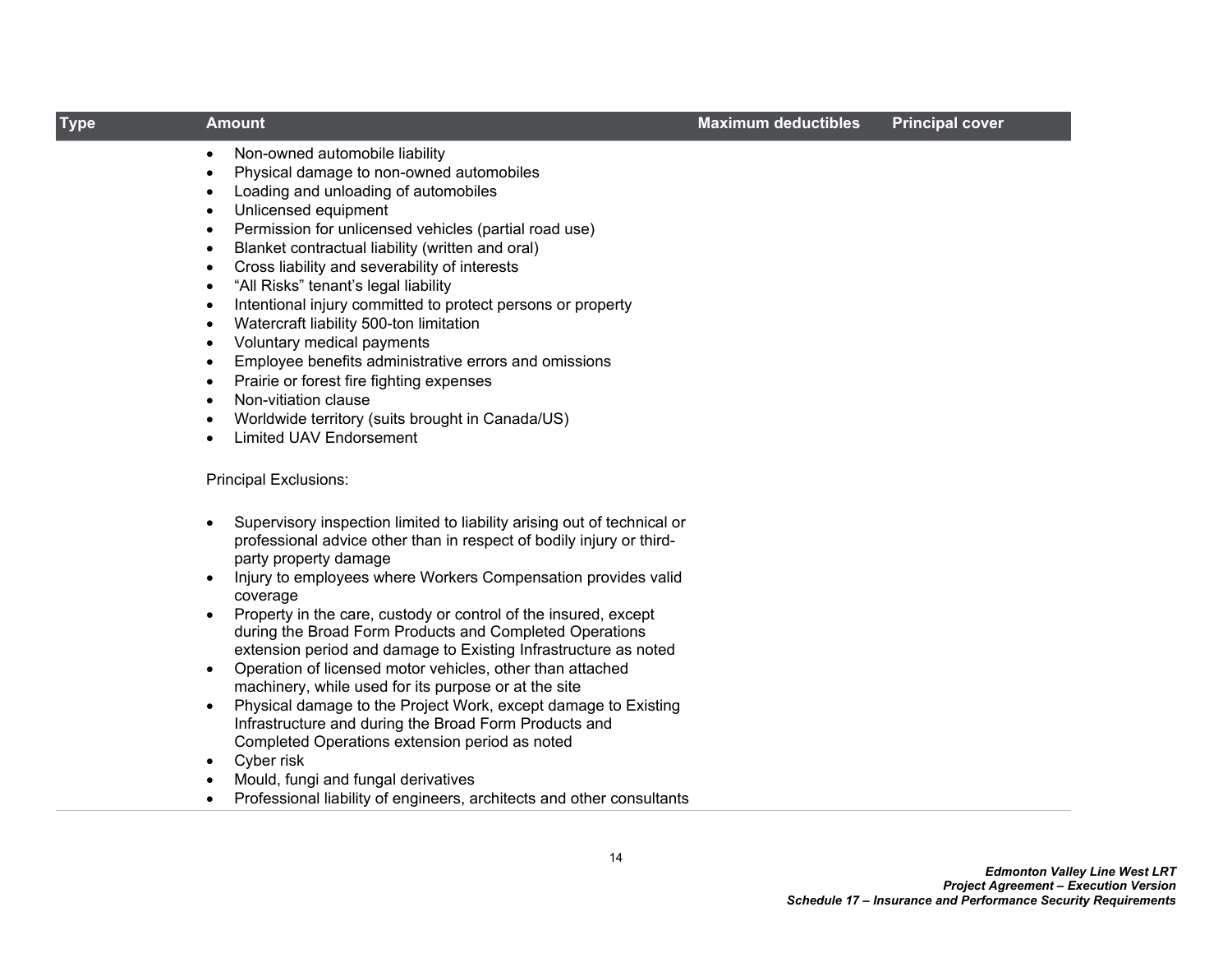| <b>Type</b> | <b>Amount</b>                                                                                                                                                                                                      | <b>Maximum deductibles</b> | <b>Principal cover</b> |
|-------------|--------------------------------------------------------------------------------------------------------------------------------------------------------------------------------------------------------------------|----------------------------|------------------------|
|             | Nuclear or radioactive contamination, except release of<br>radioactive isotopes intended for scientific, medical, industrial or<br>commercial use<br>Asbestos<br><b>Sanctions clause</b><br>Terrorism<br>War risks |                            |                        |
|             |                                                                                                                                                                                                                    |                            |                        |

Communicable disease

#### **Comments:**

- Include as Named Insureds the following entities: Project Co, the City, City Person, the Construction Contractor, all Sub-Contractors, subsubcontractors, consultants and sub-consultants, Operator and Operator Person
- Senior Lenders and the Lenders' Agent as Additional Insureds
- Directors, officers, shareholders, employees of the insured parties involved in the Project Work as Additional Insureds.
- Insurance is primary without right of contribution of any other insurance carried by any Named Insured.
- Aggregate limits will be permitted for Products and Completed Operations, Prairie and Forest Fire Fighting Expenses, Sudden and Accidental Pollution and Hostile Fire Pollution Liability and Employee Benefits Administrative Errors & Omissions Liability; no policy general aggregate will be permitted
- Waiver of subrogation of insurers' rights of recovery against all Named and/or Additional Insureds, including Project Co, the City, City Person, Construction Contractor, all subcontractors, sub-subcontractors, professional consultants, engineers and architects (other than for their professional liability), Senior Lenders, Lenders' Agent, as well as officers, directors, employees, servants and agents of the foregoing, Operator, Operator Person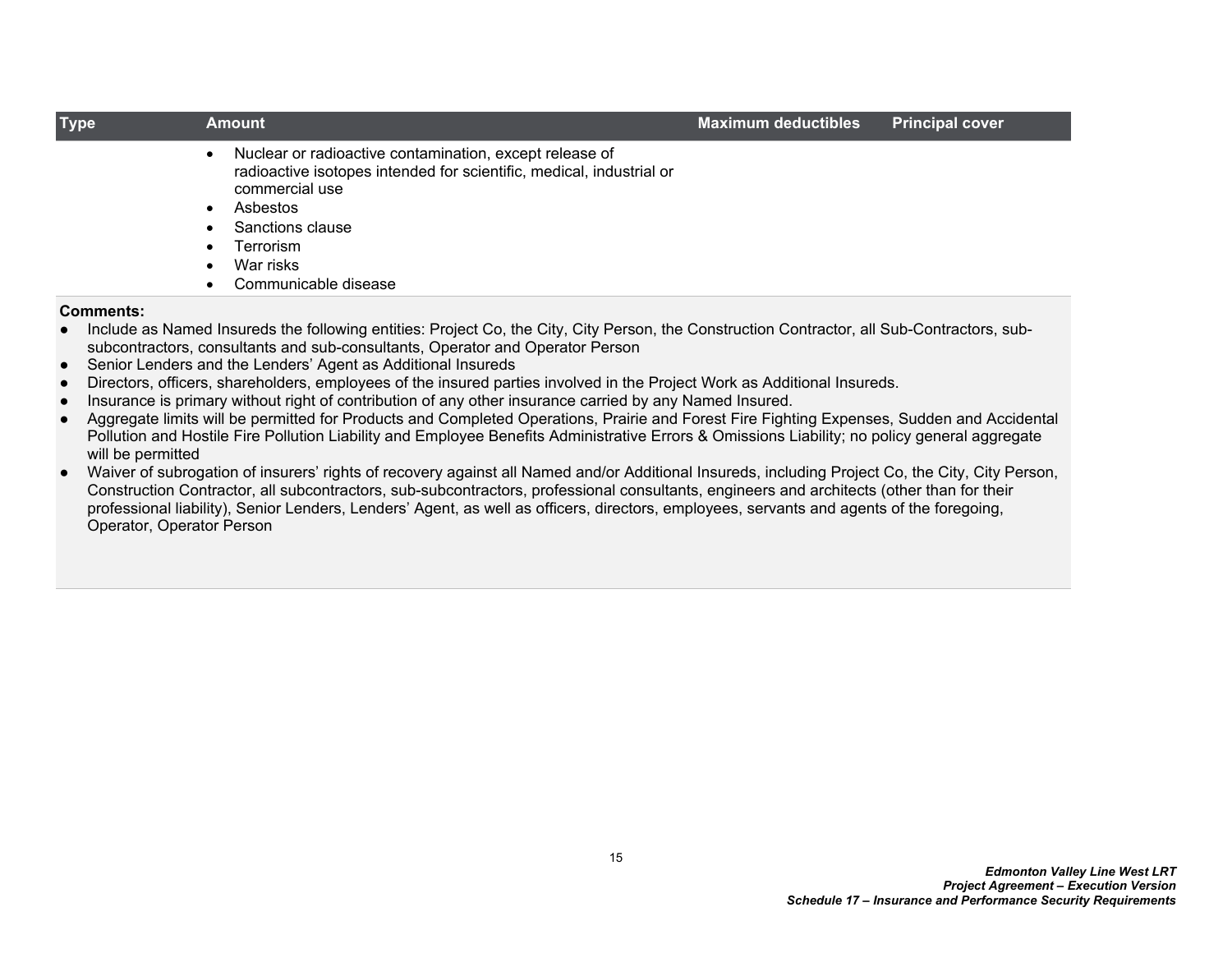| <b>Type</b>                                                 | <b>Amount</b>                                                                                                                                                                                                                                                   | <b>Maximum deductibles</b>                                                        | <b>Principal cover</b>                                                                            |
|-------------------------------------------------------------|-----------------------------------------------------------------------------------------------------------------------------------------------------------------------------------------------------------------------------------------------------------------|-----------------------------------------------------------------------------------|---------------------------------------------------------------------------------------------------|
| 1.3 Project<br><b>Specific</b><br>Professional<br>Liability | \$50 million per claim and in the aggregate (inclusive of defence and<br>related costs and supplementary payments)                                                                                                                                              | \$1,000,000 per claim with<br>respect to Mitigation losses Professional Liability | <b>Project Specific</b><br>Insurance in connection                                                |
|                                                             | <b>Principal Extensions:</b>                                                                                                                                                                                                                                    | \$1,000,000 per claim, all<br>other losses                                        | with the design and<br>construction of the<br>Project Work from                                   |
|                                                             | Primary insurance extension<br>Automatic addition of firms                                                                                                                                                                                                      |                                                                                   | beginning of first design,<br>until Phase 1                                                       |
|                                                             | Present, former partner, executive officer, director or shareholder<br>of Named Insureds while acting within their scope of duties for the<br>Named Insured                                                                                                     |                                                                                   | <b>Construction Completion</b><br>and Construction<br>Completion Date, as                         |
|                                                             | Any individuals or personal corporations retained by the named<br>$\bullet$<br>insured under a personal services contract, subject to reporting<br>and individual acceptance of each one by the insurer                                                         |                                                                                   | applicable plus coverage<br>for an extended reporting<br>period of not less than 36               |
|                                                             | Claim defined as a written or oral demand for money or a written<br>$\bullet$<br>or oral allegation in breach in the rendering or failure to render<br>professional services by a named insured and resulting from a<br>single error, omission or negligent act |                                                                                   | months effective from<br>Phase 1 Construction<br>Completion and<br><b>Construction Completion</b> |
|                                                             | Lawyer fees and associated expenses incurred in the<br>investigation, defence, settlement, arbitration or litigation of claims                                                                                                                                  |                                                                                   | Date, as applicable.                                                                              |
|                                                             | Duty to defend, even if the allegations are groundless, false or<br>fraudulent                                                                                                                                                                                  |                                                                                   | Coverage shall be<br>primary without any right                                                    |
|                                                             | Worldwide territory (suits brought in Canada)                                                                                                                                                                                                                   |                                                                                   | of contribution of any<br>insurance carried by the                                                |
|                                                             | Principal Exclusions:                                                                                                                                                                                                                                           |                                                                                   | City.                                                                                             |
|                                                             | Express warranties or guarantees<br>$\bullet$                                                                                                                                                                                                                   |                                                                                   |                                                                                                   |
|                                                             | Estimates on profit, return                                                                                                                                                                                                                                     |                                                                                   |                                                                                                   |
|                                                             | Faulty workmanship, construction or work which is alleged or in<br>$\bullet$<br>fact not constructed in accordance with the design of the Project                                                                                                               |                                                                                   |                                                                                                   |
|                                                             | Work or the construction documents<br>Design or manufacture of any good or products sold or supplied<br>$\bullet$<br>by the Named Insured                                                                                                                       |                                                                                   |                                                                                                   |
|                                                             | Terrorism<br>$\bullet$                                                                                                                                                                                                                                          |                                                                                   |                                                                                                   |
|                                                             | <b>Nuclear Liability</b>                                                                                                                                                                                                                                        |                                                                                   |                                                                                                   |
|                                                             | Judgments and awards deemed uninsurable by law                                                                                                                                                                                                                  |                                                                                   |                                                                                                   |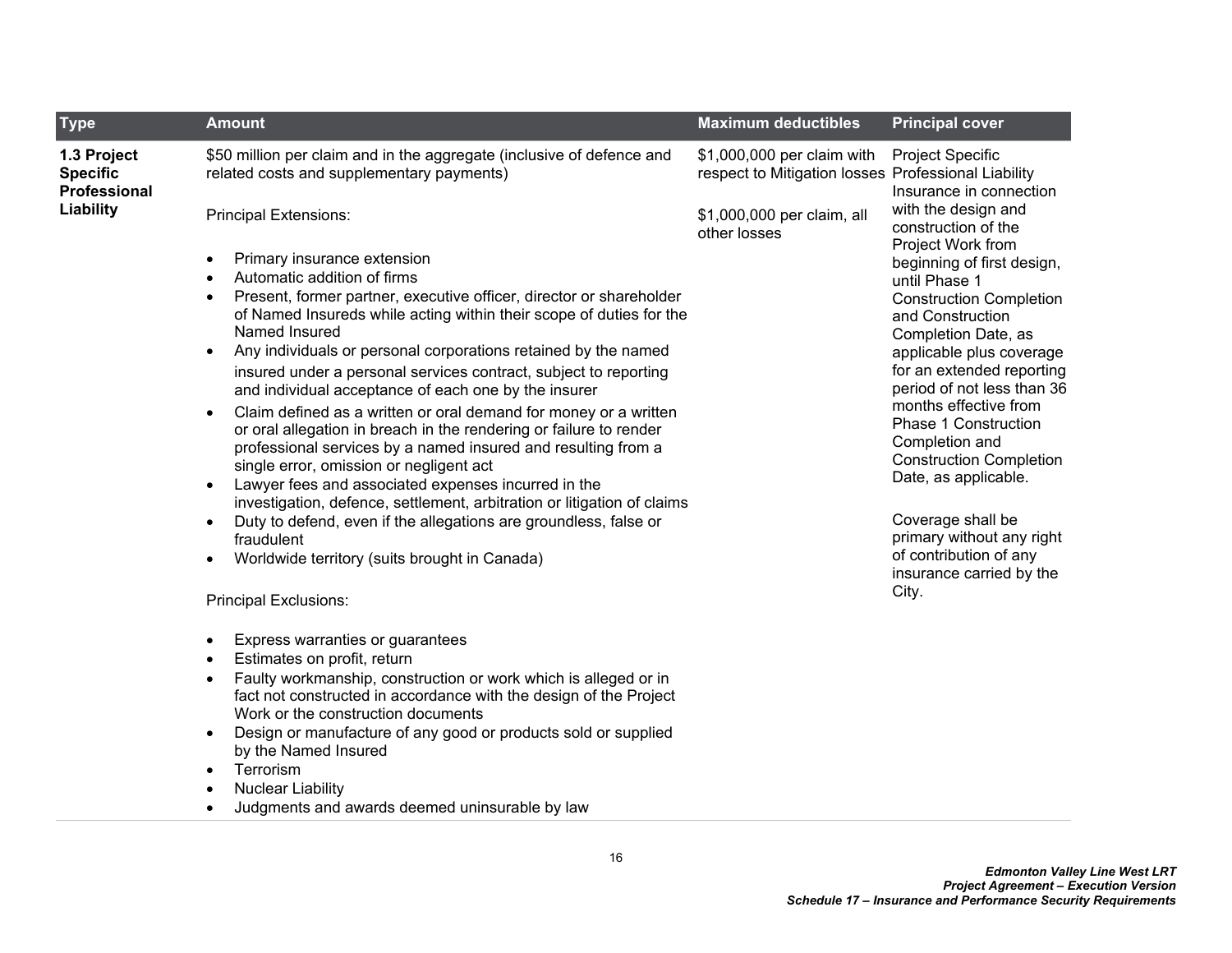| <b>Type</b>      | <b>Amount</b>                                                                                                                                                                                                                                                                                                                                                                                                                                                                                                | <b>Maximum deductibles</b> | <b>Principal cover</b> |
|------------------|--------------------------------------------------------------------------------------------------------------------------------------------------------------------------------------------------------------------------------------------------------------------------------------------------------------------------------------------------------------------------------------------------------------------------------------------------------------------------------------------------------------|----------------------------|------------------------|
|                  | Liability assumed under design contract, unless such liability<br>would have attached to the Named Insured by law in the absence<br>of such agreement<br>Punitive or exemplary damages, fines, penalties or interest or<br>liquidated punitive or exemplary damages or fees<br>Refusal to employ, termination of employment, humiliation or<br>discrimination on any basis or other employment related practices<br>or policies<br><b>Sanctions Clause</b><br>LRV design and transit<br>Communicable disease |                            |                        |
| <b>Comments:</b> | • Include as Named Insureds the following entities: Construction Contractor (as appropriate), all engineers, architects, and other professional<br>consultants that provide professional design services in connection with the Project (subject to any reporting provision)<br>Professional senvices covered: All architectural engineering Jand surveying environmental Jandscane architectural interior design/space                                                                                      |                            |                        |

- d: All architectural, engineering, land surveying, environmental, landscape architectural, interior design/space planning, soil and material testing services, geotechnical services and procurement services, including their replacements and/or subconsultants of any tier
- Coverage from first design activity, including without limitation preliminary design, until Construction Completion Date plus extended reporting period of not less than 36 months
- Coverage not to exclude environmental impairment liability
- Cover provided to present, former partners, executive officers, directors and shareholders of named insureds, and to individuals or personal corporations retained by named insureds
- The City to have right to bring claims if City property is damaged as a result of design or other professional error or omission
- Policy to be non-cancellable except for premium non-payments, material misrepresentation or concealment of facts or a material breach of any condition of the policy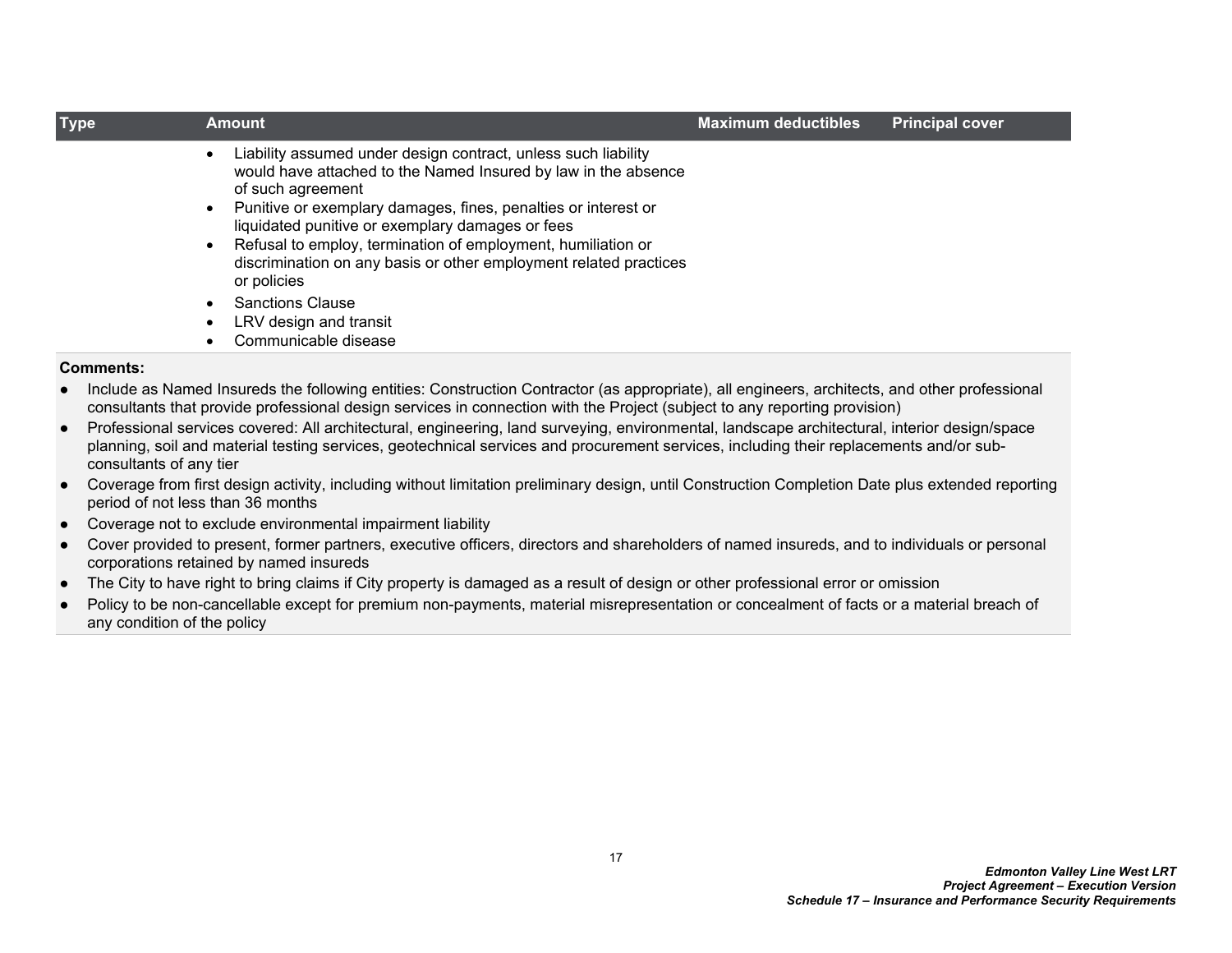| <b>Type</b>                                                                                                                                                         | <b>Amount</b>                                                                                                                                                                                                                                                                                                                                                                                   | <b>Maximum deductibles</b> | <b>Principal cover</b>                                                                                                                                                                                                                                                                                                                                                                                                                                                                                                                                                                                                                       |
|---------------------------------------------------------------------------------------------------------------------------------------------------------------------|-------------------------------------------------------------------------------------------------------------------------------------------------------------------------------------------------------------------------------------------------------------------------------------------------------------------------------------------------------------------------------------------------|----------------------------|----------------------------------------------------------------------------------------------------------------------------------------------------------------------------------------------------------------------------------------------------------------------------------------------------------------------------------------------------------------------------------------------------------------------------------------------------------------------------------------------------------------------------------------------------------------------------------------------------------------------------------------------|
| 1.4<br><b>Project Specific</b><br><b>Pollution Liability</b><br>(combined<br>Contractors'<br><b>Pollution Liability</b><br>and Pollution<br><b>Legal Liability)</b> | \$25 million per claim/ \$25 million in the aggregate (inclusive of<br>defense and related costs and supplementary payments)                                                                                                                                                                                                                                                                    | \$250,000 per claim        | <b>Pollution Liability</b><br>insurance covering third<br>party bodily injury,<br>property damage<br>consequential loss or<br>damage, including clean-<br>up and restoration costs,<br>both at the Site and off-<br>Site, as required.<br>Coverage shall be<br>maintained continuously<br>from Commercial Close<br>until Phase 1<br><b>Construction Completion</b><br>and Construction<br>Completion Date, as<br>applicable, plus<br>coverage for an<br>extended reporting<br>period of not less than 36<br>months effective from<br><b>Phase 1 Construction</b><br>Completion and<br><b>Construction Completion</b><br>Date, as applicable. |
|                                                                                                                                                                     | <b>Principal Extensions:</b><br>Premises and operations liability<br>On-site and off-site clean-up and remediation expense and<br>$\bullet$<br>restoration costs without the need for a third-party claim<br>Prior knowledge/known condition/pre-existing conditions<br>$\bullet$<br>exacerbated, aggravated or worsened by insured operations                                                  |                            |                                                                                                                                                                                                                                                                                                                                                                                                                                                                                                                                                                                                                                              |
|                                                                                                                                                                     | Coverage for non-owned disposal sites, including transportation<br>$\bullet$<br>Emergency response costs<br>٠<br>Contractual liability<br>٠<br>Underground/above ground storage tanks<br>$\bullet$<br>Non-vitiation clause<br>$\bullet$<br>Automobile difference in conditions<br>$\bullet$<br>Microbial matter (including fungus or mould)<br>Worldwide territory (suits brought in Canada/US) |                            |                                                                                                                                                                                                                                                                                                                                                                                                                                                                                                                                                                                                                                              |
|                                                                                                                                                                     | Principal Exclusions:                                                                                                                                                                                                                                                                                                                                                                           |                            |                                                                                                                                                                                                                                                                                                                                                                                                                                                                                                                                                                                                                                              |
|                                                                                                                                                                     | Terrorism<br>$\bullet$<br>War<br>Intentional non-compliance<br>Prior Knowledge / Known Condition / Pre-Existing Condition<br>$\bullet$                                                                                                                                                                                                                                                          |                            |                                                                                                                                                                                                                                                                                                                                                                                                                                                                                                                                                                                                                                              |
|                                                                                                                                                                     | (exception for exacerbation, aggravation, worsening)<br><b>Workers Compensation</b><br>$\bullet$<br>Employers' Liability<br>$\bullet$<br><b>Professional Liability</b><br>٠<br><b>Nuclear Liability</b><br>$\bullet$<br>Property Damage to Motor Vehicles during Transportation<br><b>Sanctions Clause</b><br>Communicable disease                                                              |                            | Coverage shall be<br>primary without any right<br>of contribution of any<br>insurance carried by the<br>City.                                                                                                                                                                                                                                                                                                                                                                                                                                                                                                                                |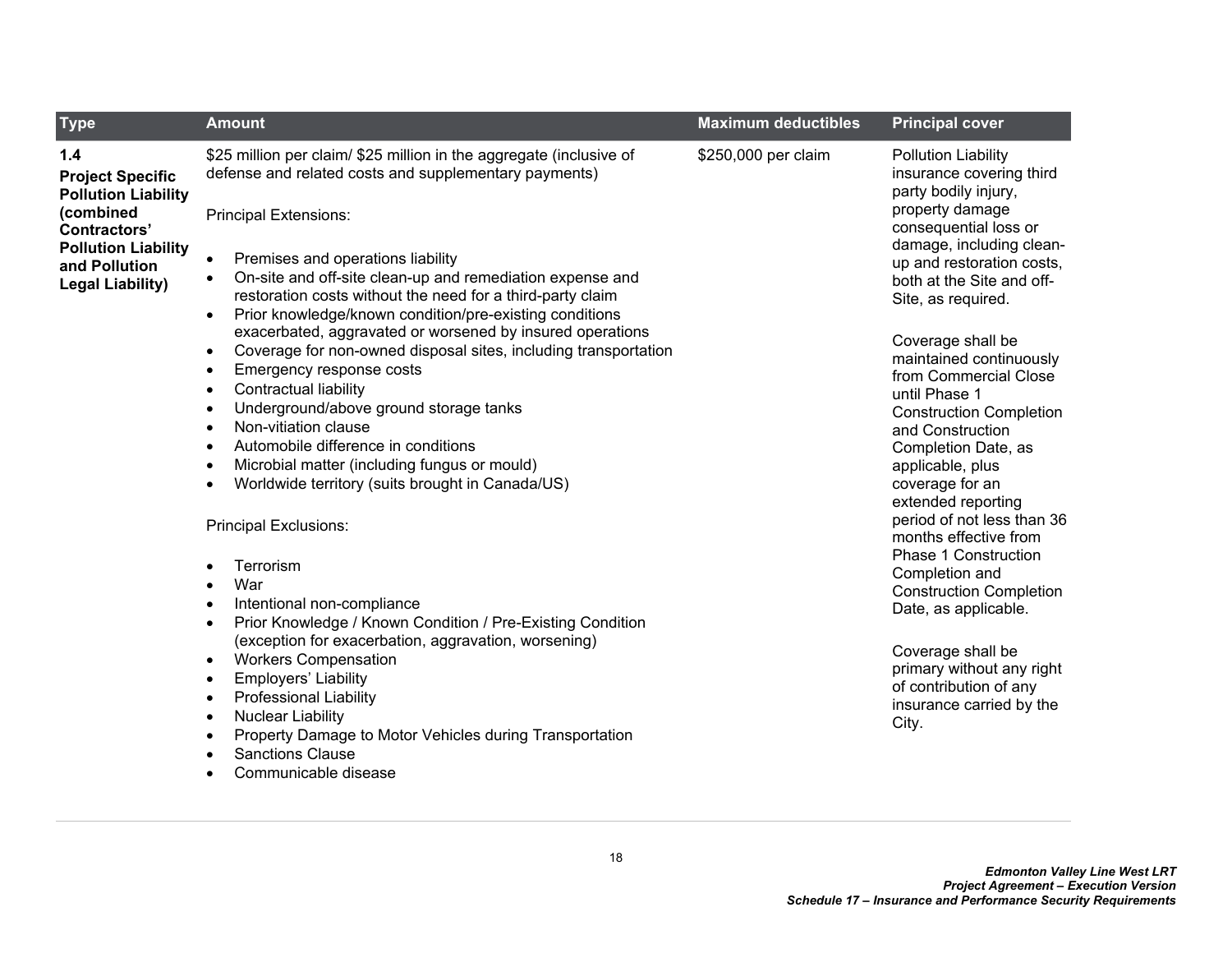| Type | Amou |
|------|------|
|      |      |

#### **Comments:**

- Include as Named Insureds the following entities: Project Co, the City, City Person, the Construction Contractor, all Sub-Contractors, subsubcontractors, consultants and sub-consultants, Operator and Operator Person
- Senior Lenders and the Lenders' Agent as Additional Insureds
- Directors, officers, shareholders, employees of the insured parties involved in the Project Work as Additional Insureds
- Waiver of subrogation of insurers' rights of recovery against all Named and/or Additional Insureds, including Project Co, the City, City Person, Construction Contractor, all subcontractors, sub-subcontractors, Senior Lenders, Lenders' Agent, as well as officers, directors, employees, servants and agents of the foregoing, Operator, Operator Person
- Insurance is primary without right of contribution of any other insurance carried by any Named Insured
- Diminution of third-party property value and natural resource damage included in the definition of property damage
- Cover not restricted by time element

| <b>Type</b>                                         | <b>Amount</b>                                                                                                                                                                                                                                                                                                                                                                                                                                                                                                                                                                                                                                                                | <b>Maximum deductibles</b> | <b>Principal cover</b>                                                                                                                                                                                                                                                                                                                                                                                                             |
|-----------------------------------------------------|------------------------------------------------------------------------------------------------------------------------------------------------------------------------------------------------------------------------------------------------------------------------------------------------------------------------------------------------------------------------------------------------------------------------------------------------------------------------------------------------------------------------------------------------------------------------------------------------------------------------------------------------------------------------------|----------------------------|------------------------------------------------------------------------------------------------------------------------------------------------------------------------------------------------------------------------------------------------------------------------------------------------------------------------------------------------------------------------------------------------------------------------------------|
| <b>1.5 Automobile</b><br><b>Liability Insurance</b> | Automobile liability insurance for third party property damage and<br>bodily injury, including accident benefits, arising out of the use of any<br>automobile in connection with the Project, including all vehicles<br>owned, operated or licensed in the name of Project Co.<br>Insured limits of not less than \$25 million per occurrence in respect of<br>Project Co and Project Contractors' vehicles.<br>Insured limits of not less than \$5 million per occurrence in respect of<br>vehicles of any other contractor, subcontractors, sub-subcontractors,<br>consultants, and sub-consultants, and workmen, tradesmen or other<br>persons working on or at the Site. |                            | <b>Standard Owners Form</b><br>For all vehicles operated<br>by Project Co, the<br>Construction Contractor,<br>all subcontractors, sub-<br>subcontractors,<br>consultants and sub-<br>consultants, operated in<br>connection with the<br>Project.<br><b>Business Automobile</b><br>Liability insurance<br>covering third party<br>property damage and<br>bodily injury liability<br>(including accident<br>benefits) arising out of |
|                                                     |                                                                                                                                                                                                                                                                                                                                                                                                                                                                                                                                                                                                                                                                              |                            | any licensed vehicle.<br>Coverage shall be<br>maintained continuously                                                                                                                                                                                                                                                                                                                                                              |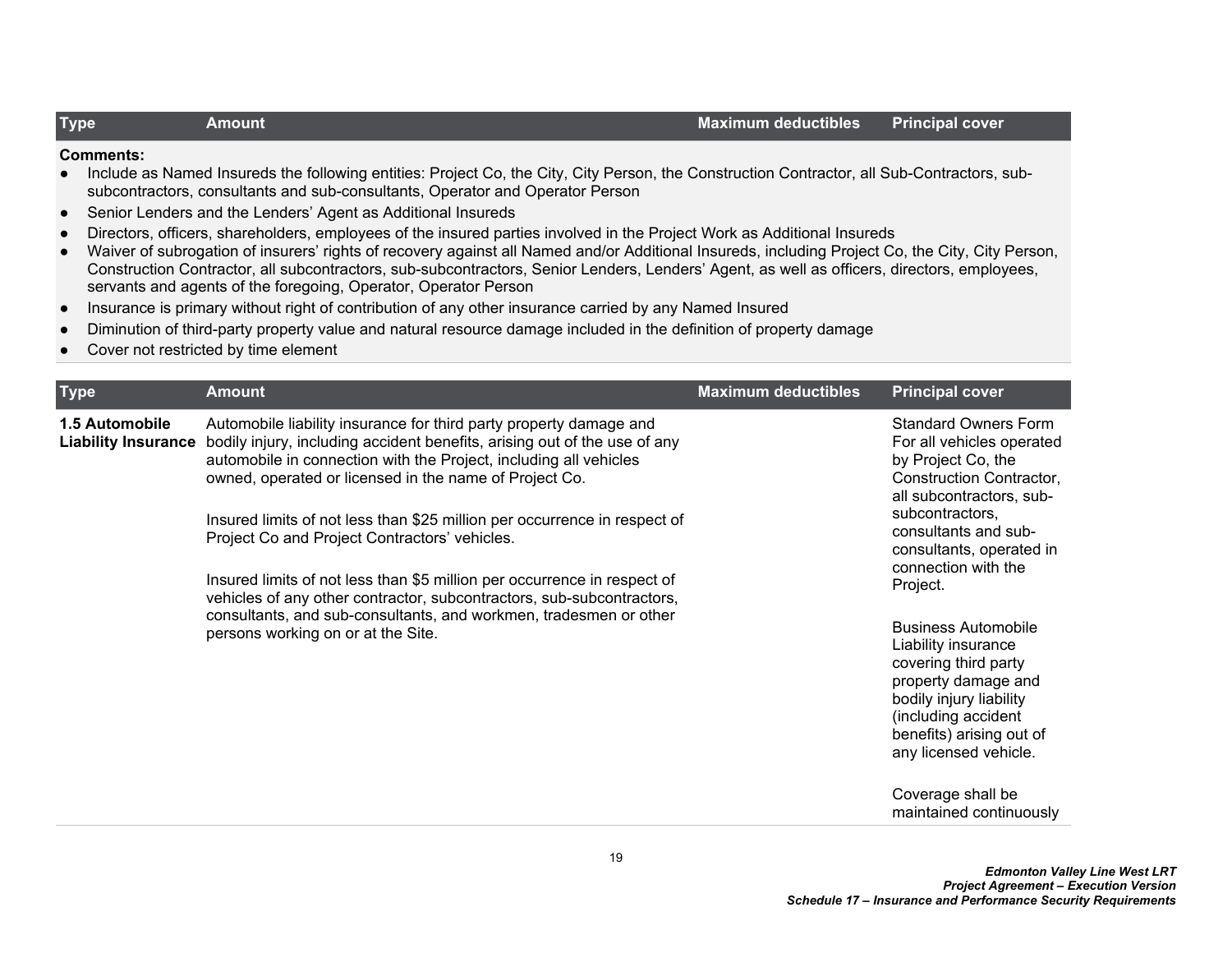| <b>Type</b>                                                        | <b>Amount</b>                                                                                                                                                                                                                                                                                                                                                                                                                                                                                                                                                                                        | <b>Maximum deductibles</b>      | <b>Principal cover</b>                                                                                                                                                                                                                                                                                                                                                                     |
|--------------------------------------------------------------------|------------------------------------------------------------------------------------------------------------------------------------------------------------------------------------------------------------------------------------------------------------------------------------------------------------------------------------------------------------------------------------------------------------------------------------------------------------------------------------------------------------------------------------------------------------------------------------------------------|---------------------------------|--------------------------------------------------------------------------------------------------------------------------------------------------------------------------------------------------------------------------------------------------------------------------------------------------------------------------------------------------------------------------------------------|
|                                                                    |                                                                                                                                                                                                                                                                                                                                                                                                                                                                                                                                                                                                      |                                 | from Commercial Close<br>until the later of the<br>termination or expiry of<br>the Infrastructure<br>Performance<br><b>Demonstration Period</b><br>and the termination of<br>the LRV Performance<br>Demonstration Period.                                                                                                                                                                  |
| 1.6 Aircraft<br>Liability and or                                   | If aircraft or watercraft are used in connection with the Project, and<br>except to the extent covered under the Wrap-up Commercial General<br>Watercraft Liability Liability insurance set out in Section 1.2 [Wrap-Up Commercial                                                                                                                                                                                                                                                                                                                                                                   | \$100,000 per occurrence        | Aircraft Liability and or<br><b>Watercraft Liability</b>                                                                                                                                                                                                                                                                                                                                   |
| (if an exposure<br>exists)                                         | General Liability] of this Appendix 17A, Project Co shall take out,<br>maintain in force and renew, or shall cause to be taken out,<br>maintained and renewed, liability insurance for damage to property<br>and bodily injury or death (including passenger liability) arising in<br>respect of the use of owned and non-owned aircraft and watercraft by<br>Project Co or Subcontractors in connection with the Project.<br>Insured limits of not less than \$50 million per occurrence, including not<br>less than \$10 million per passenger for aircraft liability insurance, as<br>applicable. |                                 | Coverage shall be<br>maintained continuously<br>from Commercial Close<br>until the later of the<br>termination or expiry of<br>the Infrastructure<br>Performance<br><b>Demonstration Period</b><br>and the termination of<br>the LRV Performance<br>Demonstration Period.<br>Coverage shall be<br>primary without any right<br>of contribution of any<br>insurance carried by the<br>City. |
| <b>Comments:</b>                                                   | The City, the Senior Lenders and the Lenders' Agent as Additional Insureds<br>Insurers to waive their rights of recovery and subrogation against the City                                                                                                                                                                                                                                                                                                                                                                                                                                            |                                 |                                                                                                                                                                                                                                                                                                                                                                                            |
| 1.7 "All Risks"<br><b>Ocean Marine</b><br>Cargo<br>(if applicable) | If marine transport is used to transport any materials, equipment or<br>property destined to be supplied under or used during the Project,<br>Project Co shall take out, maintain in force and renew, or shall cause<br>to be taken out, maintained and renewed, all risks marine cargo transit                                                                                                                                                                                                                                                                                                      | \$25,000 for physical<br>damage | "All Risks" Ocean Marine<br>Cargo                                                                                                                                                                                                                                                                                                                                                          |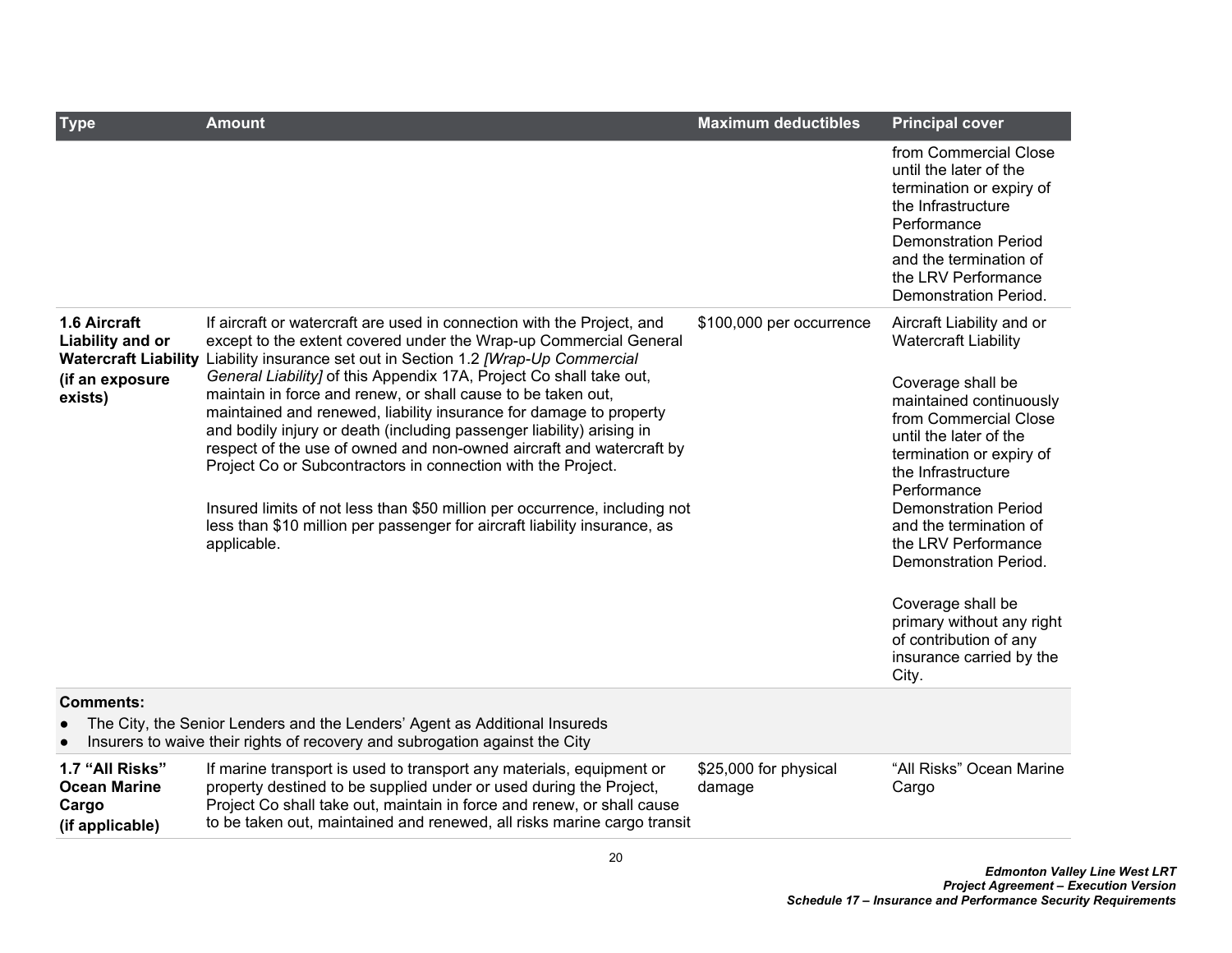| <b>Type</b>                                                   | <b>Amount</b>                                                                                                                                                                                                                                            | <b>Maximum deductibles</b> | <b>Principal cover</b>                                                                                                                                                                                                                                                    |
|---------------------------------------------------------------|----------------------------------------------------------------------------------------------------------------------------------------------------------------------------------------------------------------------------------------------------------|----------------------------|---------------------------------------------------------------------------------------------------------------------------------------------------------------------------------------------------------------------------------------------------------------------------|
|                                                               | property insurance for such materials, equipment or property, which<br>will include the following terms:<br>An insured value of not less than the full replacement value of<br>materials, equipment or property in transit<br>No co-insurance provisions |                            | Coverage shall be<br>maintained during<br>marine transit, on a full<br>replacement value basis,<br>with no coinsurance<br>provision.                                                                                                                                      |
|                                                               |                                                                                                                                                                                                                                                          |                            | Coverage shall be<br>primary without any right<br>of contribution of any<br>insurance carried by the<br>City.                                                                                                                                                             |
| <b>Comments:</b>                                              |                                                                                                                                                                                                                                                          |                            |                                                                                                                                                                                                                                                                           |
| $\bullet$<br>$\bullet$                                        | Include as Named Insureds the following entities: Project Co, the City, the Construction Contractor, all Sub-Contractors, sub-subcontractors,<br>consultants and sub-consultants<br>Senior Lenders and the Lenders' Agent as Additional Insureds         |                            |                                                                                                                                                                                                                                                                           |
| 1.8<br>"All Risks"<br><b>Contractors'</b><br><b>Equipment</b> | "All Risks" property insurance for equipment owned, leased, rented or<br>borrowed for use on the Project which will include the following terms<br>with an insured value of not less than the actual cash valuation of<br>insured equipment.             |                            | All Risks coverage on all<br>owned, rented, leased or<br>borrowed contractors'<br>equipment, used at the<br>Site.                                                                                                                                                         |
|                                                               |                                                                                                                                                                                                                                                          |                            | Coverage shall be<br>maintained continuously<br>from Commercial Close<br>until the later of the<br>termination or expiry of<br>the Infrastructure<br>Performance<br><b>Demonstration Period</b><br>and the termination of<br>the LRV Performance<br>Demonstration Period. |
|                                                               |                                                                                                                                                                                                                                                          |                            | Coverage shall be<br>primary without any right                                                                                                                                                                                                                            |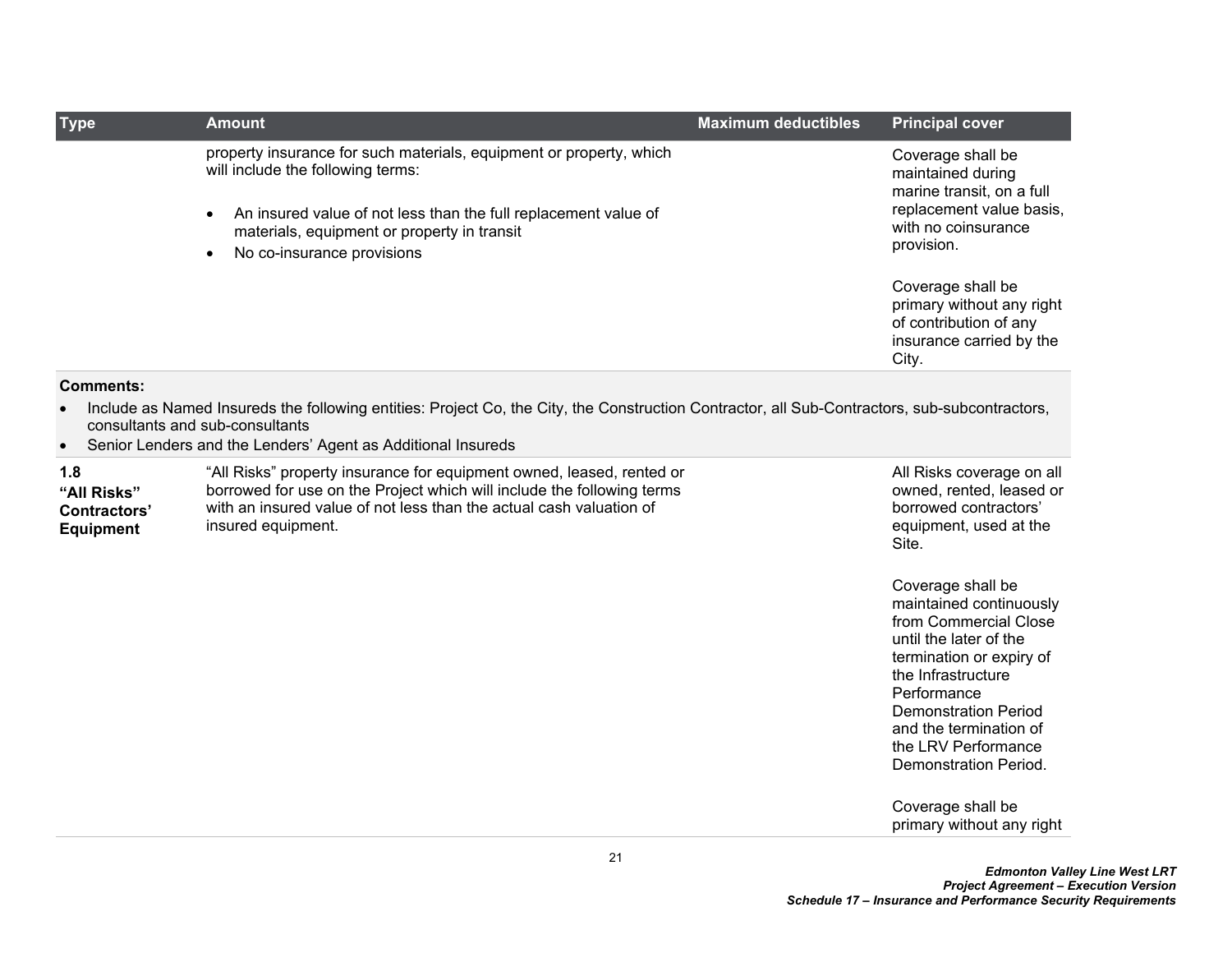of contribution of any insurance carried by the City.

#### **Comments:**

● Insurers to waive their rights of recovery and subrogation against Project Co, the City, the Construction Contractor, all Sub- Contractors, subsubcontractors, consultants and sub-consultants Senior Lenders, Lenders' Agent and the shareholders, officials, directors, officers, employees, servants, consultants and agents of the foregoing

| <b>1.9 Commercial</b><br><b>General Liability</b><br>and Non-Owned                                                                             | \$25 million per occurrence and in the annual aggregate with respect<br>to Project Co and the Project Contractors                                                                                                                                                                                                                                              | <b>Commercial General</b><br>Liability insurance<br>covering all operations                                                                                                                               |  |
|------------------------------------------------------------------------------------------------------------------------------------------------|----------------------------------------------------------------------------------------------------------------------------------------------------------------------------------------------------------------------------------------------------------------------------------------------------------------------------------------------------------------|-----------------------------------------------------------------------------------------------------------------------------------------------------------------------------------------------------------|--|
| <b>Automobile</b><br><b>Liability (including</b><br>Off-Site                                                                                   | <b>Principal Extensions:</b>                                                                                                                                                                                                                                                                                                                                   | on an occurrence basis<br>against claims for Bodily<br>Injury (including Death),                                                                                                                          |  |
| <b>Operations and</b><br>performance of<br><b>Project Co</b><br>obligations under<br><b>Schedule 7</b><br>[Performance<br><b>Demonstration</b> | Owner's and contractor's protective liability<br>Blanket contractual liability (written)<br>Direct and contingent employer's liability<br>Personal injury (nil participation)<br>Cross liability and severability of interests<br>Hazardous operation XCU (blasting/demolition/excavating/<br>Underpinning/pile driving/shoring/caisson work/work below ground | <b>Broad Form Property</b><br>Damage (including Loss<br>of Use) and including<br><b>Broad Form Products</b><br>and Completed<br><b>Operations Liability</b>                                               |  |
| Requirements])                                                                                                                                 | surface/tunnelling/grading and similar operations<br>Permission for unlicensed vehicles<br>Permission to occupy an incomplete facility<br>Loss of use without property damage<br>Broad form property damage<br>Broad form completed operations<br>Tenant's legal liability<br>No exclusion for abuse/molestation, or a specific endorsement to                 | <b>This Commercial</b><br><b>General Liability</b><br>Insurance will include<br>cover for off-site<br>activities connected<br>to the Project and<br>Products and Completed<br><b>Operations Liability</b> |  |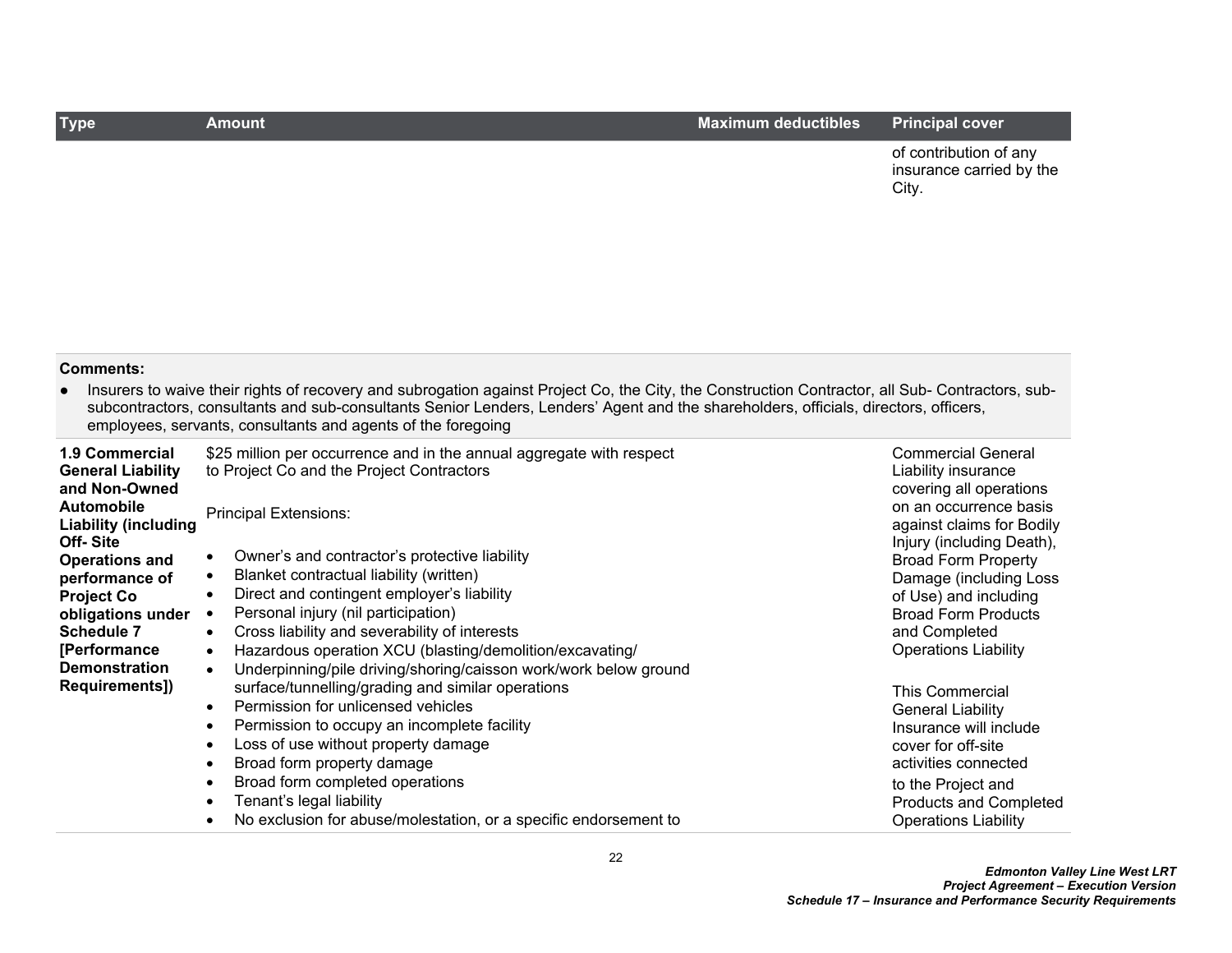| <b>Type</b> | <b>Amount</b>                                                                                                                                                                                                                                                                                                                                                                                                                                                                                                                                                                                                                                                                                                                                 | <b>Maximum deductibles</b><br><b>Principal cover</b> |                                                                                                                                                                                                                                                                                                                                                                                            |
|-------------|-----------------------------------------------------------------------------------------------------------------------------------------------------------------------------------------------------------------------------------------------------------------------------------------------------------------------------------------------------------------------------------------------------------------------------------------------------------------------------------------------------------------------------------------------------------------------------------------------------------------------------------------------------------------------------------------------------------------------------------------------|------------------------------------------------------|--------------------------------------------------------------------------------------------------------------------------------------------------------------------------------------------------------------------------------------------------------------------------------------------------------------------------------------------------------------------------------------------|
|             | the policy providing coverage for abuse/molestation<br>Intentional injury committed to protect persons or property<br>Watercraft (not in excess of 10 meters) unless insured elsewhere,<br>as applicable<br>Worldwide territory subject to claims being brought in Canada or<br>the U.S.                                                                                                                                                                                                                                                                                                                                                                                                                                                      |                                                      | beyond the "Wrap-Up"<br><b>Commercial General</b><br>Liability Insurance<br>policy's Products and<br><b>Completed Operations</b><br>extension period.                                                                                                                                                                                                                                      |
|             | <b>Principal Exclusions:</b><br>Injury to employees, where Workers Compensation provides valid<br>coverage<br>Property in the care, custody or control of the insured, except as<br>provided under Broad Form Products and Completed Operations<br>Operation of licensed motor vehicles, other than attached<br>machinery, while used for its purpose or at the Lands<br>Cyber risk<br>Mould, fungi and fungal derivatives<br>Professional liability of engineers, architects and other<br>professional consultants<br>Nuclear or radioactive contamination, except release of<br>radioactive isotopes intended for scientific, medical, industrial or<br>commercial use<br>Asbestos<br>$\bullet$<br>Sanctions clause<br>Communicable disease |                                                      | Coverage shall be<br>maintained continuously<br>from Commercial Close<br>until the later of the<br>termination or expiry of<br>the Infrastructure<br>Performance<br><b>Demonstration Period</b><br>and the termination of<br>the LRV Performance<br>Demonstration Period.<br>Coverage shall be<br>primary without any right<br>of contribution of any<br>insurance carried by the<br>City. |
|             | Coverage in the amount of not less than \$5,000,000 per occurrence<br>and in the annual aggregate with respect to broad form completed<br>operations for any other contractors, subcontractors, sub-<br>subcontractors, consultants, and sub-consultants, workpeople or<br>tradespeople or other persons involved in the Project.                                                                                                                                                                                                                                                                                                                                                                                                             |                                                      |                                                                                                                                                                                                                                                                                                                                                                                            |

**Comments:**

● Include as additional insureds the City, the Senior Lenders and Lender's Agent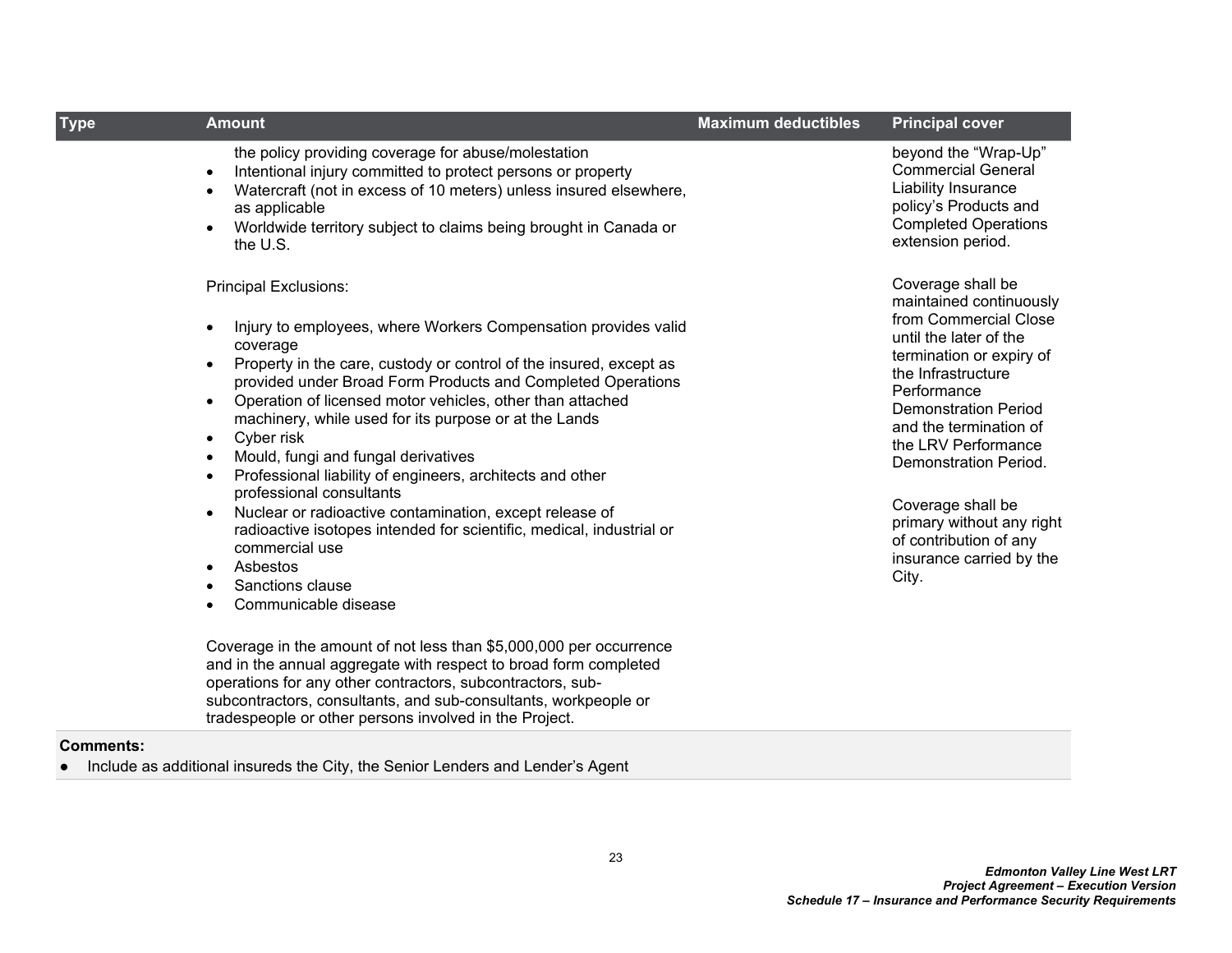| <b>Type</b>                                   | <b>Amount</b>                                                                                                                                                                                                                                                                                                                                                                                                                                                                                                                                                                   | <b>Maximum deductibles</b> | <b>Principal cover</b>                                                                                                                                                                                                                                                                                                                                                                                                                                                                                                                                                                                                                                                                                                |
|-----------------------------------------------|---------------------------------------------------------------------------------------------------------------------------------------------------------------------------------------------------------------------------------------------------------------------------------------------------------------------------------------------------------------------------------------------------------------------------------------------------------------------------------------------------------------------------------------------------------------------------------|----------------------------|-----------------------------------------------------------------------------------------------------------------------------------------------------------------------------------------------------------------------------------------------------------------------------------------------------------------------------------------------------------------------------------------------------------------------------------------------------------------------------------------------------------------------------------------------------------------------------------------------------------------------------------------------------------------------------------------------------------------------|
| 1.10 Employee<br><b>Dishonesty</b><br>(Crime) | Employee Dishonesty insurance against the fraudulent acts of<br>employees of Project Co and its Affiliates which will include the<br>following terms:<br>Coverage in the amount of not less than \$1 million per occurrence and<br>will include the following principal extensions:<br>Broad form money and securities<br>$\bullet$<br>Money orders and counterfeit paper<br>Depositors' forgery<br>$\bullet$<br>Computer fraud and funds transfer fraud<br>$\bullet$<br>Audit expenses<br>$\bullet$<br>Credit card forgery<br>Custodial endorsement extension to third parties |                            | <b>Employee Dishonesty</b><br>insurance against the<br>fraudulent/dishonest acts<br>of employees of Project<br>Co and its Affiliates<br>including additional<br>coverage for Broad Form<br>Money and Securities,<br>Money Orders and<br>Counterfeit Paper,<br>Depositors' Forgery,<br><b>Computer Fraud and</b><br>Funds Transfer Fraud,<br>Audit Expenses, Credit<br>Card Forgery and<br><b>Custodial Endorsement</b><br><b>Extension to Third</b><br>Parties.<br>Coverage shall be<br>maintained continuously<br>from Commercial Close<br>until Construction<br>Completion Date.<br>Coverage shall be<br>primary without any right<br>of contribution of any<br>insurance carried by the<br>City or Senior Lenders. |
| 1.11 Cyber Risk<br>Insurance                  | Cyber Risk Insurance coverage covering all Damages, Claims<br>Expenses, Penalties, Cyber Extortion Loss, Data Protection Loss,<br>Business Interruption and Forensic Expenses subject to a minimum<br>limit of \$5 million                                                                                                                                                                                                                                                                                                                                                      |                            | Cyber Risk Insurance for<br>all Damages, Claims<br>Expenses, Penalties,<br><b>Cyber Extortion Loss,</b><br>Data Protection Loss,<br><b>Business Interruption</b><br>and Forensic Expenses                                                                                                                                                                                                                                                                                                                                                                                                                                                                                                                             |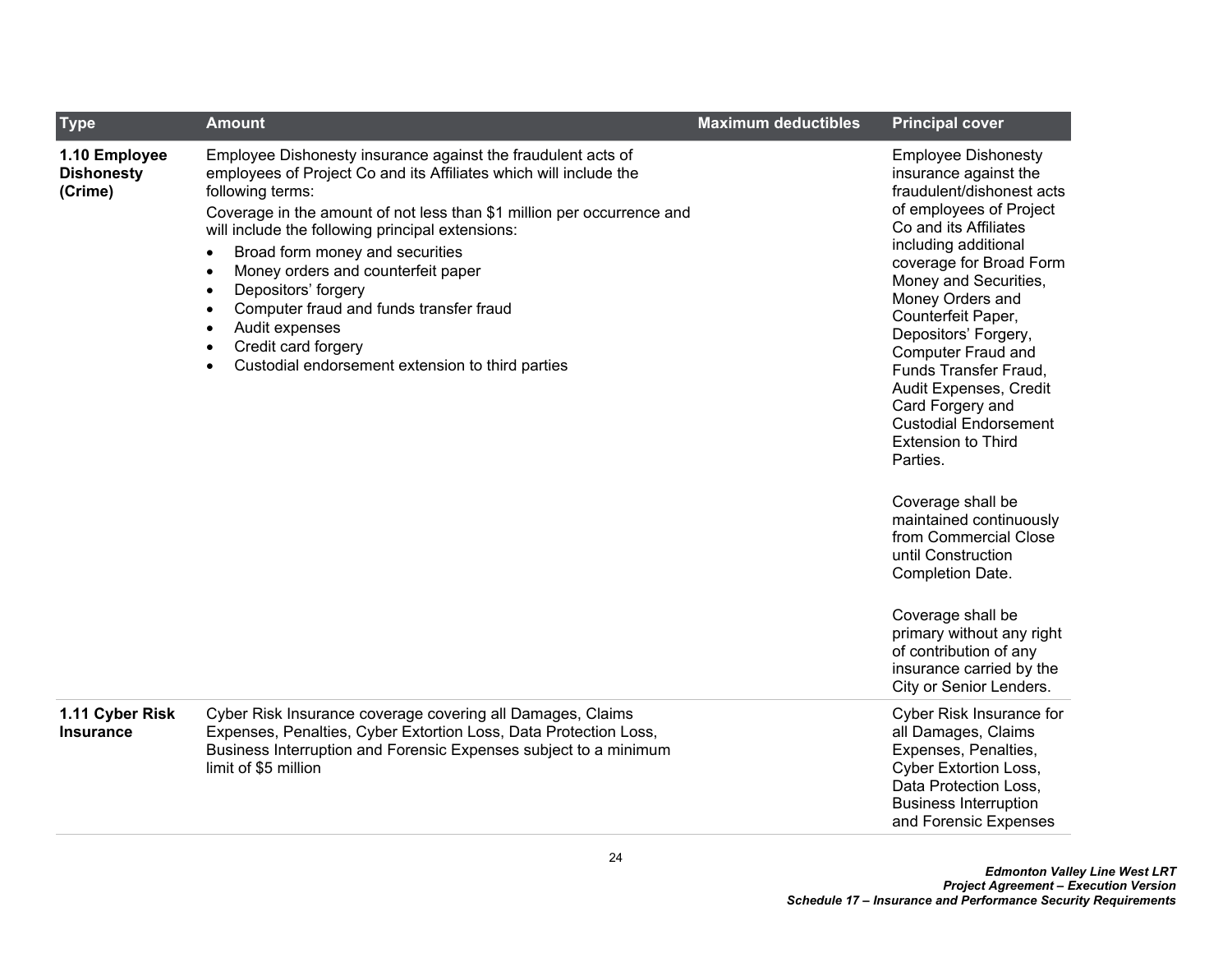| <b>Type</b>                                    | <b>Amount</b>                                                                                                                                                                                                                                                                                                                                                                                                                                                                                                                                                                                                                                  | <b>Maximum deductibles</b> | <b>Principal cover</b>                                                                                                                                                                                                                                                 |
|------------------------------------------------|------------------------------------------------------------------------------------------------------------------------------------------------------------------------------------------------------------------------------------------------------------------------------------------------------------------------------------------------------------------------------------------------------------------------------------------------------------------------------------------------------------------------------------------------------------------------------------------------------------------------------------------------|----------------------------|------------------------------------------------------------------------------------------------------------------------------------------------------------------------------------------------------------------------------------------------------------------------|
|                                                | Project Co has the discretion to have in place a cyber risk limit higher<br>than the minimum limit of \$5 million based on Project Co's<br>assessment of the cyber risk<br>Sub-limits:<br>Regulatory defense and penalties (\$5 million minimum sub-limit)<br>$\bullet$<br>Website media content liability (\$5 million minimum sub-limit)<br>Cyber extortion (\$5 million minimum sub-limit)<br>$\bullet$<br>Data protection (\$5 million minimum sub-limit)<br>$\bullet$<br>Business interruption (\$5 million minimum sub-limit)<br>Forensic expenses (\$1 million minimum sub-limit)<br>Dependent business (\$1 million minimum sub-limit) |                            | including coverage for<br>third party claims<br>alleging bodily injury or<br>property damage caused<br>by a security failure or a<br>privacy event.<br>Coverage shall be<br>maintained continuously<br>from Commercial Close<br>until Construction<br>Completion Date. |
|                                                |                                                                                                                                                                                                                                                                                                                                                                                                                                                                                                                                                                                                                                                |                            | Coverage shall be<br>primary without any right<br>of contribution of any<br>insurance carried by the<br>City or Senior Lenders.                                                                                                                                        |
| <b>Officers' Liability</b><br><b>Insurance</b> | 1.12 Directors' and Directors' and Officers' Insurance covering liability for directors and<br>officers arising from their wrongful acts when acting within the scope<br>of their duties.<br>Minimum limit \$10 million per claim and in the aggregate for cover for<br>entity (Side C)                                                                                                                                                                                                                                                                                                                                                        |                            | Directors' and Officers'<br>Insurance coverage shall<br>be maintained<br>continuously from<br><b>Commercial Close until</b><br><b>Construction Completion</b><br>Date plus coverage for<br>an extended reporting<br>period of not less than 24<br>months.              |
|                                                |                                                                                                                                                                                                                                                                                                                                                                                                                                                                                                                                                                                                                                                |                            | Coverage shall be<br>primary without any right<br>of contribution of any<br>insurance carried by the<br>City or Senior Lenders.                                                                                                                                        |
| 1.13 Workers'                                  | In accordance with Alberta statutes established benefits and                                                                                                                                                                                                                                                                                                                                                                                                                                                                                                                                                                                   |                            |                                                                                                                                                                                                                                                                        |

**Compensation** schedules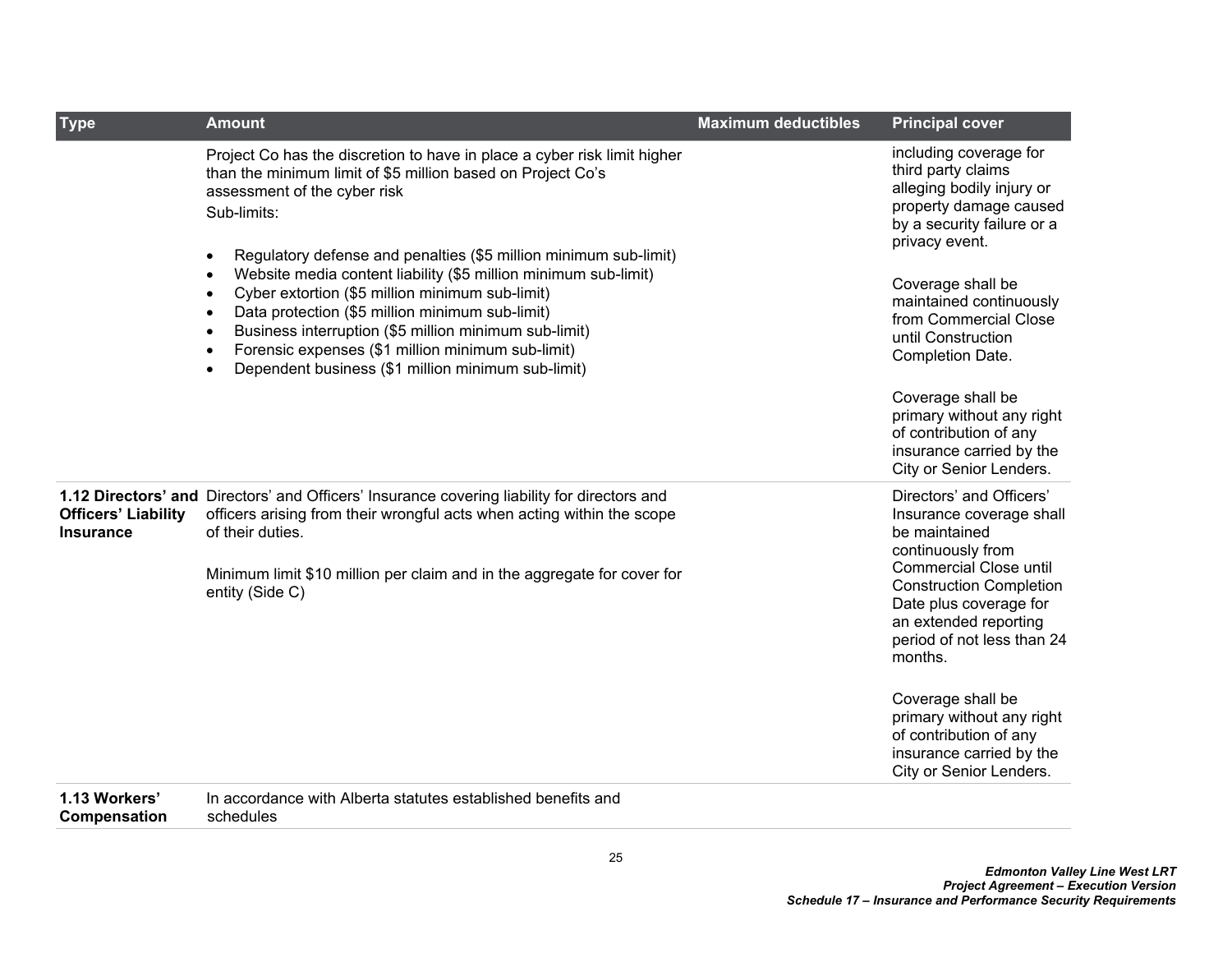| <b>Type</b> | <b>Amount</b> | <b>Maximum deductibles</b> | <b>Principal cover</b>                                                                                                                                                                                                                                                                                                                                                                                                                                                 |
|-------------|---------------|----------------------------|------------------------------------------------------------------------------------------------------------------------------------------------------------------------------------------------------------------------------------------------------------------------------------------------------------------------------------------------------------------------------------------------------------------------------------------------------------------------|
|             |               |                            | Cover in accordance with<br>Applicable Law and the<br>requirements of any<br><b>Governmental Workers'</b><br>compensation insurance<br>coverage for all<br>employees of Project Co,<br>the Construction<br>Contractor, all Sub-<br>Contractors, sub-<br>subcontractors,<br>consultants and sub-<br>consultants engaged in<br>the performance of the<br>Project Work, in<br>accordance with<br>Applicable Law and the<br>requirements of any<br>Governmental Authority. |
|             |               |                            | Coverage shall be<br>maintained continuously<br>from Commercial Close<br>until the later of the<br>termination or expiry of<br>the Infrastructure<br>Performance<br><b>Demonstration Period</b><br>and the termination of<br>the LRV Performance<br>Demonstration Period.                                                                                                                                                                                              |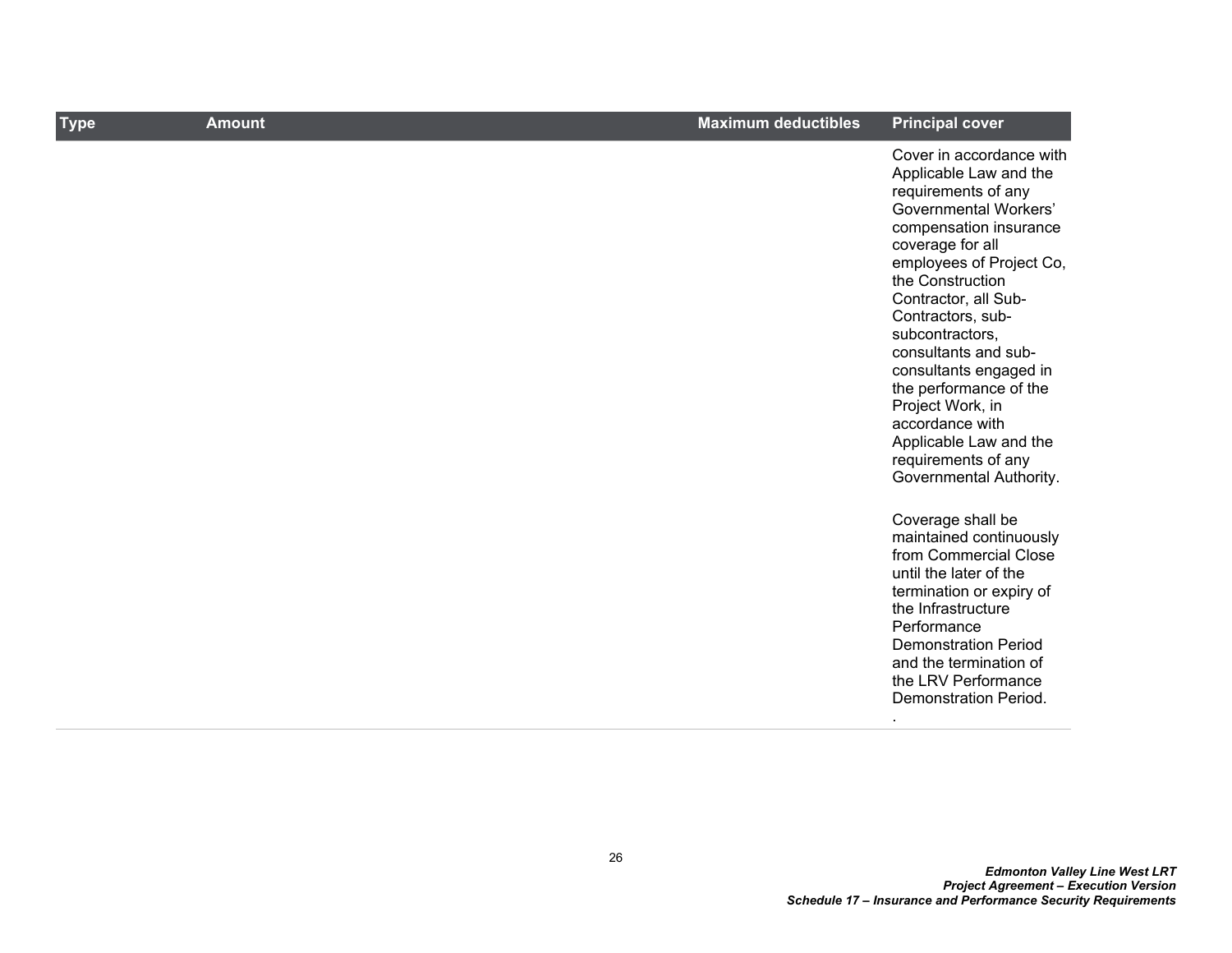### <span id="page-28-0"></span>**APPENDIX 17B: INSURANCE TRUST AGREEMENT**

**THIS AGREEMENT** is made as of the 22<sup>nd</sup> day of December, 2020

### **AMONG:**

**THE CITY OF EDMONTON**

(the "**City**")

### **AND:**

(the "**Lenders' Agent**")

### **AND:**

### **MARIGOLD INFRASTRUCTURE PARTNERS LIMITED PARTNERSHIP**

("**Project Co**")

### **AND:**

(the "**Insurance Trustee**")

### WHEREAS:

- A. The City and Project Co have entered into the Project Agreement.
- B. The City, the Lenders' Agent and Project Co have entered into the Direct Lender Agreement.
- C. The City, the Lenders' Agent and Project Co have agreed that all amounts from time to time contained in the Insurance Trust Account are to be held in trust by the Insurance Trustee in accordance with the terms of this Insurance Trust Agreement, and that no releases, distributions or transfers of any funds from the Insurance Trust Account shall be made other than in accordance with the terms of this Insurance Trust Agreement.

NOW THEREFORE in consideration of the mutual covenants and agreements of the Parties hereinafter contained and for other good and valuable consideration, the receipt and sufficiency of which are hereby acknowledged, the Parties covenant and agree as follows:

### **1. DEFINITIONS**

In this Insurance Trust Agreement, unless the context otherwise requires:

- (a) **"Assignment of Insurance"** means the assignment of insurance between Project Co and the Lenders' Agent dated as of the date hereof.
- (b) "**Bank**" means Toronto-Dominion Bank.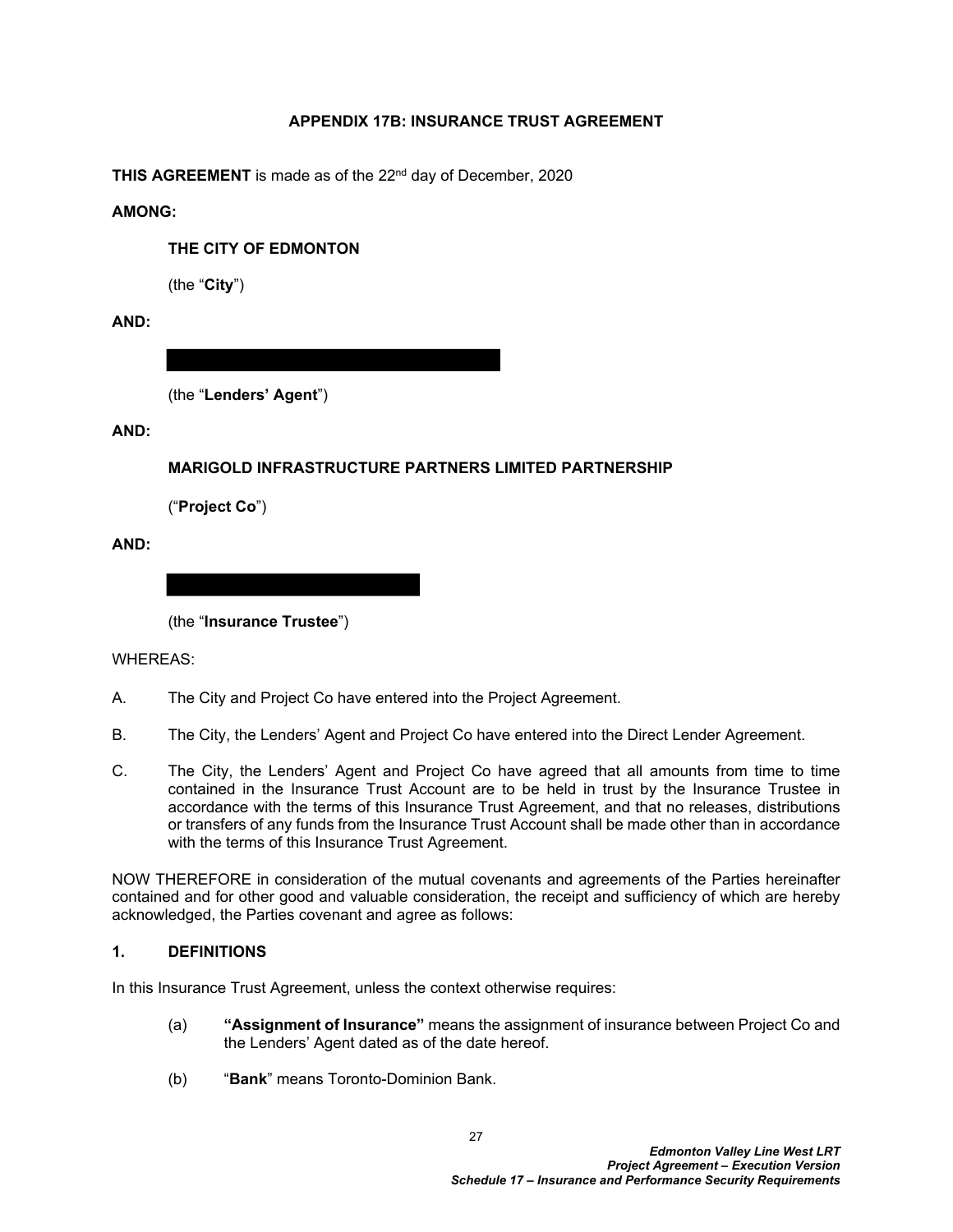- (c) **"Business Day"** has the meaning given in the Project Agreement.
- (d) **"Change of Authorization Event"** has the meaning given in Section 7(a) of this Insurance Trust Agreement.
- (e) **"Change of Authorization Notice"** has the meaning given in Section 7(b)(ii) of this Insurance Trust Agreement.
- (f) **"City Event of Default"** means the occurrence of any event set out in Section 15.3 of the Project Agreement.
- (g) **"Default Notice"** means a written notice given by the Lenders' Agent to the Insurance Trustee that an event of default under the Senior Financing Agreements has occurred and is continuing or by the City to the Insurance Trustee that an event of default under the Project Agreement has occurred and is continuing.
- (h) **"Default Period"** means the period commencing on the date upon which the Insurance Trustee receives a Default Notice and ending on the date upon which the Insurance Trustee receives written notice from the Lenders' Agent or the City as the case may be that the event of default which was the subject matter of the applicable Default Notice has been cured.
- (i) **"Direct Lender Agreement"** means the direct lender agreement made on or about the date hereof between the City, Project Co and the Lenders' Agent.
- (j) **"Governmental Authority"** has the meaning given in the Project Agreement.
- (k) **"Infrastructure"** has the meaning given in the Project Agreement.
- (l) **"Insurance Policies"** has the meaning given in Section 4(a) of this Insurance Trust Agreement.
- (m) "**Insurance Proceeds**" means:
	- (i) all proceeds of any Insurance Policy that are paid over to the Insurance Trustee by any insurer, Project Co, the Lenders' Agent or the City; and
	- (ii) any amounts paid by the City or Project Co to the Insurance Trustee for a claim arising in respect of an uninsurable risk pursuant to Section 5 of Schedule 17 *[Insurance and Performance Security Requirements]* of the Project Agreement, which would otherwise have been covered by an Insurance Policy.
- (n) **"Insurance Receivables"** has the meaning given in the Project Agreement, if required.
- (o) **"Insurance Trust Account"** means Account No. **Account Heanh**.
- (p) **"Insurance Trust Agreement"** means this insurance trust agreement.
- (q) **"Order"** has the meaning given in Section 6(k) of this Insurance Trust Agreement.
- (r) **"Party"** means any of the City, Project Co, the Lenders' Agent or the Insurance Trustee, and "Parties" means all of the City, Project Co, the Lenders' Agent and the Insurance Trustee.
- (s) **"Project"** has the meaning given in the Project Agreement.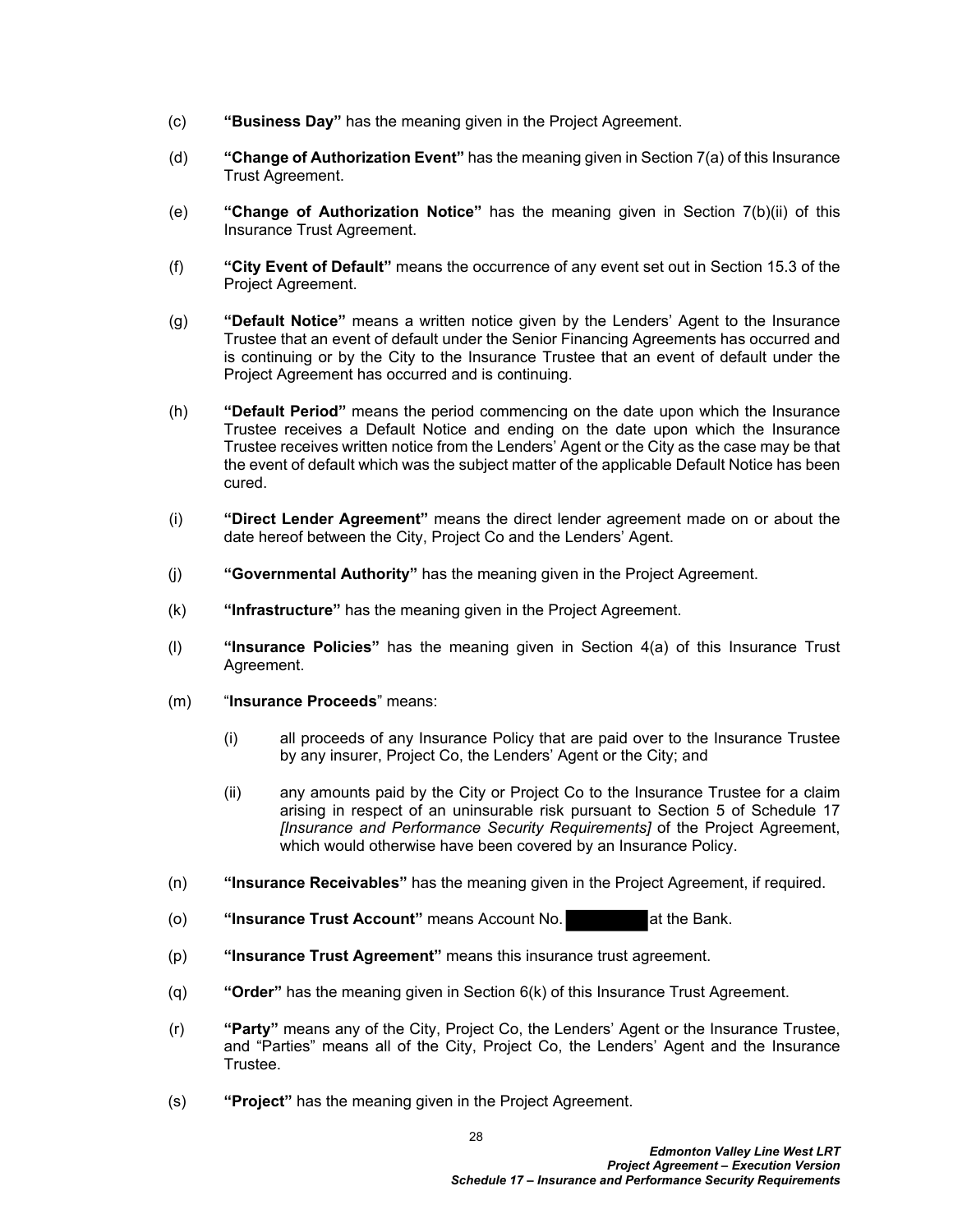- (t) **"Project Agreement"** means the project agreement made on or about the date hereof between the City and Project Co.
- (u) **"Senior Financing Agreements"** has the meaning given in the Project Agreement.
- (v) **"Senior Lenders"** has the meaning given in the Project Agreement.
- (w) **"Service Commencement"** has the meaning given in the Project Agreement.
- (x) **"Security Documents"** means any security agreements that may be granted in favour of the Lenders' Agent from time to time pursuant to or in connection with the Senior Financing Agreements.
- (y) **"Termination Payment"** has the meaning given in the Project Agreement.
- (z) **"Trust Property"** means all of the property held in trust by the Insurance Trustee pursuant to this Insurance Trust Agreement, including, without limitation, the Insurance Trust Account, and all amounts from time to time contained therein, the Insurance Policies and the Insurance Proceeds.

### **2. INTERPRETATION**

This Insurance Trust Agreement shall be interpreted according to the following provisions, unless the context requires a different meaning:

- (a) The headings in this Insurance Trust Agreement are for convenience of reference only, shall not constitute a part of this Insurance Trust Agreement, and shall not be taken into consideration in the interpretation of, or affect the meaning of, this Insurance Trust Agreement.
- (b) Unless the context otherwise requires, references to specific Sections, Clauses, Paragraphs, Subparagraphs, and other divisions are references to such Sections, Clauses, Paragraphs, Subparagraphs, or divisions of this Insurance Trust Agreement and the terms "Section" and "Clause" are used interchangeably and are synonymous.
- (c) Words importing persons or parties are to be broadly interpreted and include an individual, corporation, firm, partnership, joint venture, trust, unincorporated organization, Governmental Authority, unincorporated body of persons or association and any other entity having legal capacity, and the heirs, beneficiaries, executors, administrators or other legal representatives of a person in such capacity.
- (d) Unless the context otherwise requires, wherever used herein the plural includes the singular, the singular includes the plural, and each of the masculine, feminine and neuter genders includes all other genders.
- (e) References to any standard, principle, agreement or document include (subject to all relevant approvals and any other provisions of this Insurance Trust Agreement concerning amendments) a reference to that standard, principle, agreement or document as amended, supplemented, restated, substituted, replaced, novated or assigned.
- (f) The words in this Insurance Trust Agreement shall bear their natural meaning.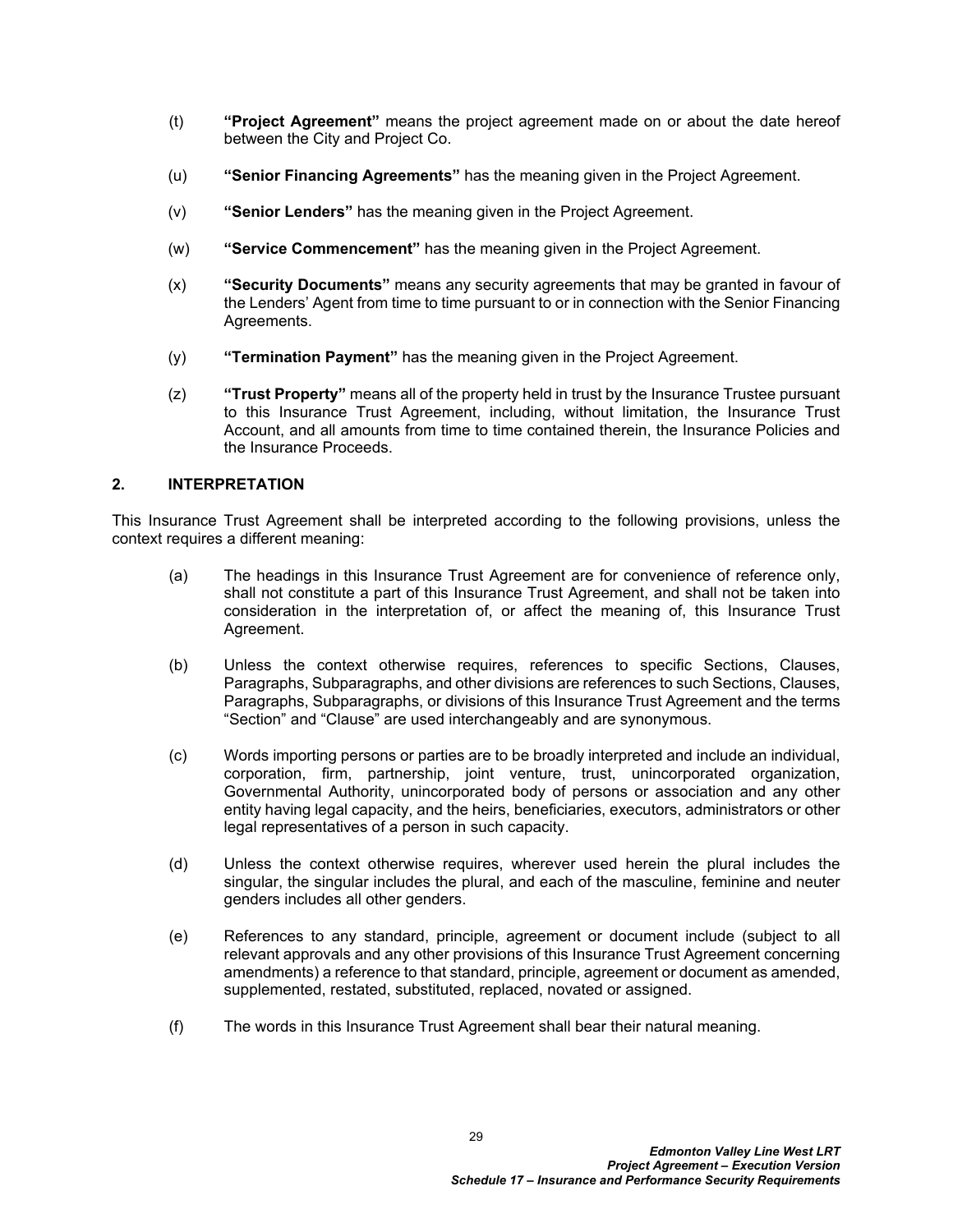- (g) References containing terms such as:
	- (i) "hereof", "herein", "hereto", "hereinafter", and other terms of like import are not limited in applicability to the specific provision within which such references are set forth but instead refer to this Insurance Trust Agreement taken as a whole; and
	- (ii) ("includes" and "including", whether or not used with the words "without limitation" or "but not limited to", shall not be deemed limited by the specific enumeration of items but shall, in all cases, be deemed to be without limitation and construed and interpreted to mean "includes without limitation" and "including without limitation".
- (h) In construing this Insurance Trust Agreement, the rule known as the ejusdem generis rule shall not apply nor shall any similar rule or approach apply to the construction of this Insurance Trust Agreement and, accordingly, general words introduced or followed by the word "other" or "including" or "in particular" shall not be given a restrictive meaning because they are followed or preceded (as the case may be) by particular examples intended to fall within the meaning of the general words.
- (i) Where this Insurance Trust Agreement states that an obligation shall be performed "no later than" or "within" or "by" a stipulated date or event which is a prescribed number of days after a stipulated date or event, the latest time for performance shall be 5:00 p.m. on the last day for performance of the obligation concerned, or, if that day is not a Business Day, 5:00 p.m. on the next Business Day.
- (j) Where this Insurance Trust Agreement states that an obligation shall be performed "on" a stipulated date, the latest time for performance shall be 5:00 p.m. on that day, or, if that day is not a Business Day, 5:00 p.m. on the next Business Day.
- (k) Any reference to time of day or date means the local time or date in Edmonton, Alberta.
- (l) Unless otherwise indicated, time periods will be strictly construed.
- (m) Whenever the terms "will" or "shall" are used in this Insurance Trust Agreement they shall be construed and interpreted as synonymous and to read "shall".

### **3. INSURANCE TRUST ACCOUNT**

- (a) Prior to the commencement of a Default Period, the Insurance Trust Account, and all amounts from time to time contained therein, including interest thereon, shall be held in trust by the Insurance Trustee for the benefit of Project Co. During a Default Period, the Insurance Trust Account, and all amounts from time to time contained therein, shall be held in trust by the Insurance Trustee for the benefit of the Lenders' Agent and the Senior Lenders, provided that, upon receipt by the Insurance Trustee of a Change of Authorization Notice, the Insurance Trust Account, and all amounts from time to time contained therein, shall be held in trust by the Insurance Trustee for the benefit of the City.
- (b) The Insurance Trustee shall not release, distribute or transfer any funds from the Insurance Trust Account other than in accordance with the terms of this Insurance Trust Agreement.
- (c) Notwithstanding any other provision of this Insurance Trust Agreement but without limiting Project Co's obligations under the Project Agreement, the Lenders' Agent, the City, and Project Co agree that, if any of them either receives any Insurance Proceeds from the Insurance Trust Account or has the right to direct the Insurance Trustee to advance funds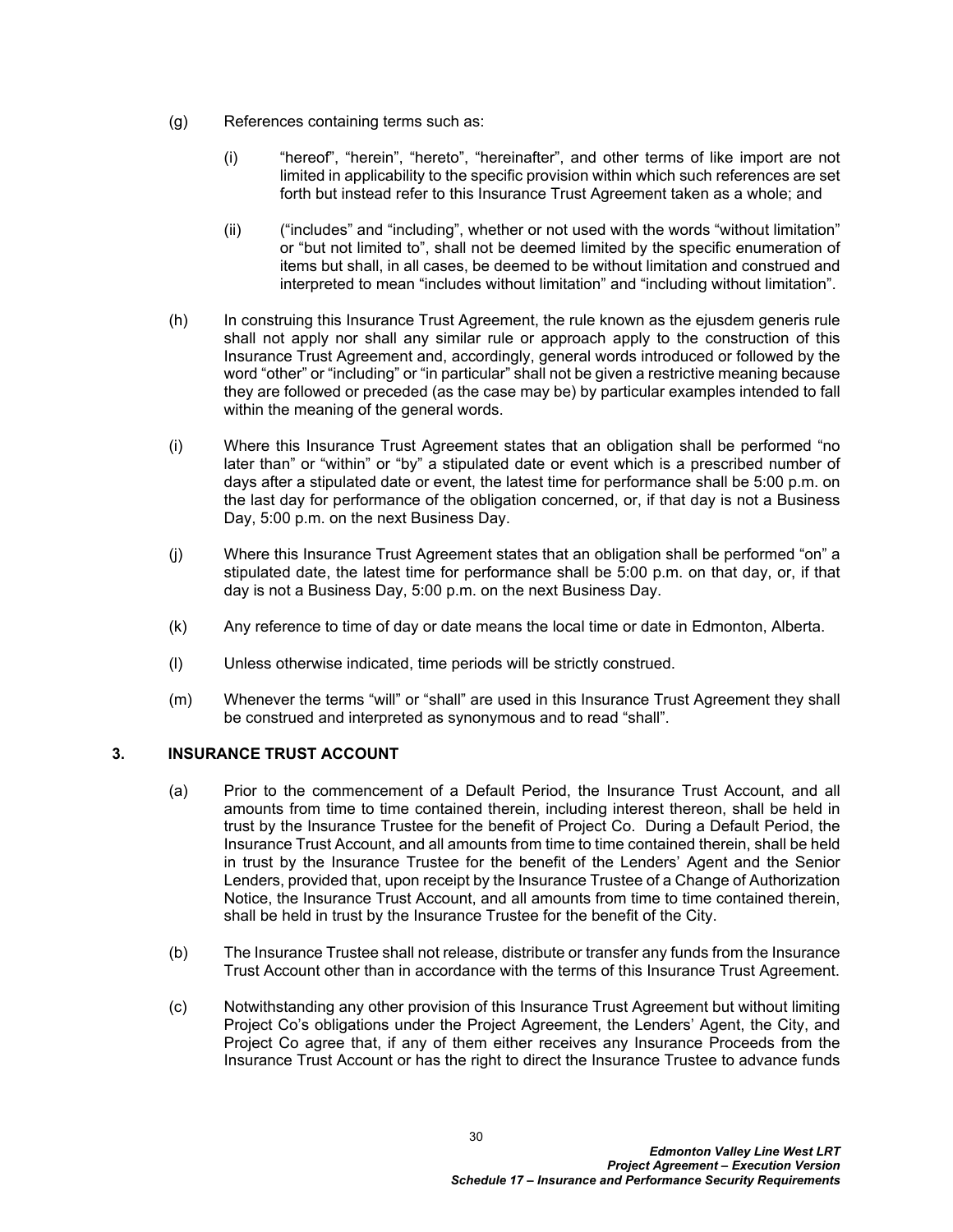in respect of any Insurance Proceeds from the Insurance Trust Account to third parties, such funds shall be directed, used or advanced only for one of the following purposes:

- (i) the completion, repair, reinstatement, restoration or replacement of the Infrastructure or any other assets, materials or goods necessary or desirable for the carrying out of the Project Work in respect of which such Insurance Proceeds have been paid;
- (ii) towards a Termination Payment in accordance with the Project Agreement;
- (iii) indemnification for any City loss for which the subject Insurance Proceeds were paid under the Insurance Policies; or
- (iv) to the City if the relevant Insurance Proceeds arise from Insurance Receivables that are payable to the City or are assigned to the City under the Project Agreement.

For greater certainty, use of any Insurance Proceeds received in respect of a claim by Project Co for delay in start-up, soft costs insurance or business interruption insurance shall be applied in accordance with the terms of the Senior Financing Agreements so as to enable Project Co to carry out the Project.

#### **4. INSURANCE**

- (a) Project Co shall deliver, or cause to be delivered, to the Insurance Trustee originals of all property and asset related insurance policies that it is required to maintain under the Project Agreement (collectively, the "Insurance Policies"), and the Insurance Trustee shall hold the Insurance Policies in trust for the benefit of each of the beneficiaries and loss payees, as the case may be, thereunder.
- (b) The Insurance Trustee shall distribute any Insurance Proceeds as follows:
	- (i) subject to the last paragraph of Section  $3(c)$  and Section  $4(c)$ , in the case of the all risks course of construction (builders' risk), boiler and machinery insurance or property insurance policies that is required to be maintained under the Project Agreement:
		- (A) if the Insurance Trustee has not received a Default Notice and:
			- (1) if the amount of such Insurance Proceeds, together with the aggregate of all Insurance Proceeds paid in respect of the same loss or claim, is less than \$2,000,000, to Project Co to repair, restore or replace the assets in respect of which such Insurance Proceeds have been paid; or
			- (2) if the amount of such Insurance Proceeds, together with the aggregate of all Insurance Proceeds paid in respect of the same loss or claim, is equal to or greater than \$2,000,000, to the Lenders' Agent to reimburse Project Co for the costs of repairing, restoring or replacing the assets in respect of which such Insurance Proceeds have been paid; or
		- (B) if the Insurance Trustee has received a Default Notice, to the Insurance Trust Account to be distributed by the Insurance Trustee in such amounts and to such persons as the Lenders' Agent may at any time or from time to time direct in writing, provided that, if the Insurance Trustee has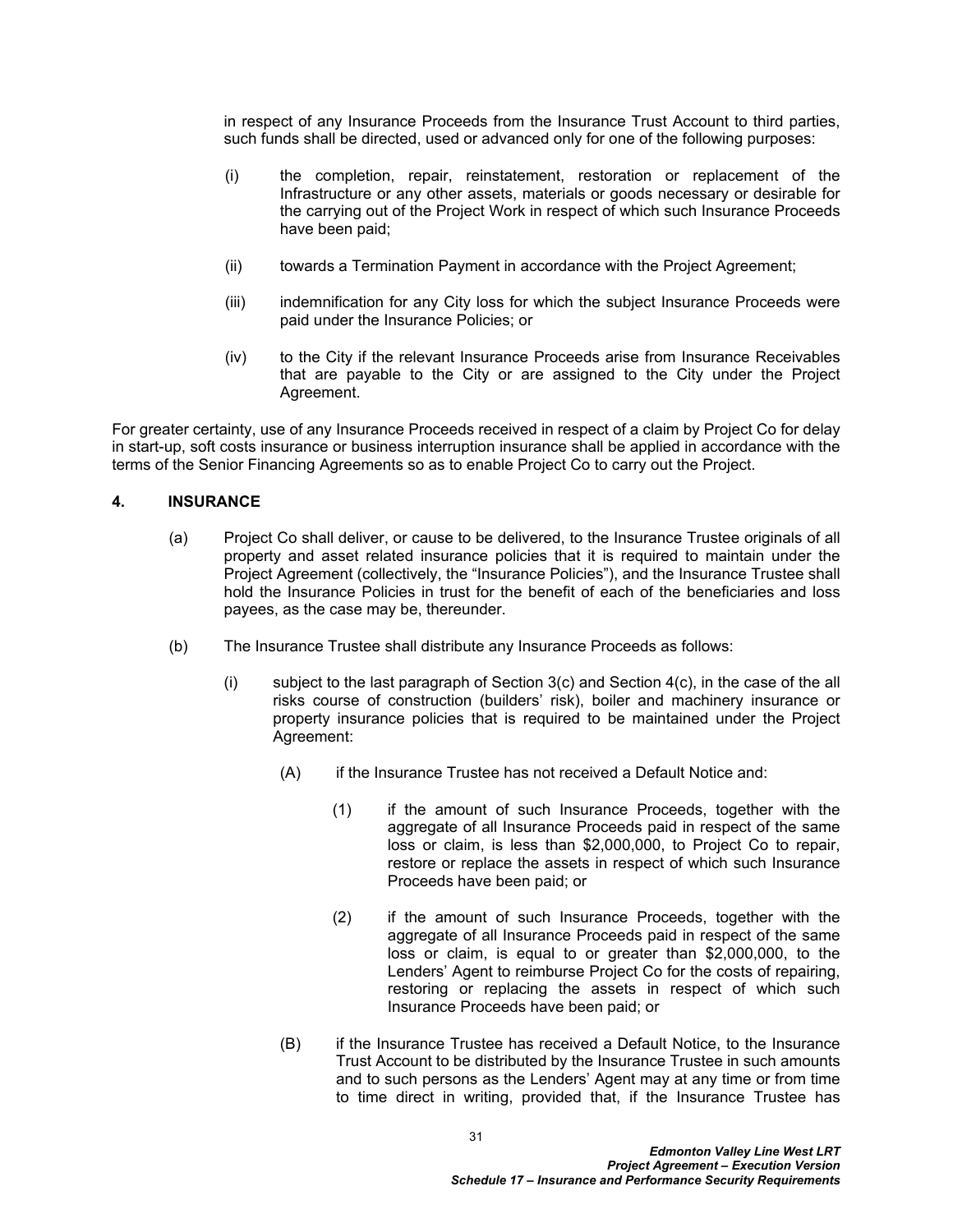received a Change of Authorization Notice, the Insurance Trustee shall release such Insurance Proceeds from the Insurance Trust Account in such amounts and to such Persons as the City may at any time or from time to time direct in writing, in each case, to repair, restore or replace the assets in respect of which such Insurance Proceeds have been paid; and

- (ii) in the case of any other Insurance Policies, as directed by the Lenders' Agent (pursuant to the terms of the Senior Financing Agreements), or, following receipt by the Insurance Trustee of a Change of Authorization Notice, as directed by the City, to be distributed to the parties entitled thereto.
- (c) Notwithstanding anything in this Insurance Trust Agreement, all losses under (i) all risks course of construction (builders' risk) including boiler and machinery insurance carried prior to Construction Completion; (ii) property insurance carried after Construction Completion; and (iii) boiler and machinery insurance carried after Service Commencement, which in each case relate to equipment purchased, owned or leased by the City, shall be payable solely to the City and shall not be payable to the Insurance Trustee or distributed pursuant to this Insurance Trust Agreement.
- (d) The Insurance Trustee shall distribute any excess Insurance Proceeds remaining after the distributions contemplated in Section 4(b)(ii) have been made, including, without limitation, any Insurance Proceeds held in the Insurance Trust Account:
	- (i) if the Insurance Trustee has not received a Default Notice, directly to Project Co; and
	- (ii) if the Insurance Trustee has received a Default Notice, to such persons as the Lenders' Agent or, following receipt by the Insurance Trustee of a Change of Authorization Notice, the City, may at any time or from time to time direct in writing.
- (e) In the case of any dispute over such direction, the Parties agree to resolve such dispute in accordance with the Dispute Resolution Provisions of the Project Agreement, a copy of which will be provided to the Insurance Trustee upon request.

#### **5. ACCOUNT AGREEMENT**

- (a) The Insurance Trustee hereby agrees to promptly provide to the Lenders' Agent all monthly statements and other information with respect to the Insurance Trust Account provided to the Insurance Trustee by the Bank pursuant to the relevant account agreement. The Insurance Trustee further agrees that it shall make such requests to the Bank for additional information with respect to the Insurance Trust Account as the Lenders' Agent may from time to time request in writing.
- (b) The Insurance Trustee hereby agrees to promptly provide to the City all monthly statements and other information with respect to the Insurance Trust Account provided to the Insurance Trustee by the Bank pursuant to the relevant account agreement. The Insurance Trustee further agrees that it shall make such requests to the Bank for additional information with respect to the Insurance Trust Account as the City may from time to time request in writing.

#### **6. THE INSURANCE TRUSTEE**

(a) The Insurance Trustee shall not have any duty or obligation to manage, control, use, make any payment in respect of, register, record, insure, inspect, sell, dispose of or otherwise deal with any part of the Trust Property except as expressly provided by the terms of this Insurance Trust Agreement. The Insurance Trustee shall carry out all written directions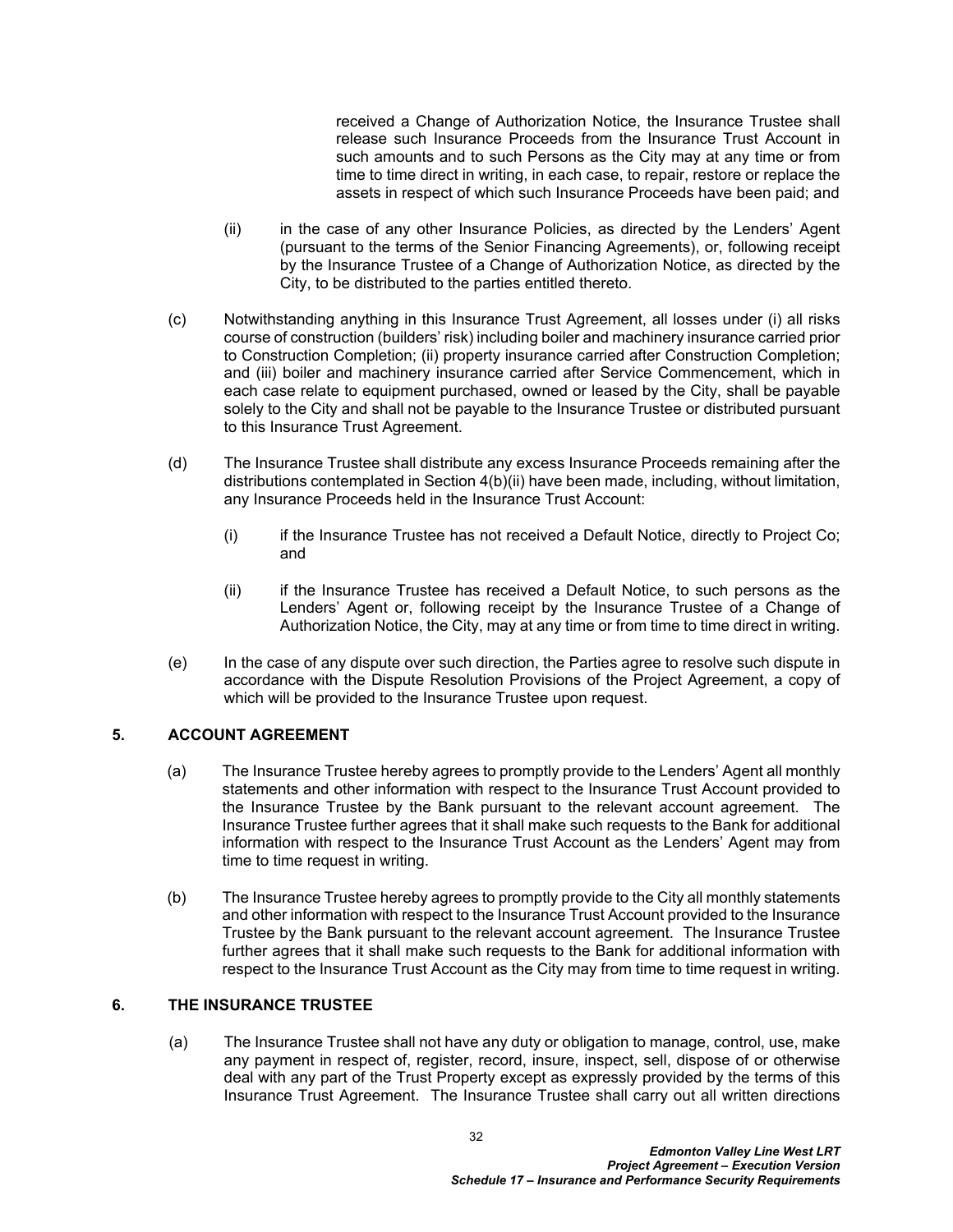given by the Lenders' Agent, the City or Project Co, as applicable, in accordance with this Insurance Trust Agreement and shall not be required to exercise any discretion in exercising any of its duties under this Insurance Trust Agreement in pursuance of such written directions. The Insurance Trustee shall not be bound to do or take any act, action or proceeding by virtue of the powers conferred on it hereby unless and until it shall have been required to do so under the terms hereof and has received instruction, advice or direction in writing from the Lenders' Agent, the City or Project Co, as applicable, as to the action to be taken (except with respect to actions specifically set out herein to be performed by the Insurance Trustee).

- (b) The Insurance Trustee will exercise its powers and carry out its obligations hereunder as insurance trustee honestly, in good faith and in the best interests of the beneficiaries hereunder and in connection therewith will exercise that degree of care, diligence, and skill that a reasonably prudent professional trustee would exercise in comparable circumstances. Unless otherwise required by law, the Insurance Trustee will not be required to give bond surety or security in any jurisdiction for the performance of any duties or obligations hereunder. No provision of this Insurance Trust Agreement shall be construed to relieve the Insurance Trustee from liability for its own dishonesty, negligence (including negligence in the handling of funds), wilful misconduct, fraud, bad faith or reckless disregard of any duty hereunder.
- (c) The Insurance Trustee will not be subject to any liability whatsoever, in tort, contract or otherwise in connection with the Trust Property or the carrying out of its duties under this Insurance Trust Agreement to the Lenders' Agent, the Senior Lenders, Project Co or any other person for any action taken or permitted by it to be taken, or for its failure to take any action, or for not performing any act or fulfilling any duty, obligation or responsibility hereunder by reason of any occurrence beyond the control of the Insurance Trustee (including any act or provision of any present or future law or of any Governmental Authority, any act of God or war, or the unavailability of any wire or communication facility), provided that the foregoing limitation will not apply in respect of any action or failure to act arising from or in connection with negligence, reckless disregard of duty, wilful misconduct, fraud or bad faith by the Insurance Trustee. The Insurance Trustee in doing anything or permitting anything to be done in respect of the Trust Property or the carrying out of its duties under this Insurance Trust Agreement is, and will be conclusively deemed to be, acting as trustee for the beneficiaries hereunder and not in any other capacity. Except to the extent provided in this Section 6(c), the Insurance Trustee will not be subject to any liability for debts, liabilities, obligations, claims, demands, judgments, costs, charges or expenses against or with respect to the Trust Property, arising out of anything done or permitted by it to be done or its failure to take any action in respect of the execution of its duties hereunder and resort will be had solely to the Trust Property for the payment or performance thereof, and no other property or assets of the Insurance Trustee, whether owned in its personal capacity or otherwise, will be subject to levy, execution or other enforcement procedure with regard to any obligation under this Insurance Trust Agreement.
- (d) The Insurance Trustee shall not:
	- (i) be required to expend or risk its own funds or otherwise incur financial liability in the performance of any of its duties hereunder, or in the exercise of any of its rights or powers hereunder, or in acting at the request or direction of the Lenders' Agent on behalf of the Senior Lenders, unless it shall have received adequate indemnity or security against such risk or liability satisfactory to it;
	- (ii) be under any duty to enquire as to the correctness of any amounts received by it on account of the proceeds of any insurance or be under any obligation to take any steps to enforce the payment thereof to it; or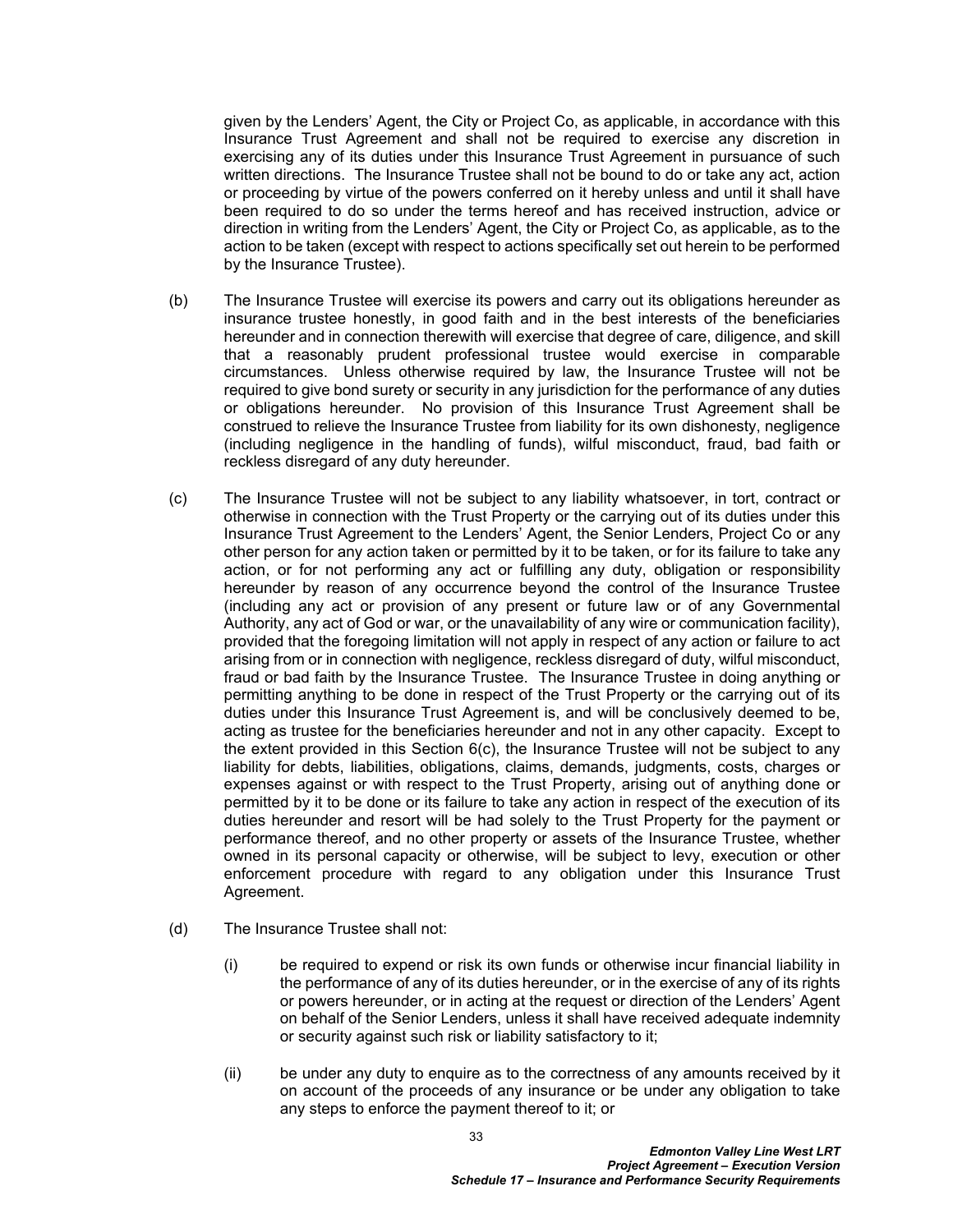- (iii) be responsible for the obtaining, placing or renewal of any policies of insurance or for the enforcement or observance of any such policy and shall only be responsible under the terms of this Insurance Trust Agreement with respect to money actually received from time to time by it representing the proceeds of any such insurance.
- (e) Notwithstanding the foregoing, the Insurance Trustee shall not be liable for any action or failure to act other than where such act or failure arises from or in connection with the dishonesty, negligence (including negligence in the handling of funds), wilful misconduct, fraud, bad faith or reckless disregard of any duty hereunder by the Insurance Trustee or any of its directors, officers or employees, or the failure to comply with the standard of care referred to in Section 6(b).
- (f) Except as otherwise provided in Sections  $6(c)$ ,  $6(d)$  and  $6(e)$ :
	- (i) the Insurance Trustee may rely and shall be protected in acting or refraining from acting upon any signature, resolution, certificate, statement, instrument, opinion, report, notice, request, direction, consent, order or other paper or document reasonably believed by it in good faith to be genuine and to have been signed or presented by the proper party or parties; and
	- (ii) the Insurance Trustee may exercise its powers and perform its duties by or through such attorneys, representatives, agents and employees as it shall appoint; and may consult with counsel, accountants and other skilled persons selected and employed or retained by it, and the Insurance Trustee shall not be liable for anything done, suffered or omitted in good faith by it in accordance with the written advice of such counsel, accountants or other skilled persons (provided that such advice pertains to such matters as the Insurance Trustee may reasonably presume to be within the scope of such person's area of competency) and not contrary to any express provision in this Insurance Trust Agreement.
- (g) Project Co hereby agrees to pay, indemnify and hold harmless the Insurance Trustee from and against any and all loss, liability, cost, claim and expense incurred by the Insurance Trustee with respect to the performance of this Insurance Trust Agreement by the Insurance Trustee or any of the Insurance Trustee's directors, officers or employees, unless arising from its or their own dishonesty, negligence (including negligence in the handling of funds), wilful misconduct, fraud, bad faith or reckless disregard of any duty hereunder. This indemnity shall survive the resignation or removal of the Insurance Trustee and the termination of this Insurance Trust Agreement.
- (h) Subject to the terms and conditions set forth in the Insurance Trustee fee letter, the Insurance Trustee shall receive from the Trust Property reasonable compensation for its services hereunder and shall be reimbursed by Project Co for its reasonable fees and expenses (including the disbursements and reasonable fees of counsel) incurred in connection with this Insurance Trust Agreement. This section shall survive the resignation or removal of the Insurance Trustee and the termination of this Insurance Trust Agreement.
- (i) The Insurance Trustee agrees to look solely to Project Co, and not, except as expressly set forth herein, to the Lenders' Agent, the Senior Lenders or the City for any claim for indemnification which may arise under this Insurance Trust Agreement.
- (j) The Insurance Trustee shall be responsible for keeping all appropriate books and records relating to the receipt and disbursement of all money which it receives hereunder.
- (k) If at any time the Insurance Trustee is served with any judicial or administrative order, judgment, decree, writ or other form of judicial or administrative process which in any way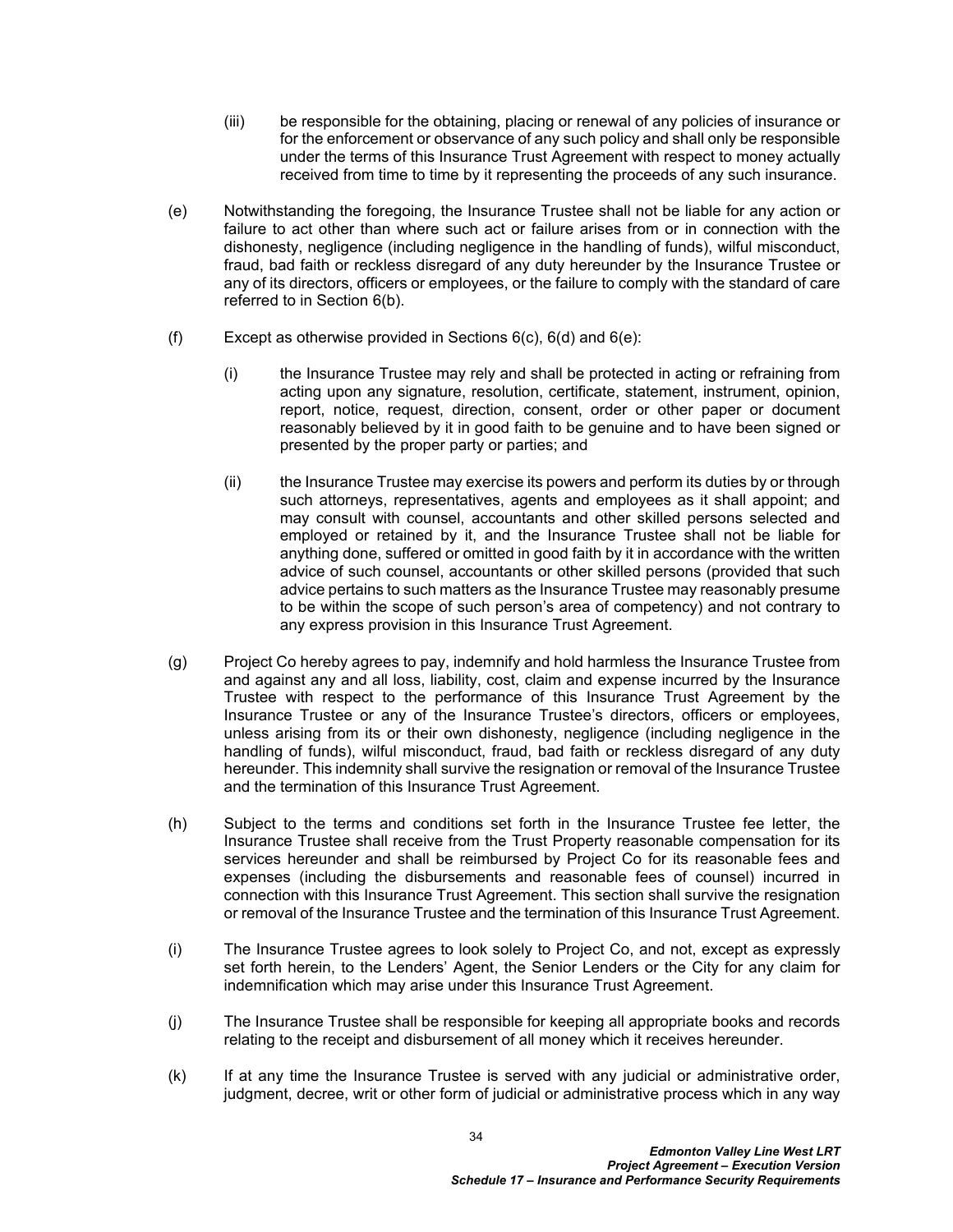affects the Trust Property held by it hereunder (including but not limited to orders of attachment or garnishment or other forms of levies or injunctions or stays relating to the transfer of Trust Property) (each, an "Order"), the Insurance Trustee is authorized to comply therewith in any manner as it or legal counsel of its own choosing deems appropriate. The Insurance Trustee shall in no way be bound to call for further evidence (whether as to due execution validity or effectiveness, or the jurisdiction of any court, or as to the truth of any fact), and shall not be responsible for any loss that may be occasioned by its failing to do so. If the Insurance Trustee complies with any Order, the Insurance Trustee shall not be liable to any of the Parties hereto or to any other person or entity even though such Order may be subsequently modified or vacated or otherwise determined to have been without legal force or effect. If the Insurance Trustee is served with any Order, it shall forthwith and, in any event, within 3 Business Days, deliver a copy of such Order to each of the Lenders' Agent, the City and Project Co.

- (l) Unless otherwise specifically set forth herein, the Insurance Trustee shall proceed as soon as practicable to collect any cheques or other collection items at any time deposited hereunder. All such collections shall be subject to the Insurance Trustee's usual collection practices or terms regarding items received by the Insurance Trustee for deposit or collection. Except and to the extent provided herein, the Insurance Trustee shall not be required, or have any duty, to notify any person of any payment or maturity under the terms of any instrument deposited hereunder, nor to take any legal action to enforce payment of any cheque, note or security deposited hereunder, or to exercise any right or privilege which may be afforded to the holder of any such security.
- (m) In the event that the Insurance Trustee determines that any direction, instruction, notice or other communication given under this Insurance Trust Agreement by the Lenders' Agent, or, where the Insurance Trustee has received a Change of Authorization Notice, the City, is ambiguous or uncertain, the Insurance Trustee may, in its sole discretion, refrain from taking any action other than retaining possession of the Trust Property, unless the Insurance Trustee has received written instructions, signed by the Lenders' Agent or, if the Insurance Trustee has received a Change of Authorization Notice, the City, which resolve such ambiguity or uncertainty, provided that the Insurance Trustee shall, forthwith upon determining that such direction, instruction, notice or other communication is ambiguous or uncertain, seek clarification from the Lenders' Agent, or where the Insurance Trustee has received a Change of Authorization Notice, the City, to resolve such ambiguity or uncertainty.
- (n) Prior to receipt of a Change of Authorization Notice by the Insurance Trustee, any direction, instruction, notice or other communication delivered to the Insurance Trustee by the Lenders' Agent shall be paramount to and supersede any direction, instruction, notice or other communication from any other Party to this Insurance Trust Agreement, and the Insurance Trustee shall comply with such direction, instruction, notice or other communication. After the Insurance Trustee has received a Change of Authorization Notice, any direction, instruction, notice or other communication delivered to the Insurance Trustee by the City shall be paramount to and supersede any direction, instruction, notice or other communication from any other Party to this Insurance Trust Agreement, and the Insurance Trustee shall comply with such direction, instruction, notice or other communication from the City.
- (o) Each of the Lenders' Agent and the City shall provide to the Insurance Trustee an incumbency certificate setting out the names and sample signatures of individuals authorized to give instructions to the Insurance Trustee hereunder. The Insurance Trustee shall be entitled to rely on each such incumbency certificate until a revised or replacement incumbency certificate is provided to the Insurance Trustee by the Lenders' Agent or the City, as applicable. The Insurance Trustee shall refuse to act upon any instruction given by the Lenders' Agent or the City which is signed by any person other than an individual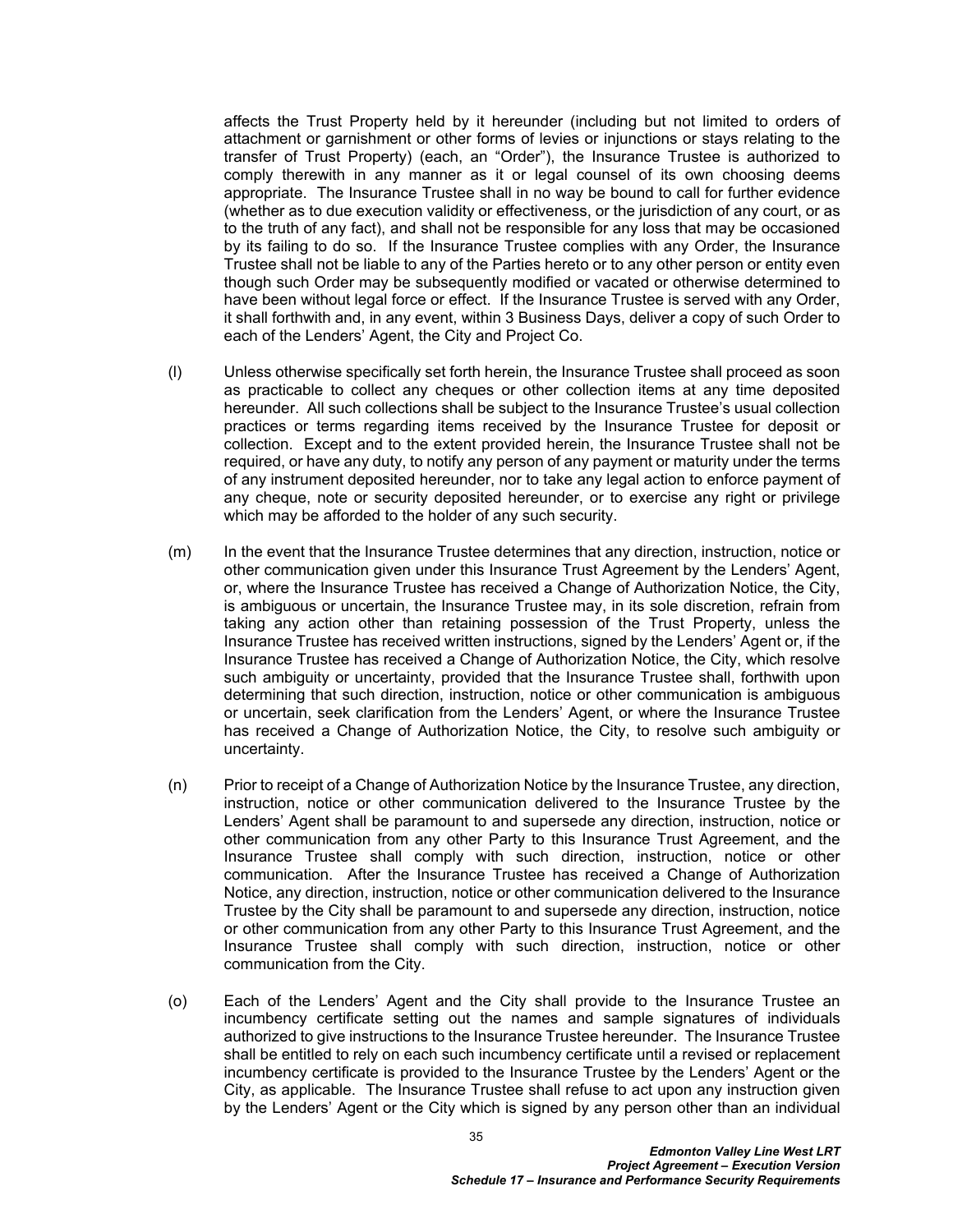named in the incumbency certificate provided to the Insurance Trustee by the Lenders' Agent or the City, as applicable, pursuant to this Section 6(o), as any such incumbency certificate may be amended, supplemented or replaced from time to time.

- (p) The Insurance Trustee shall be entitled to rely on, and act upon, any direction, instruction, notice or other communication provided to it hereunder which is sent to it by facsimile transmission, provided that any such direction, instruction, notice or other communication is signed by an individual named in the incumbency certificate delivered to the Insurance Trustee by the Lenders' Agent or the City, as applicable, pursuant to Section 6(o).
- (q) The parties hereto acknowledge that the Insurance Trustee shall have no responsibility for the adequacy or sufficiency of the Insurance Policies and shall have no obligation to review or analyze such Insurance Policies or keep them in good standing.
- (r) The Insurance Trustee shall retain the right not to act and shall not be liable for refusing to act if, in its reasonable opinion, such action would be contrary to or conflicting with the terms of this Insurance Trust Agreement or the applicable law or regulation of any jurisdiction or any order or directive of any court, governmental agency or other regulatory body.

## **7. INSURANCE TRUSTEE AND THE CITY'S RIGHTS TO DIRECT**

- (a) Until the occurrence of (i) termination of the Project Agreement in accordance with the Direct Lender Agreement and (ii) receipt by Project Co of any amounts to which it is entitled pursuant to Section 16 [*Termination Payments*] of the Project Agreement (a "Change of Authorization Event"), the Lenders' Agent shall, subject to Sections 3 and 4 of this Insurance Trust Agreement, have the exclusive right to direct the Insurance Trustee with respect to the Insurance Trust Account, the Insurance Policies and the Insurance Proceeds. Nothing in this Section 7(a) shall modify the Project Agreement, including Section 16 *[Termination Payments]*.
- (b) Upon the occurrence of a Change of Authorization Event:
	- (i) the Lenders' Agent shall cease to be entitled, and the City shall thenceforth be entitled, to direct the Insurance Trustee with respect to the Insurance Trust Account, the Insurance Policies and the Insurance Proceeds; and
	- (ii) the Lenders' Agent and the City shall jointly provide notice to the Insurance Trustee (a "Change of Authorization Notice") that the City shall, as of the date of such Change of Authorization Event, have the exclusive right to direct the Insurance Trustee with respect to the Insurance Trust Account, the Insurance Policies and the Insurance Proceeds.
- (c) Notwithstanding the foregoing, no Change of Authorization Event shall occur and no Change of Authorization Notice shall be delivered to the Insurance Trustee where a City Event of Default has occurred. Where a City Event of Default has occurred, upon receipt by the Lenders' Agent and Senior Lenders of all amounts owing by the City to the Lenders' Agent and Senior Lenders under the Direct Lender Agreement, the Insurance Trustee shall release all amounts in the Insurance Trust Account, the Insurance Policies and the Insurance Proceeds to Project Co or as Project Co may otherwise direct from time to time.
- (d) The Lenders' Agent hereby agrees with and confirms to the other parties hereto that if a conflict or inconsistency exists in or between a provision of this Insurance Trust Agreement and a provision of the Security Documents, the provisions of this Insurance Trust Agreement shall prevail.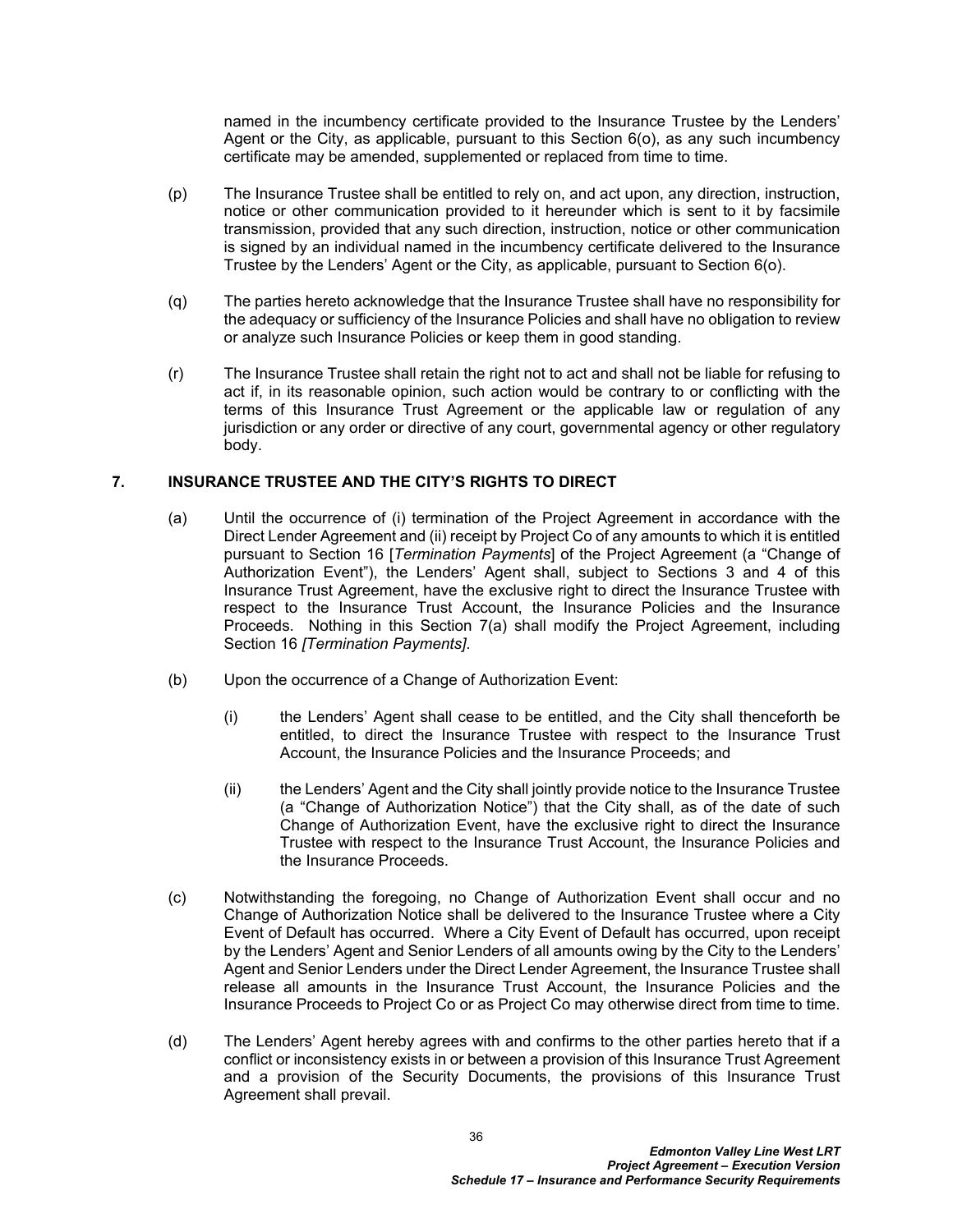### **8. TERMINATION**

- (a) Subject to the provisions of Section 8(b), this Insurance Trust Agreement shall remain in full force and effect and be binding in accordance with and to the extent of its terms until:
	- (i) the obligations of Project Co to the Lenders' Agent and the Senior Lenders under the Senior Financing Agreements have been paid and performed in full and the Senior Lenders have no further obligation to make any further advances or other credit accommodations under the Senior Financing Agreements;
	- (ii) the obligations of Project Co to the City have been paid and performed in full; and
	- (iii) the Insurance Trustee has fully discharged its obligations hereunder with respect to any Insurance Proceeds paid to it.
- (b) The Insurance Trustee may terminate this Insurance Trust Agreement at any time upon 60 days prior written notice to the other Parties hereto or such shorter time as the Parties hereto may agree, provided that no termination of this Insurance Trust Agreement by the Insurance Trustee shall be effective until such time as the Lenders' Agent, the City, and Project Co have entered into a replacement insurance trust agreement on the same terms and conditions as this Insurance Trust Agreement with a replacement insurance trustee satisfactory to the Lenders' Agent, the Senior Lenders and the City.

### **9. ASSIGNMENT**

(a) The Insurance Trustee shall not assign, transfer or otherwise dispose of any of its rights or obligations under this Insurance Trust Agreement without the prior written consent of the Lenders' Agent, the City and Project Co.

#### **10. NOTICES**

(a) All notices, requests, demands, instructions, certificates, consents and other communications required or permitted under this Insurance Trust Agreement shall be in writing (whether or not "written notice" or "notice in writing" is specifically required by the applicable provision of this Insurance Trust Agreement) and served by sending the same by registered mail, facsimile, electronic mail or by hand, as follows:

If to the City:



With a copy to:

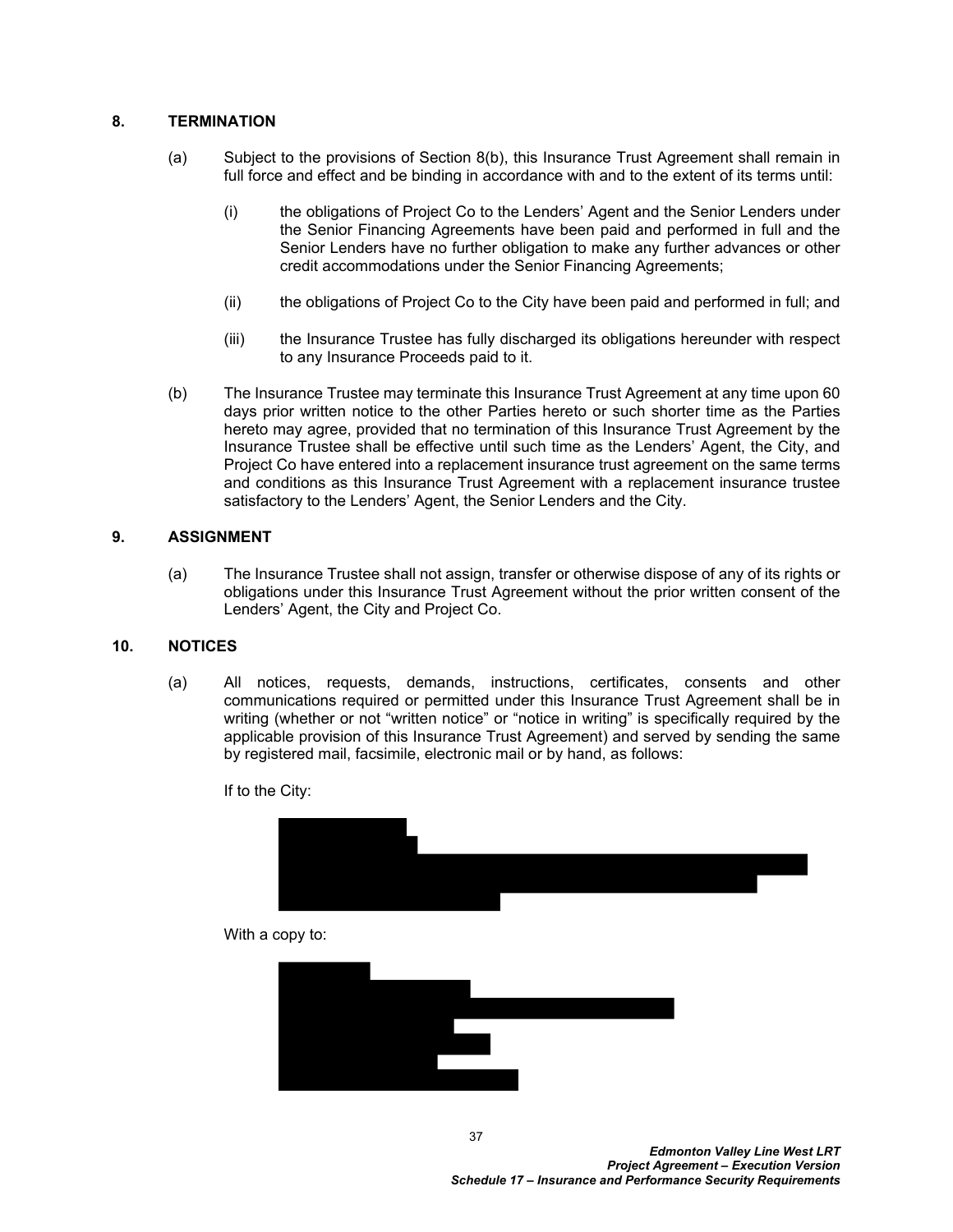And with a copy to:



If to the Lenders' Agent:



If to Project Co:



With a copy to:



If to the Insurance Trustee:



or to such other address or electronic mail address or facsimile number as any party may, from time to time, designate in the manner set out above. Any such notice or communication will be considered to have been received:

- (i) if delivered by hand during business hours (and in any event, at or before 3:00 pm local time in the place of receipt) on a Business Day, upon receipt by a responsible representative of the receiver, and if not delivered during business hours, upon the commencement of business hours on the next Business Day; and
- (ii) if delivered by electronic mail or facsimile during business hours (and in any event, at or before 3:00 pm local time in the place of receipt) on a Business Day, upon receipt, and if not delivered during business hours, upon the commencement of business hours on the next Business Day provided that: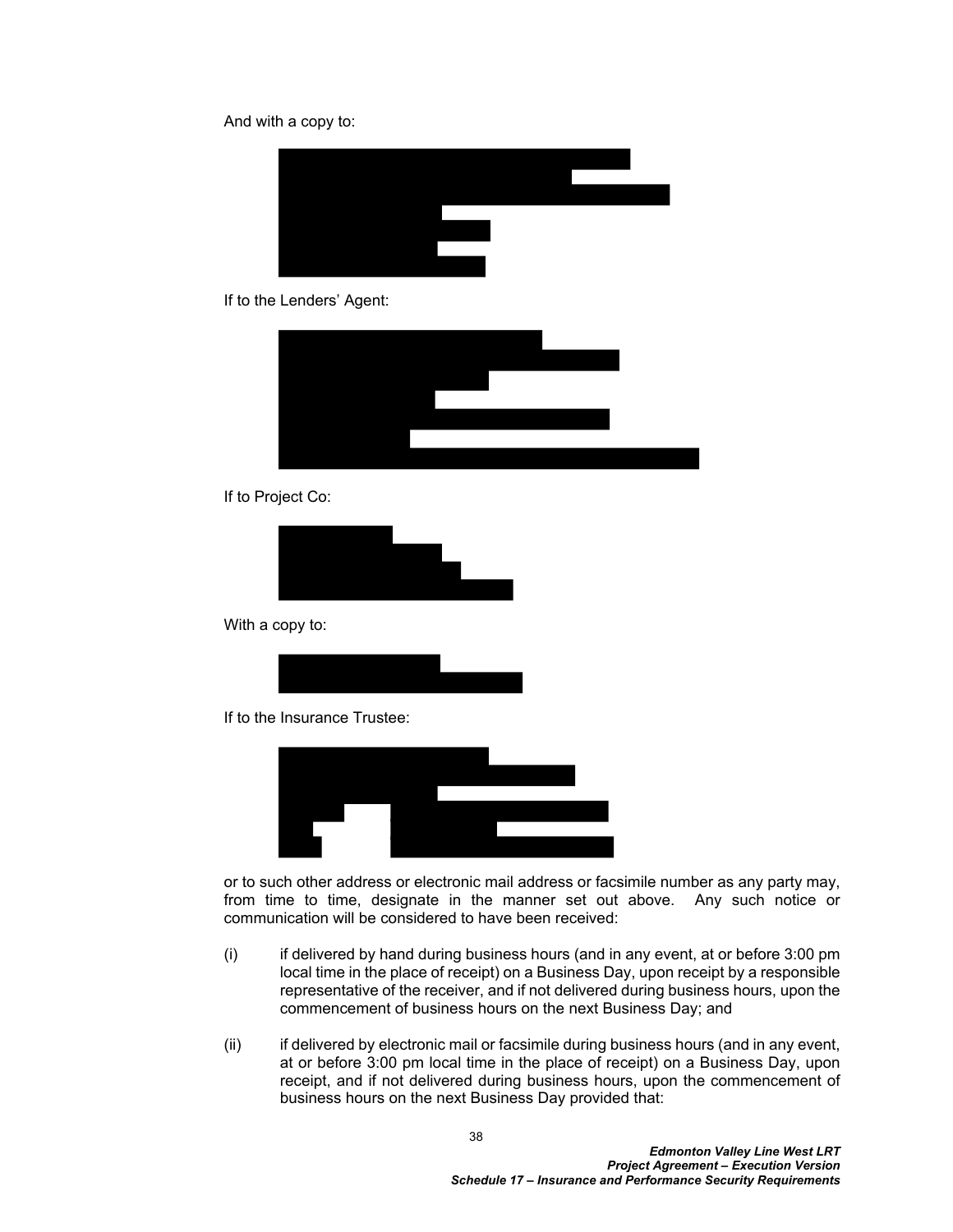- (A) the receiving party has, by electronic mail or facsimile or by hand delivery, acknowledged to the notifying party that it has received such notice; or
- (B) within 24 hours after sending the notice, the notifying party has also delivered a copy of such notice to the receiving party by hand delivery.
- (b) If the Party giving the notice knows or ought reasonably to know of difficulties with the postal system which might affect negatively the delivery of mail, any such notice shall not be mailed but shall be made or given by personal delivery or by electronic or facsimile transmission in accordance with this Section 10.

#### **11. AMENDMENTS**

This Insurance Trust Agreement may not be varied, amended or supplemented except by an agreement in writing signed by duly authorized representatives of the Parties and stating on its face that it is intended to be an amendment, restatement or other modification, as the case may be, to this Insurance Trust Agreement.

#### **12. WAIVER**

- (a) No waiver made or given by a Party under or in connection with this Insurance Trust Agreement shall be binding or effective unless the waiver is in writing, signed by an authorized representative of the Party giving such waiver, and delivered by such Party to the other Parties. No waiver made with respect to any right, power or remedy in one instance will be deemed to be a waiver with respect to any other instance involving the exercise of such right, power, or remedy or with respect to any other right, power, or remedy.
- (b) Failure by any Party to exercise any of its rights, powers or remedies hereunder or its delay to do so shall not constitute a waiver of those rights, powers or remedies. The single or partial exercise of a right, power or remedy shall not prevent its subsequent exercise or the exercise of any other right, power or remedy.

### **13. FORCE MAJEURE**

No party shall be liable to any other party, or held in breach of this Insurance Trust Agreement, if prevented, hindered, or delayed in the performance or observance of any provision contained herein by reason of acts of God, riots, terrorism, acts of war, epidemics, earthquakes, or any other similar causes beyond the affected party's reasonable control and where such failure in performance is not caused directly or indirectly by the affected party (including but not limited to, mechanical, electronic or communication interruptions, disruptions or failures, unless caused by the negligent or willful misconduct of the affected party). Performance times under this Insurance Trust Agreement shall be extended for a period of time equivalent to the time lost because of any delay that is excusable under this Section, provided that the affected party shall take commercially reasonable steps to mitigate or remedy the event giving rise to the delay.

### **14. ANTI-MONEY LAUNDERING**

The Insurance Trustee shall retain the right not to act and shall not be liable for refusing to act if, due to a lack of information or for any other reason whatsoever, the Insurance Trustee, in its sole judgment, determines that such act might cause it to be in non-compliance with any applicable anti-money laundering or anti-terrorist legislation, regulation or guideline. Further, should the Insurance Trustee, in its sole judgment, determine at any time that its acting under this Insurance Trust Agreement has resulted in its being in non-compliance with any applicable anti-money laundering or anti-terrorist legislation, regulation or guideline, then it shall have the right to resign on 10 days written notice to the other parties to this Insurance Trust Agreement, provided that (i) the Insurance Trustee's written notice shall describe the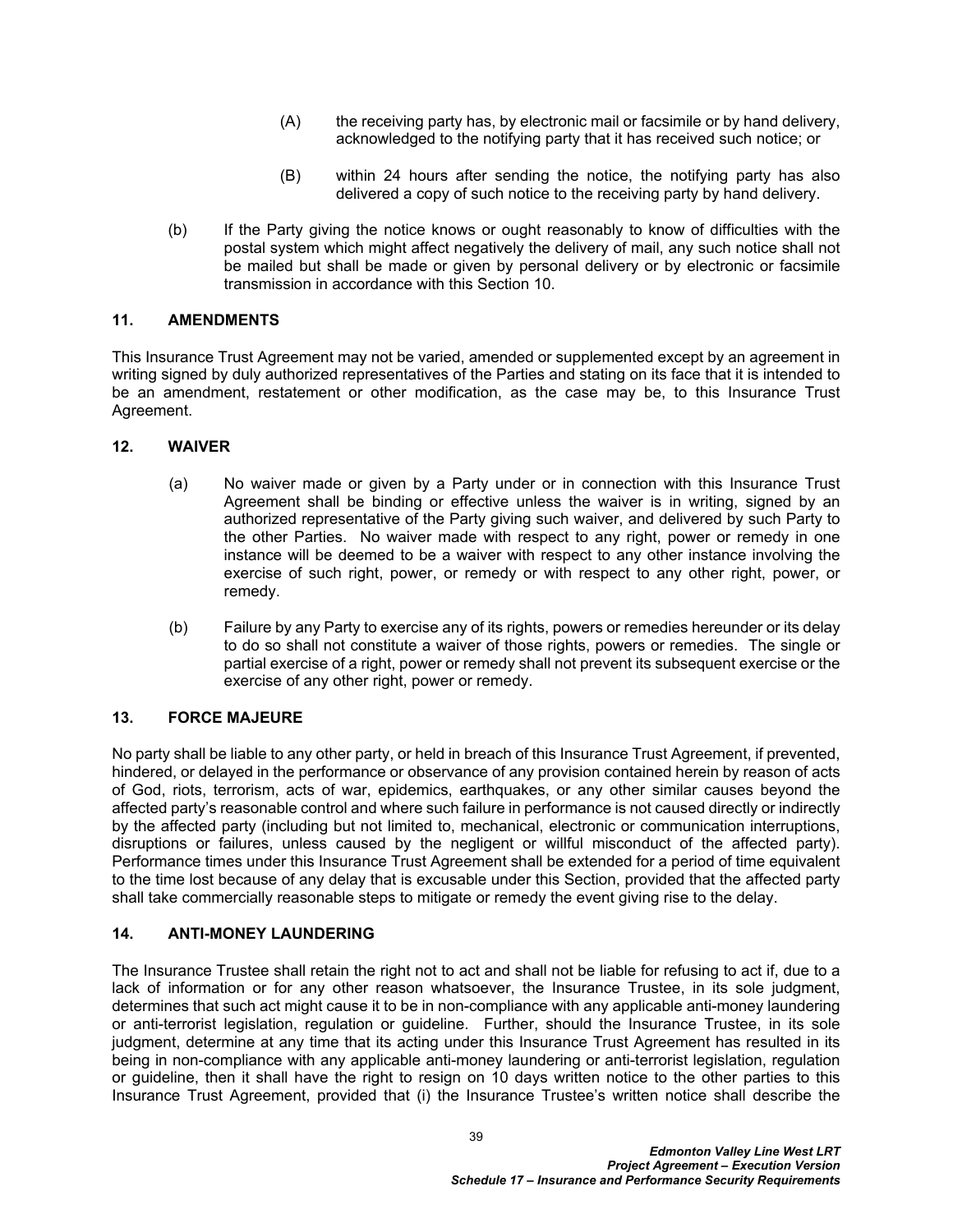circumstances of such non-compliance; (ii) if such circumstances are rectified to the Insurance Trustee's satisfaction within such 10 day period, then such resignation shall not be effective.

### **15. RELATIONSHIP BETWEEN THE PARTIES**

The Parties are independent contractors. This Insurance Trust Agreement is not intended to and does not create or establish between the Parties any relationship as partners, joint venturers, employer and employee, master and servant, or, except as provided in this Insurance Trust Agreement, of principal and agent.

### **16. ENTIRE AGREEMENT**

Except where provided otherwise in this Insurance Trust Agreement, this Insurance Trust Agreement constitutes the entire agreement between the Parties in connection with its subject matter and supersedes all prior representations, communications, negotiations and understandings, whether oral, written, express or implied, concerning the subject matter of this Insurance Trust Agreement.

#### **17. SEVERABILITY**

Each provision of this Insurance Trust Agreement shall be valid and enforceable to the fullest extent permitted by law. If any provision of this Insurance Trust Agreement is declared invalid, unenforceable or illegal by a court of competent jurisdiction, such provision may be severed and such invalidity, unenforceability or illegality shall not prejudice or affect the validity, enforceability and legality of the remaining provisions of this Insurance Trust Agreement. If any such provision of this Insurance Trust Agreement is invalid, unenforceable or illegal, the Parties shall, acting in good faith, promptly negotiate new provisions to eliminate such invalidity, unenforceability or illegality and restore this Insurance Trust Agreement as near as possible to its original intent and effect.

#### **18. ENUREMENT**

This Insurance Trust Agreement shall enure to the benefit of, and be binding on, each of the Parties and their respective successors and permitted transferees and assigns.

### **19. GOVERNING LAW AND JURISDICTION**

- (a) This Insurance Trust Agreement shall be governed by and construed in accordance with the laws of Alberta and the laws of Canada applicable therein and shall be treated in all respects as an Alberta contract, without regard to conflict of laws principles.
- (b) The Parties agree that the courts of the Province of Alberta and all courts competent to hear appeals therefrom shall have exclusive jurisdiction to hear and settle any action, suit, proceeding or dispute in connection with this Insurance Trust Agreement and hereby irrevocably attorn to the exclusive jurisdiction of such courts.

### **20. FURTHER ASSURANCE**

Each Party shall do all things, from time to time, and execute all further documents necessary to give full effect to this Insurance Trust Agreement.

#### **21. LANGUAGE OF AGREEMENT**

Each Party acknowledges having requested and being satisfied that this Insurance Trust Agreement and related documents be drawn in English. Chacune des parties reconnaît avoir demandé que ce document et ses annexes soient rédigés en anglais et s'en declare satisfaite.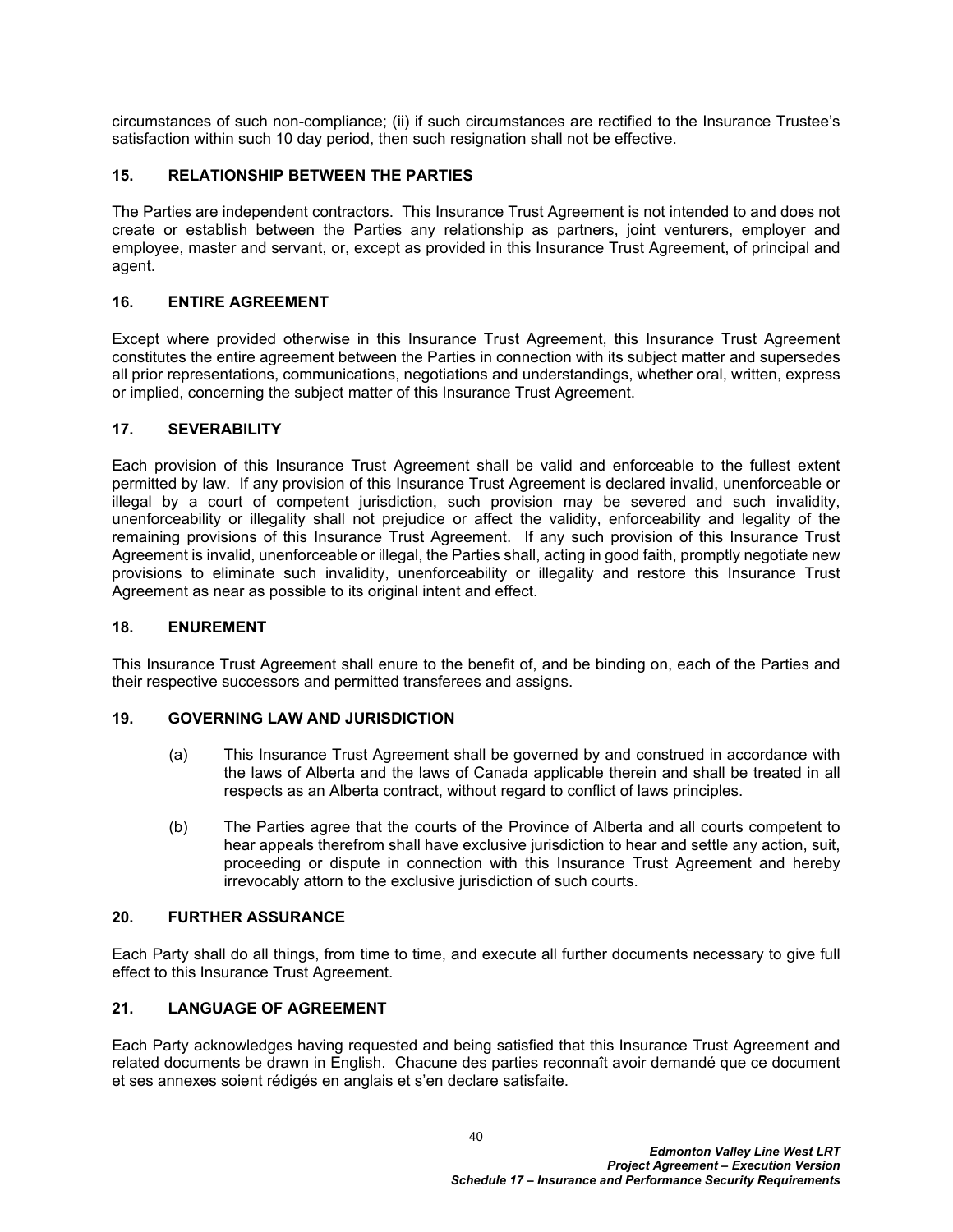#### **22. PRIVACY LAWS**

The parties acknowledge that federal and/or provincial legislation that addresses the protection of individuals' personal information (collectively, the "Privacy Laws") applies to obligations and activities under this Insurance Trust Agreement. Despite any other provision of this Insurance Trust Agreement, none of Project Co, the Lenders' Agent, the City or the Insurance Trustee shall take or direct any action that would contravene, or cause the other to contravene, applicable Privacy Laws. The parties to this Insurance Trust Agreement shall, prior to transferring or causing to be transferred personal information to the Insurance Trustee, obtain and retain required consents of the relevant individuals to the collection, use and disclosure of their personal information, or shall have determined that such consents either have previously been given upon which the Parties can rely or are not required under the Privacy Laws. The Insurance Trustee shall use commercially reasonable efforts to ensure that its services hereunder comply with Privacy Laws. Specifically, the Insurance Trustee agrees: (a) to have a designated chief privacy officer; (b) to maintain policies and procedures to protect personal information and to receive and respond to any privacy complaint or inquiry; (c) to use personal information solely for the purposes of providing its services under or ancillary to this Insurance Trust Agreement and not to use it for any other purpose except with the consent of or direction from the parties to this Insurance Trust Agreement or the individual involved; (d) not to sell or otherwise improperly disclose personal information to any third party; and (e) to employ administrative, physical and technological safeguards to reasonably secure and protect personal information against loss, theft, or unauthorized access, use or modification.

#### **23. COUNTERPARTS**

This Insurance Trust Agreement may be executed in counterparts, in which case (i) the counterparts together shall constitute one agreement, and (ii) communication of execution by electronic transmission of a pdf copy shall constitute good delivery.

#### *[signature pages follow]*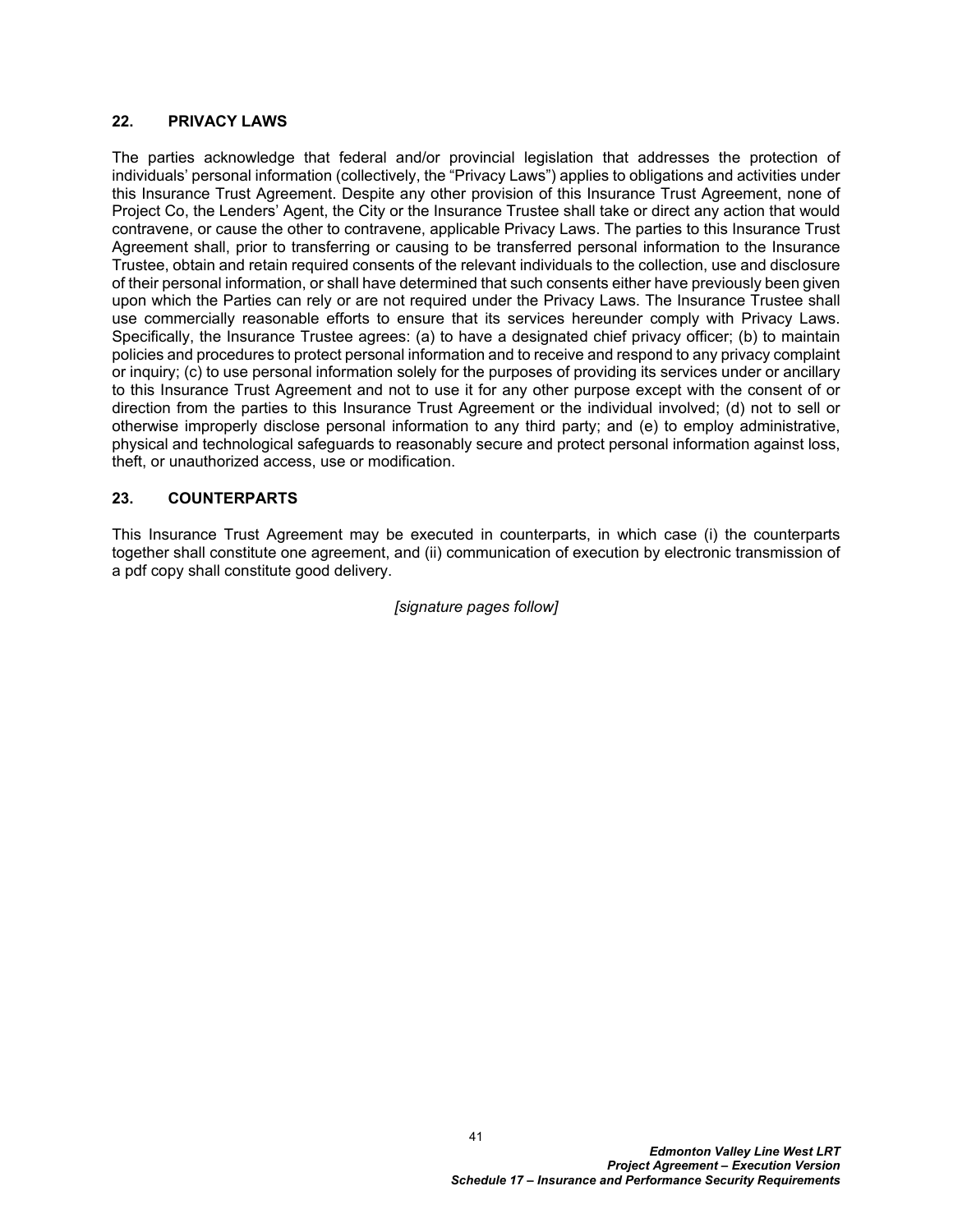IN WITNESS WHEREOF the Parties have executed this Insurance Trust Agreement as of the date first above written**.**

#### **CITY OF EDMONTON**

Integrated Infrastructure Services

Legally Reviewed and Approved as to Form:

 $\blacksquare$  Per:  $\blacksquare$  . The contract of the contract of the contract of the contract of the contract of the contract of the contract of the contract of the contract of the contract of the contract of the contract of the cont Barrister & Solicitor Name: Legal Services **Title:** Acting Deputy City Manager,

Approved as to Content:

, Valley Line Director, LRT Expansion & Renewal

, Branch Manager, LRT Expansion & Renewal

\_\_\_\_\_\_\_\_\_\_\_\_\_\_\_\_\_\_\_\_\_\_\_\_\_\_\_\_\_\_\_\_

\_\_\_\_\_\_\_\_\_\_\_\_\_\_\_\_\_\_\_\_\_\_\_\_\_\_\_\_\_\_\_\_

, Branch Manager, Corporate Procurement and Supply Services

|      | as<br>Lenders' Agent                                                                        |
|------|---------------------------------------------------------------------------------------------|
| Per: | Name:<br>Title:                                                                             |
| Per: | Name:<br>Title:                                                                             |
|      | I/We have authority to bind the Corporation.                                                |
|      |                                                                                             |
|      | <b>PARTNERSHIP, by its general partner, MARIGOLD</b><br><b>INFRASTRUCTURE PARTNERS INC.</b> |
| Per: | <b>MARIGOLD INFRASTRUCTURE PARTNERS LIMITED</b><br>Name:<br><b>Director</b><br>Title:       |

I/We have authority to bind the Corporation.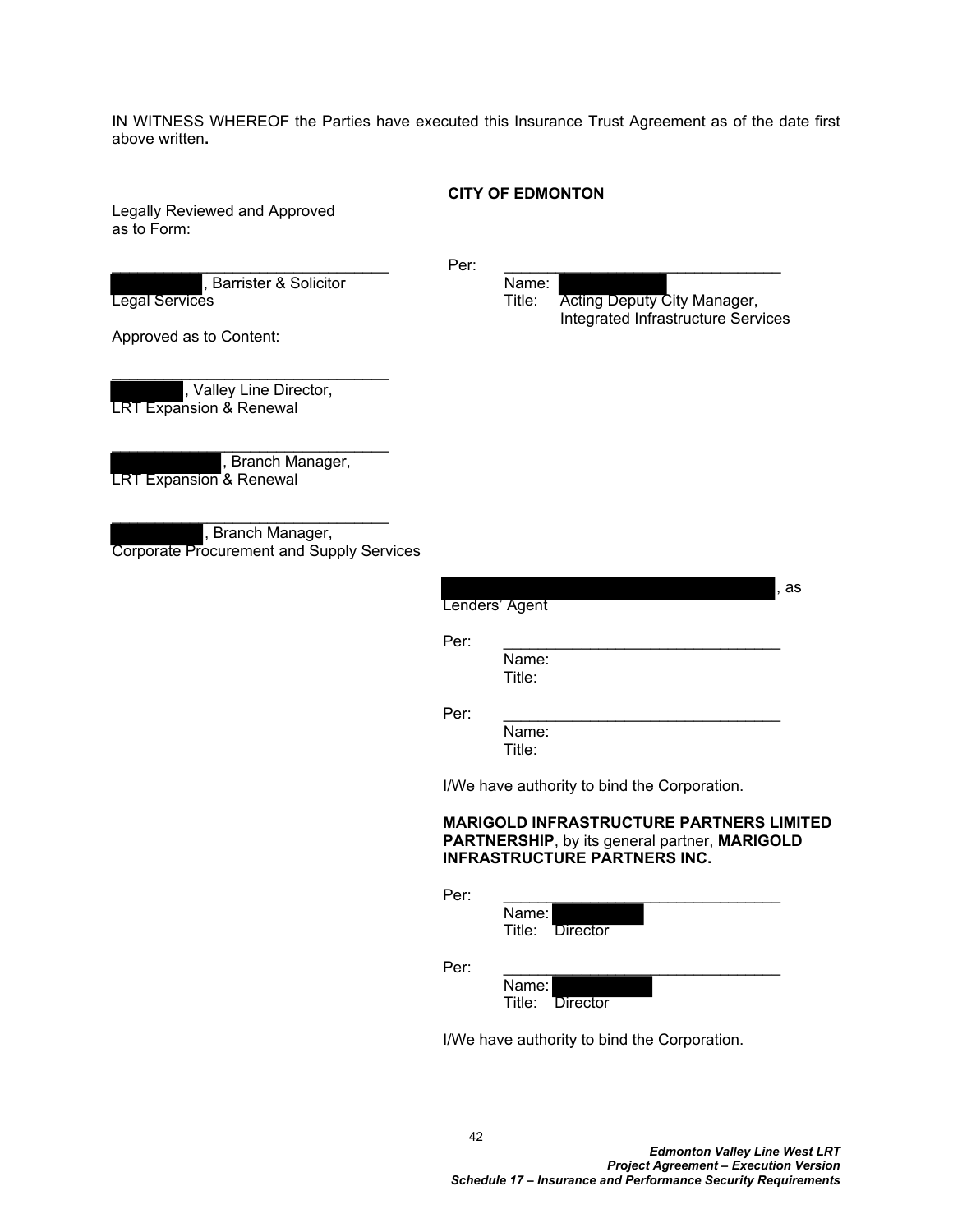| Per: |                 |  |  |
|------|-----------------|--|--|
|      | Name:<br>Title: |  |  |
| Per: |                 |  |  |
|      | Name:           |  |  |

Title:

I/We have authority to bind the Corporation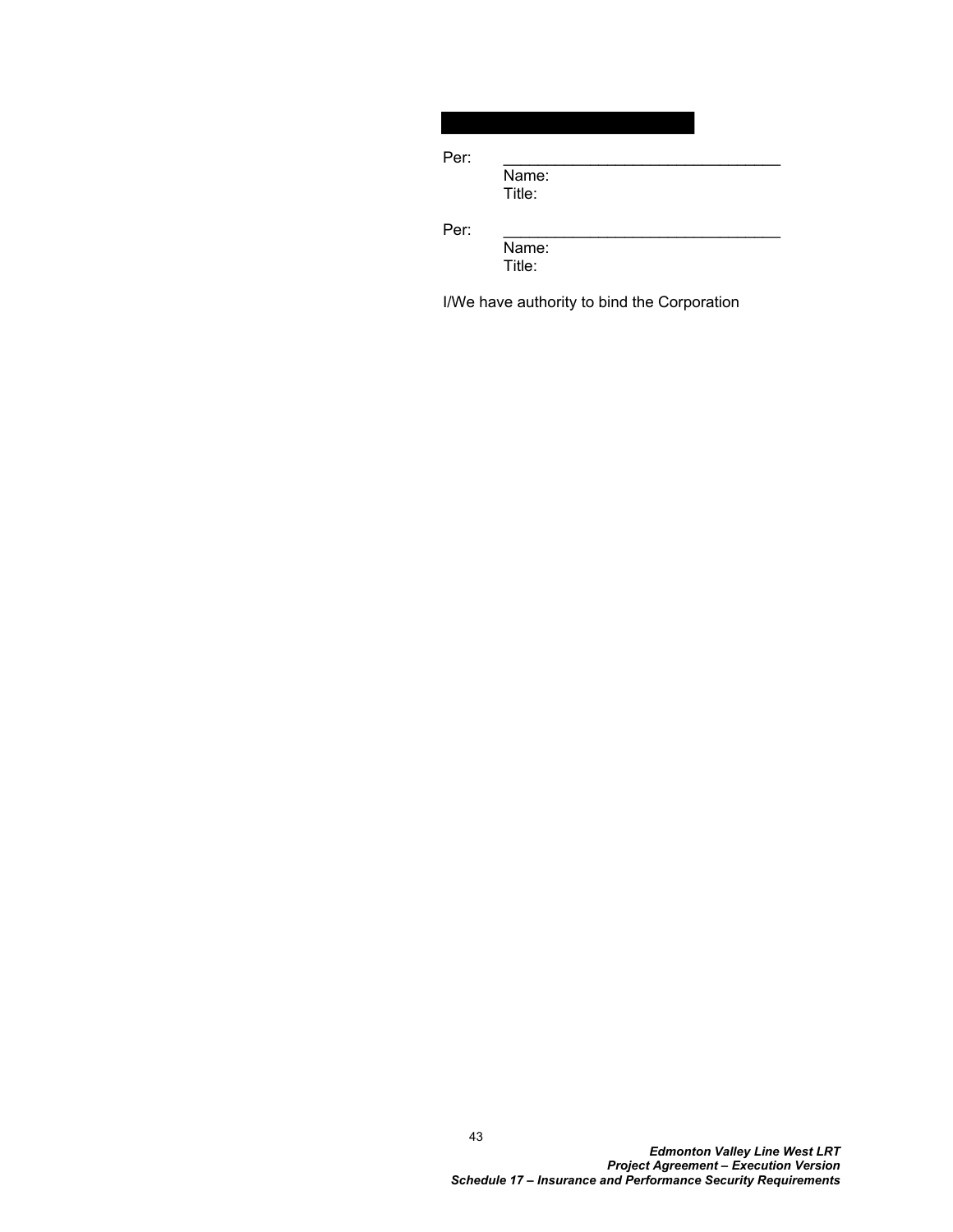#### <span id="page-45-0"></span>**APPENDIX 17C: FORM OF PERFORMANCE BOND**

#### **This bond is subject to the terms and conditions of the multiple obligee rider attached hereto no.\_\_\_\_\_\_\_\_\_\_\_\_\_\_\_\_\_\_\_\_**

#### Bond Amount [Insert Amount]

[Insert Construction Contractor], as Principal, hereinafter called the "Principal", and [Insert Surety], as Surety, duly authorized to transact the business of suretyship in Canada (the "Surety"), are held and firmly bound unto [Insert Project Co] as Obligee, hereinafter called the Obligee (the "Obligee"), in the amount of [Insert Amount] of lawful money of Canada, for the payment of which sum the Principal and the Surety bind themselves, their heirs, executors, administrators, successors and assigns, jointly and severally. For greater certainty, each of the parties comprising the Surety shall be liable for the Surety's obligations hereunder on a joint and several basis in all respects.

**WHEREAS**, the Principal has entered into a written contract entitled Construction Contract with the Obligee dated as of [•], 20[•] for the design and construction of the City of Edmonton Valley Line LRT - Stage 2 (Valley Line West) Project (such contract as so amended, and as the same may hereinafter be further amended, whether by way of change, alteration, addition or other modification, and including all of its terms and provisions without limitation, is hereinafter called the Construction Contract and by reference made part hereof). Capitalized terms used in this Bond without definition shall have their respective meanings attributed thereto in the Construction Contract.

The condition of this obligation is such that, if the Principal shall promptly and faithfully perform its obligations to the Obligee under the Construction Contract, then this obligation shall be null and void; otherwise it shall remain in full force and effect.

Whenever the Principal shall be, and declared by the Obligee to be, in default in respect of its obligations to the Obligee under the Construction Contract, the Obligee having performed the Obligee's obligations under the Construction Contract, the Surety shall promptly select and carry out one of the four following options:

- 1. remedy any default, or;
- 2. complete the Construction Contract in accordance with its terms and conditions, or;
- 3. obtain a bid or bids for submission to the Obligee for completing the Construction Contract in accordance with its terms and conditions and upon determination by the Obligee and the Surety of the lowest responsible bidder, acceptable to the City of Edmonton acting reasonably, arrange for a contract between such bidder and the Obligee or between such bidder and such other party as an additional named Obligee shall be entitled to direct, and the Surety shall make available as work progresses (even though there should be a default, or a succession of defaults, under the contract or contracts of completion, arranged under this paragraph) sufficient funds to pay to complete the Principal's obligations in accordance with the terms and conditions of the Construction Contract, less the Balance of the Construction Contract amount and to pay all expenses incurred by the Obligee as a result of the Principal's default relating directly to the performance of the Design and Construction obligations under the Construction Contract, but not exceeding the Bond Amount. The "Balance of the Construction Contract amount" is the Contract Price payable to the Principal under the Construction Contract, less the amount properly paid by the Obligee to the Principal under the Construction Contract; or
- 4. pay the Obligee the lesser of (1) the Bond Amount or (2) the Obligee's proposed cost to complete the Construction Contract in accordance with its terms and conditions less the Balance of the Construction Contract amount.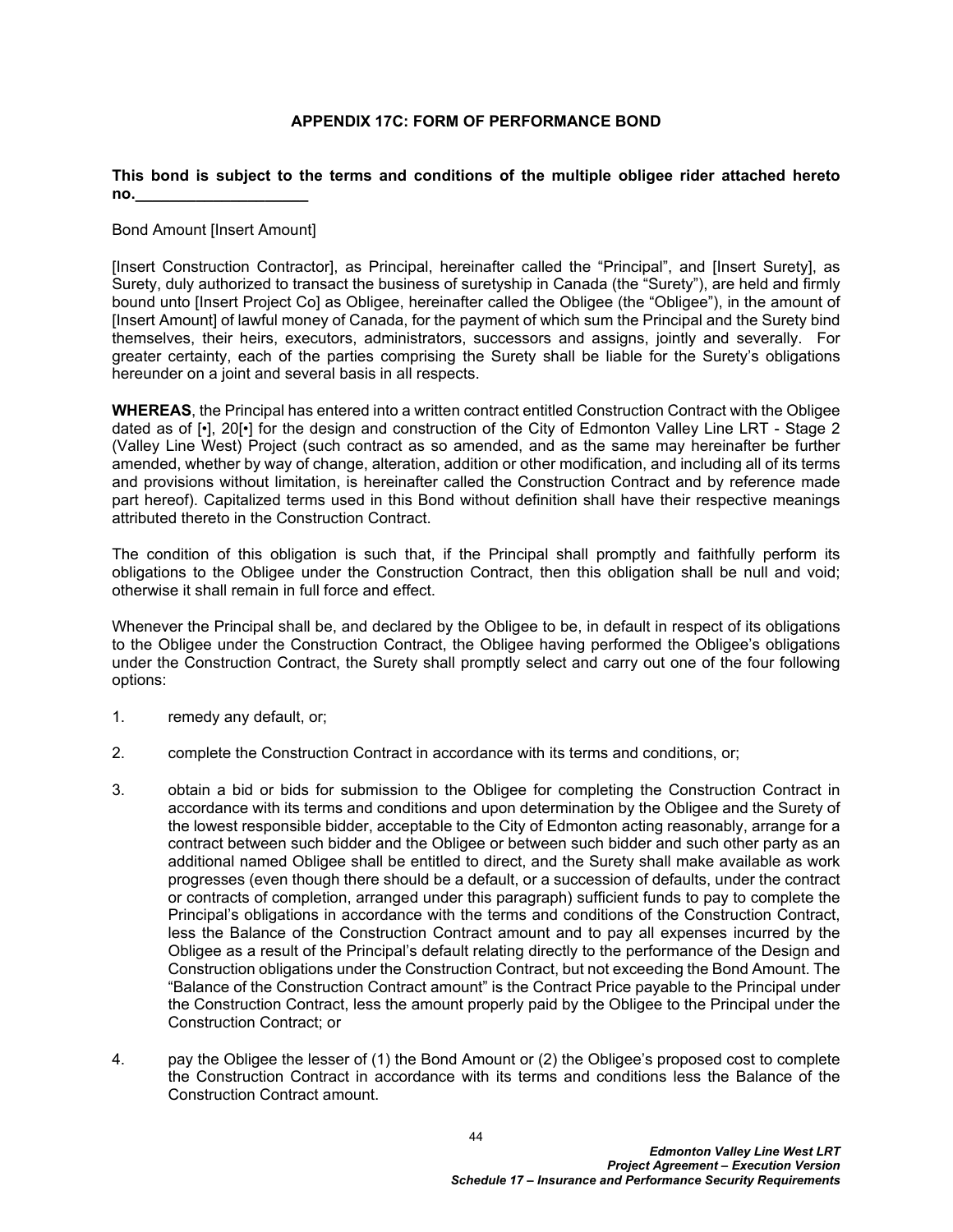The Surety shall not be discharged or released from liability hereunder and such liability shall not be in any way affected by any changes, alterations, additions or variations, taking or receiving of security between the Principal and the Obligee, or extension of time, or other modification of the Construction Contract, by the exercise by the Obligee of any of the rights or powers reserved to it under the Construction Contract or by its forbearance to exercise any such rights or powers, including (but without restricting the generality of the foregoing) any changes in the extent or nature of the CC Project Work under the Construction Contract or by any dealing, transaction, forbearance or forgiveness which may take place between the Principal and the Obligee.

The Surety agrees that, for the purposes of determining its liability under this Bond, findings or decisions against the Principal under the terms of the Construction Contract that are binding on the Principal and the Obligee shall also bind the Surety.

It is a condition of this Bond that any suit or action must be commenced before the expiration of two (2) years from the earlier of (1) the Construction Completion Date, or (2) the date on which the Principal is declared in default by the Obligee and such notice of default is provided to the City of Edmonton and [Insert Lender].

The Surety shall, in no event, be liable for a greater sum than the Bond Amount. Further, and notwithstanding anything else in this Bond, the Surety's liability hereunder for any default under Section 14.6(k) of the project agreement between the Obligee and the City of Edmonton dated [insert date] shall be limited to any default by the Principal resulting in the non-performance or non-observance by the Principal of any of its other obligations under the Construction Contract.

No right of action shall accrue on this Bond, to or for the use of, any person or corporation other than the Obligee named herein, or the heirs, executors, administrators, successors or assigns of the Obligee.

This Performance Bond may be executed in any number of counterparts, and by the different parties hereto on separate counterparts, each of which counterpart shall be an original but all of which shall together constitute one and the same instrument.

**IN WITNESS WHEREOF**, the Principal and the Surety have signed and sealed this Bond dated the day of \_\_\_\_\_\_\_\_\_\_\_\_\_\_\_, 20\_\_.

#### **Signed, sealed and delivered**

in the presence of:

### **[CONSTRUCTION CONTRACTOR]**

By:

**Signature** 

Name of person signing

#### **[SURETY]**

By:

**Signature** 

Name of person signing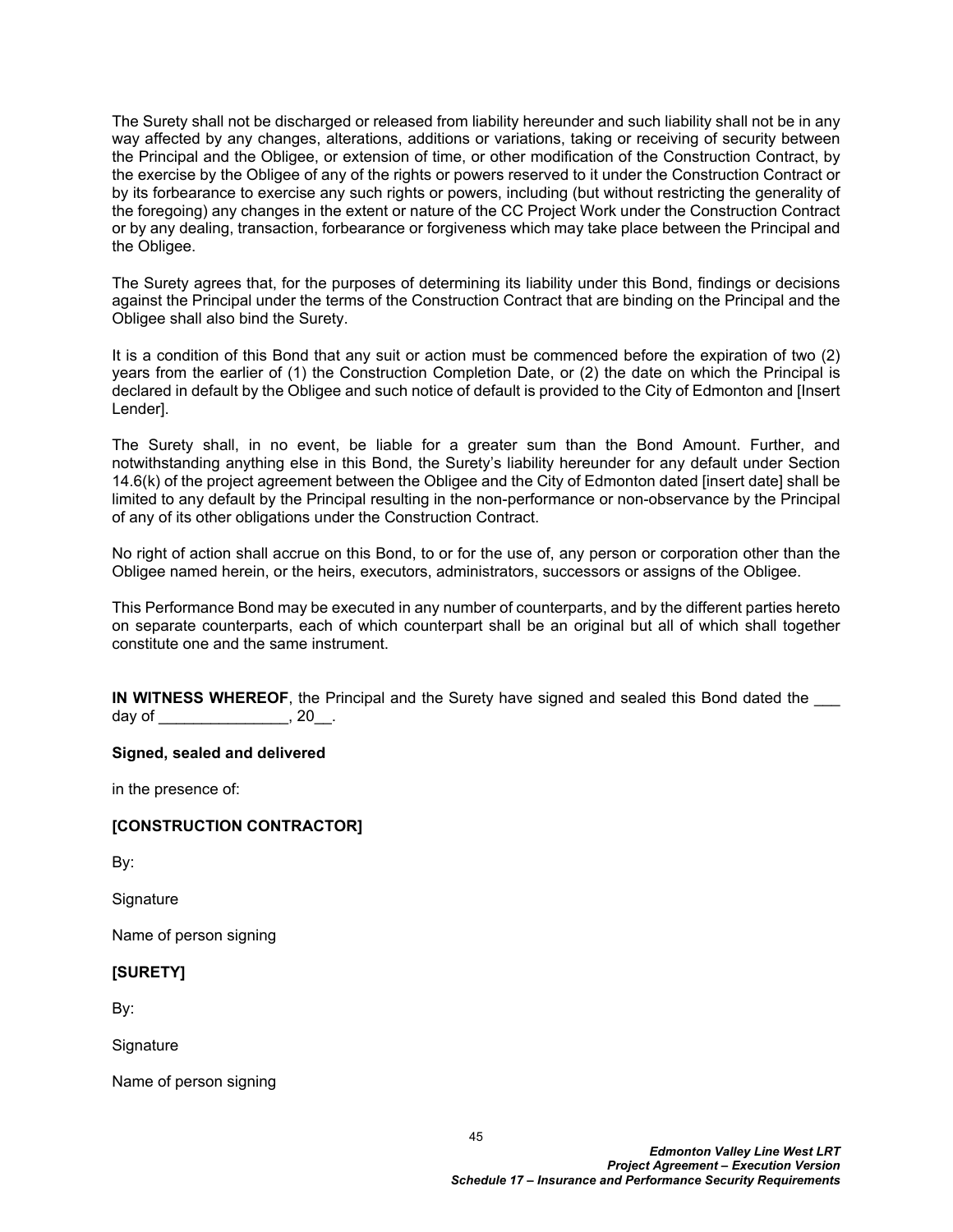### **Exhibit 1 to Appendix 17C**

#### **Form of Multiple Obligee Rider to Performance Bond**

TO BE ATTACHED TO AND FORM PART OF THE PERFORMANCE BOND NO. [Insert Bond No.] dated as of [•], 20[•] (the "Bond") concurrently with the execution of this Multiple Obligee Rider, issued by [Insert Surety], as Surety (hereinafter called the "Surety"), on behalf of [Insert Construction Contractor], as Principal (hereinafter called the "Principal"), and in favour of [Insert Project Co], as Obligee (hereinafter called the "Obligee").

NOW THEREFORE, in consideration of Ten (\$10.00) Dollars and other good and valuable consideration, receipt of which is hereby acknowledged by each of the parties hereto, the undersigned hereby agree as follows:

- 1. The Bond shall be and is hereby amended to add the City of Edmonton and [Insert Lender] ("[•]"), in their respective capacities as assignees of the Construction Contract, as additional named obligees, which additional named obligees (hereinafter from time to time referred to as "Obligee(s)") shall, subject to the terms of the Bond and this Multiple Obligee Rider, be entitled to enforce the obligations of the Principal and the Surety under the Bond and this Multiple Obligee Rider.
- 2. Capitalized terms used in this Multiple Obligee Rider without definition shall have the respective meanings attributed to them in the Bond and the Project Agreement entered into between the City of Edmonton and the Obligee dated [insert date of Project Agreement].
- 3. If there is an event of default by the Principal under the Construction Contract (a "Construction Event of Default") and [Insert Lender] or the City of Edmonton makes a claim under the Bond, [Insert Lender] or the City of Edmonton, as the case may be, shall make available to the Surety in accordance with the terms of the Construction Contract the Balance of the Construction Contract amount.
- 4. All of the terms, conditions and provisions of the Bond are hereby incorporated herein by reference as if fully set forth herein.
- 5. No alteration or material change in the Construction Contract or any conduct of the Principal, Obligee or [Insert Lender], prior to the Principal being declared in default, shall prejudice the rights or interest of the City of Edmonton under the Bond or this Multiple Obligee Rider provided that the City of Edmonton has not caused such alteration or material change without the prior written consent of the Surety.
- 6. The Obligee, Principal, Surety and [Insert Lender] acknowledge and agree that they will not remedy any default, settle, waive, reduce or otherwise compromise any claims under the Bond without the prior written approval of the City of Edmonton, acting reasonably, and the Surety shall provide reasonable notice to the City of Edmonton prior to remedying any default, settling, waiving, reducing or otherwise compromising any claim or making any payment under the Bond, provided that the Surety shall not be precluded from tendering upon the Obligee(s) performance pursuant to one of the four numbered options in the Bond.
- 7. The Surety acknowledges the Lender's Step-In Period rights; provided that such acknowledgement shall in no way limit or otherwise abrogate from the Surety's rights under the Bond or this Multiple Obligee Rider.
- 8. In the event of any ambiguity, conflict or inconsistency, the Bond and this Multiple Obligee Rider shall prevail over the Project Agreement and the other Project Documents.
- 9. Nothing herein shall alter or affect the aggregate liability of the Surety as described in the Bond.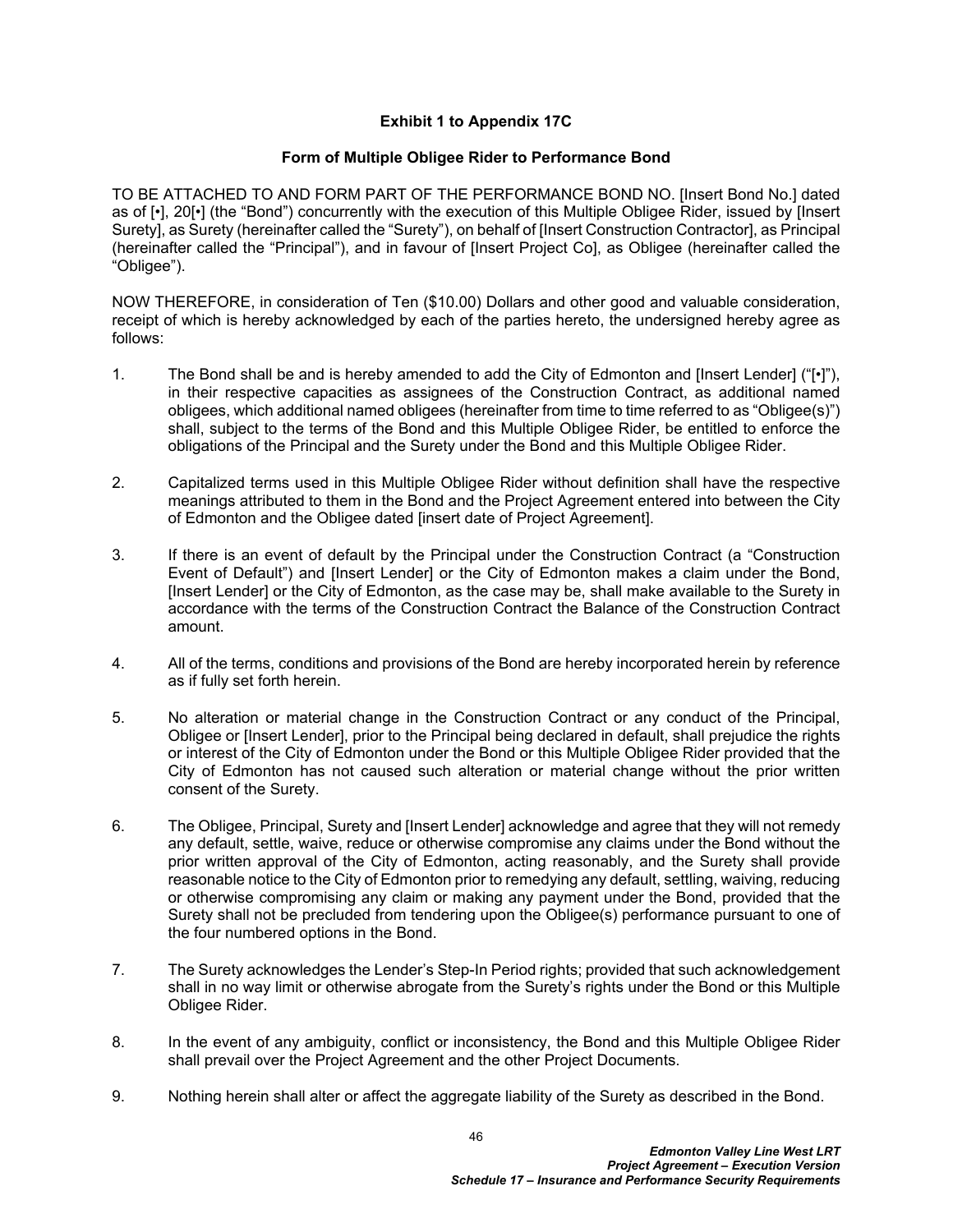10. This Multiple Obligee Rider may be executed in any number of counterparts, and by the different parties hereto on separate counterparts, each of which counterpart shall be an original but all of which shall together constitute one and the same instrument.

#### **Signed, sealed and delivered**

in the presence of:

### **[CONSTRUCTION CONTRACTOR]**

By:

**Signature** 

Name of person signing

### **[SURETY]**

By:

**Signature** 

Name of person signing

### **[PROJECT CO]**

By:

**Signature** 

Name of person signing

### **[LENDER]**

By:

**Signature** 

Name of person signing

### **CITY OF EDMONTON**

By:

**Signature** 

Name of person signing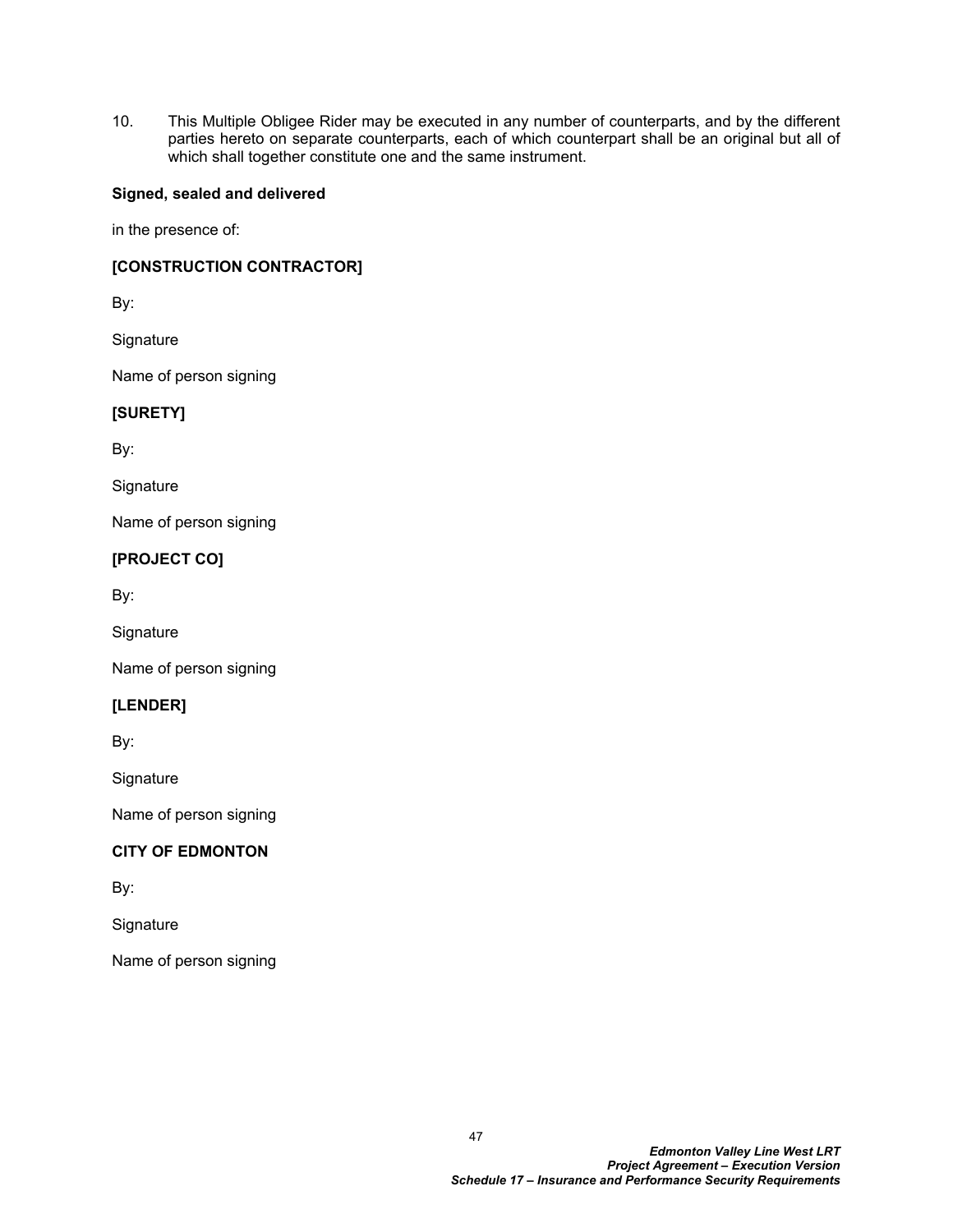### <span id="page-49-0"></span>**APPENDIX 17D: FORM OF LABOUR AND MATERIAL PAYMENT BOND**

NOTE: This bond is issued simultaneously with a Performance Bond and Multiple Obligee Rider and is subject to the terms and conditions of the Labour and Material Payment Bond Multiple Obligee Rider attached hereto

Bond No.

### Bond Amount: [Insert Amount]

[Insert Construction Contractor], as Principal (hereinafter called the "Principal"), and [Insert Surety], a corporation created and existing under the [laws of Canada] and duly authorized to transact the business of Suretyship in Canada as Surety (hereinafter called the "Surety") are subject to the conditions hereinafter contained, held and firmly bound unto [Insert Project Co] as Obligee (hereinafter called the "Obligee"), for the use and benefit of the Claimants, and each of their heirs, executors, administrators, successors and assigns, in the amount of [Insert amount] of lawful money of Canada for the payment of which sum well and truly to be made, the Principal and the Surety bind themselves, their heirs, executors, administrators, successors and assigns, jointly and severally, firmly by these presents. For greater certainty, each of the parties comprising the Surety shall be liable for the Surety's obligations hereunder on a joint and several basis in all respects.

WHEREAS, the Principal has entered into a written contract entitled Construction Contract with the Obligee dated [•], 20[•] for the design and construction of the City of Edmonton Valley Line LRT – Stage 2 (Valley Line West) (such contract as so amended, and as the same may hereinafter be further amended, whether by way of change, alteration, addition or other modification, and including all of its terms and provisions without limitation, is hereinafter called the Construction Contract and by reference made part hereof). Capitalized terms used in this Bond without definition shall have their respective meanings attributed thereto in the Construction Contract.

NOW, THEREFORE, THE CONDITION OF THIS OBLIGATION is such that, if the Principal shall make payment to all Claimants for all labour and material used or reasonably required for use in the performance of the Construction Contract, then this obligation shall be null and void; and otherwise it shall remain in full force and effect, subject, however, to the following conditions:

- 1. A Claimant for the purpose of this Bond is defined as one having a direct contract with the Principal for labour, material, or both, used or reasonably required for use in the performance of the Construction Contract, labour and material being construed to include that part of water, gas, power, light, heat, oil, gasoline, telephone service or rental equipment directly applicable to the Construction Contract provided that a person, firm or corporation who rents equipment to the Principal to be used in the performance of the Construction Contract under a contract which provides that all or any part of the rent is to be applied towards the purchase price thereof, shall only be a Claimant to the extent of the prevailing industrial rental value of such equipment for the period during which the equipment was used in the performance of the Construction Contract. The prevailing industrial rental value of equipment shall be determined, insofar as it is practical to do so, in accordance with and in the manner provided for in the latest revised edition of the publication of the Canadian Construction Association titled "Rental Rates on Construction Equipment" published prior to the period during which the equipment was used in the performance of the Construction Contract.
- 2. The Principal and the Surety hereby jointly and severally agree with the Obligee, as Trustee, that every Claimant who has not been paid as provided for under the terms of his or her or its contract with the Principal, before the expiration of a period of ninety (90) days after the date on which the last of such Claimant's work or labour was done or performed or materials were furnished by such Claimant, may as a beneficiary of the trust herein provided for, sue on this Bond, prosecute the suit to final judgment for such sum or sums as may be justly due to such Claimant under the terms of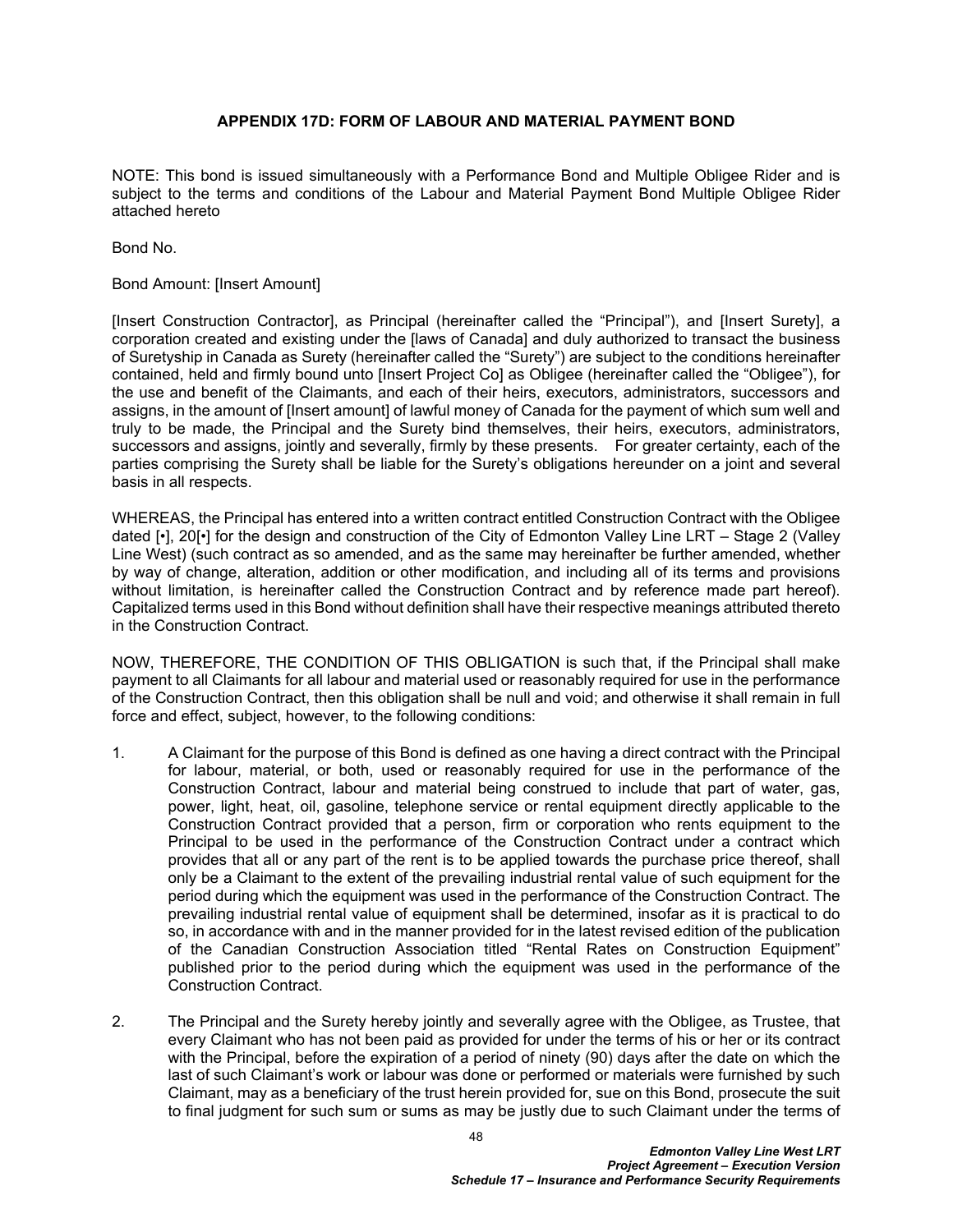his or her or its contract with the Principal and have execution thereon. Provided that the Obligee is not obliged to do or take any act, action or proceeding against the Surety on behalf of the Claimants, or any of them, to enforce the provisions of this Bond. If any act, action or proceeding is taken either in the name of the Obligee or by joining the Obligee as a party to such proceeding, then such act, action or proceeding shall be taken on the understanding and basis that the Claimants, or any of them, who take such act, action or proceeding shall indemnify and save harmless the Obligee against all costs, charges and expenses or liabilities incurred thereon and any loss or damage resulting to the Obligee by reason thereof. Provided still further that, subject to the foregoing terms and conditions, the Claimants, or any of them, may use the name of the Obligee to sue on and enforce the provisions of this Bond.

- 3. It is a condition precedent to the liability of the Surety under this Bond that such Claimant shall have given written notice as hereinafter set forth to each of the Principal, the Surety and the Obligee, stating with substantial accuracy the amount claimed, and that such Claimant shall have brought suit or action in accordance with this Bond, as set out in sub-clauses 3(b) and 3(c) below. Accordingly, no suit or action shall be commenced hereunder by any Claimant:
	- (a) unless such Claimant shall have given written notice within the time limits hereinafter set forth to each of the Principal, the Surety and the Obligee, stating with substantial accuracy the amount claimed. Such notice shall be served by mailing the same by registered mail to the Principal, the Surety and the Obligee at any place where an office is regularly maintained for the transaction of business by such persons or served in any manner in which legal process may be served in the Province or other part of Canada in which the subject matter of the Construction Contract is located. Such notice shall be given:
		- (i) in respect of any claim for the amount, or any portion thereof, required to be held back from the Claimant by the Principal, under either the terms of the Claimant's contract with the Principal, or under the construction or builders' lien legislation applicable to the Claimant's contract with the Principal, whichever is greater, within one hundred and twenty (120) days after such Claimant should have been paid in full under the Claimant's contract with the Principal; and
		- (ii) in respect of any claim other than for the holdback, or portion thereof, referred to above, within one hundred and twenty (120) days after the date upon which such Claimant did, or performed, the last of the work or labour or furnished the last of the materials for which such claim is made under the Claimant's contract with the Principal;
	- (b) after the expiration of one (1) year following the date on which the Principal ceased work on the Construction Contract, including work performed under the guarantees provided in the Construction Contract; and
	- (c) other than in a Court of competent jurisdiction in the Province of Alberta in which the subject matter of the Construction Contract, or any part thereof, is situated, and not elsewhere, and the parties hereto agree to submit to the jurisdiction of such Court.
- 4. The Surety agrees not to take advantage of Article 1959 of the Civil Code of the Province of Quebec in the event that, by an act or an omission of a Claimant, the Surety can no longer be subrogated in the rights, hypothecs and privileges of said Claimant.
- 5. Any material change in the Construction Contract between the Principal and the Obligee shall not prejudice the rights or interest of any Claimant under this Bond who is not instrumental in bringing about and has not caused such change.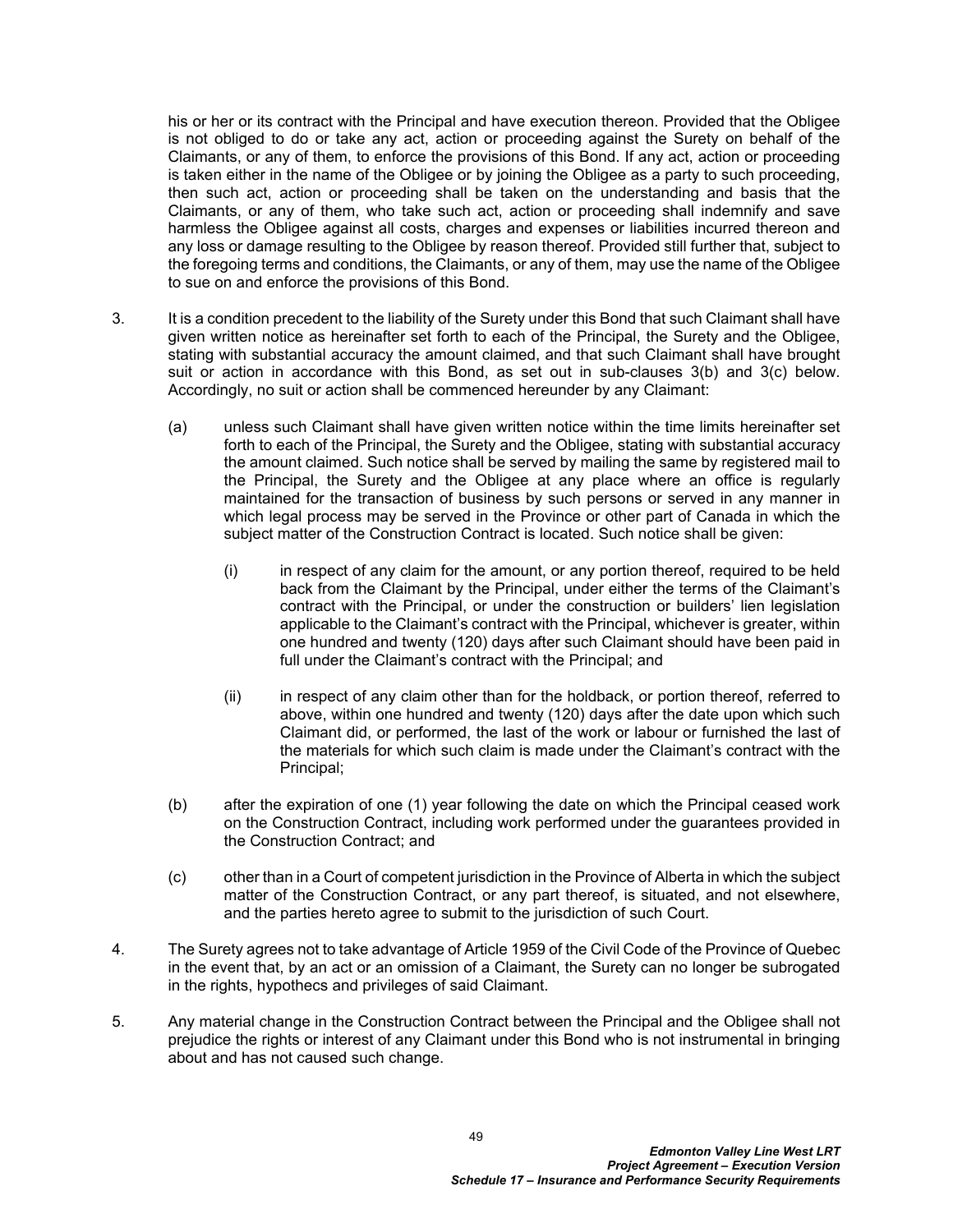- 6. The amount of this Bond shall be reduced by and to the extent of any payment or payments made in good faith and in accordance with the provisions hereof, inclusive of the payment by the Surety of construction or builders' liens which may be filed of record against the subject matter of the Construction Contract, whether or not claim for the amount of such lien(s) be presented under and against this Bond.
- 7. The Surety shall not be liable for a greater sum than the specified penalty of this Bond.
- 8. This Labour and Material Payment Bond may be executed in any number of counterparts, and by the different parties hereto on separate counterparts, each of which counterpart shall be an original but all of which shall together constitute one and the same instrument.

**IN WITNESS WHEREOF**, the Principal and the Surety have signed and sealed this Bond this \_\_ day of  $\overline{\phantom{a}}$ , 20 $\overline{\phantom{a}}$ , 20 $\overline{\phantom{a}}$ .

**SIGNED, SEALED AND DELIVERED** in the presence of:

### **[CONSTRUCTION CONTRACTOR]**

By:

**Signature** 

Name of person signing

### **[SURETY]**

By:

**Signature** 

Name of person signing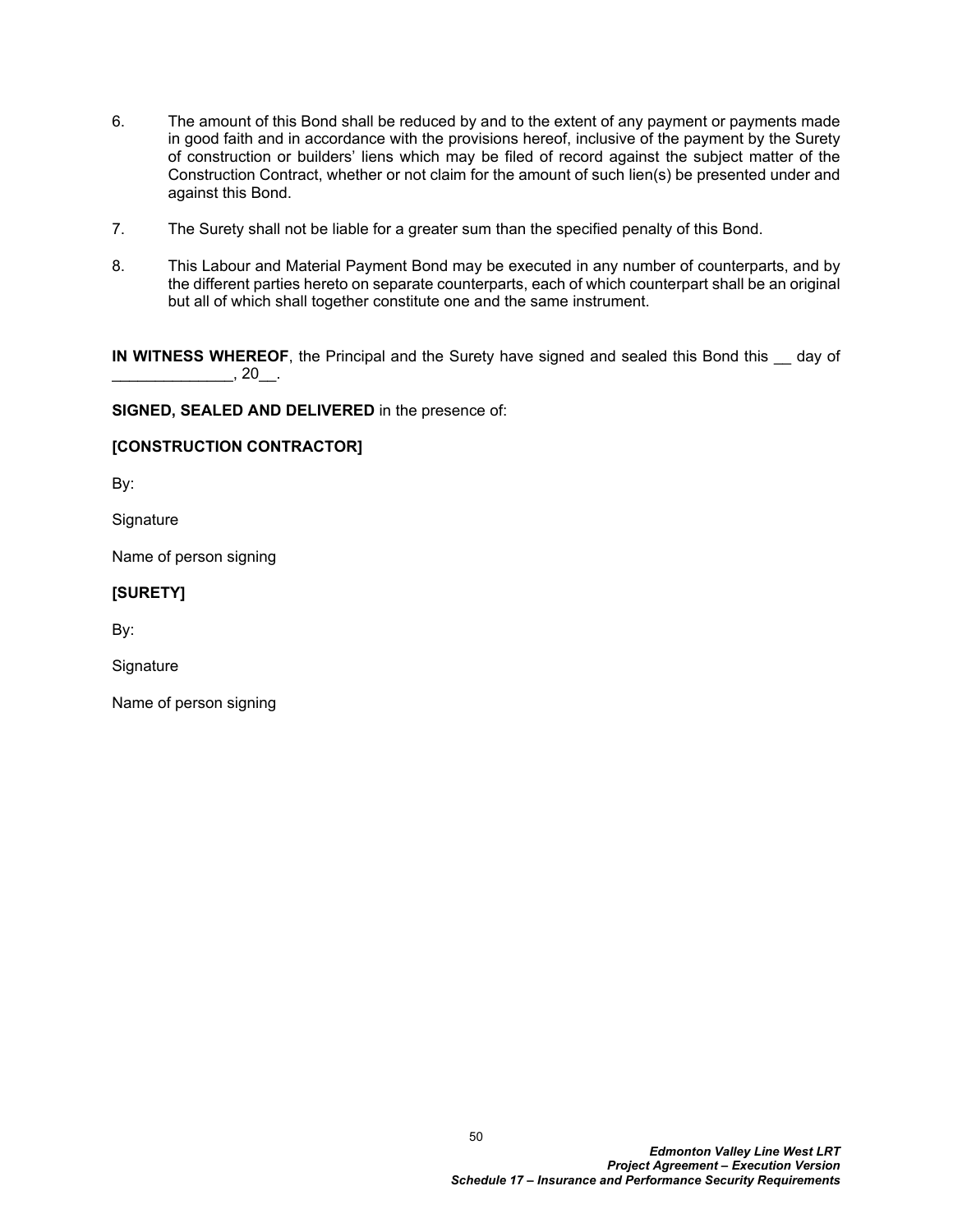### **Exhibit 1 to Appendix 17D**

### **Form of Multiple Obligee Rider to Labour and Material Payment Bond**

**To be attached to and form part of the Labour and Material Payment Bond no.** [Insert Bond No.] dated [•], 20[•] (the "L&M Bond") concurrently with the execution of this Labour and Material Payment Bond Multiple Obligee Rider ("L&M Multiple Obligee Rider") issued by [Insert Surety] (hereinafter called the "Surety"), on behalf of [Insert Construction Contractor], as Principal (hereinafter called the "Principal"), and in favour of [Insert Project Co], as Obligee (hereinafter called the "Obligee").

**Now therefore**, in consideration of Ten (\$10.00) Dollars and other good and valuable consideration, receipt of which is hereby acknowledged by each of the parties hereto, the undersigned hereby agree as follows:

- 1. The L&M Bond shall be and is hereby amended to add the City of Edmonton (hereinafter called the "Owner") and [Insert Lender] (hereinafter called the "Lender") as additional named obligees (hereinafter from time to time referred to as "Obligees"), in their respective capacities as assignees of the Construction Contract.
- 2. Capitalized terms used in this L&M Multiple Obligee Rider without definition shall have the respective meanings attributed to them in the L&M Bond and the Project Agreement entered into between the City of Edmonton and the Obligee dated [insert date of Project Agreement].
- 3. All of the terms, conditions and provisions of the L&M Bond are hereby incorporated herein by reference as if fully set forth herein.
- 4. No alteration or material change in the Construction Contract or any conduct of the Principal, Obligee or Lender, shall prejudice the rights or interest of the Owners or any Claimant under the L&M Bond or this L&M Multiple Obligee Rider provided that the Owners or any such Claimant have not caused such alteration or material change without the prior written consent of the Surety.
- 5. In the event of any ambiguity, conflict or inconsistency, the L&M Bond and the L&M Multiple Obligee Rider shall prevail over the Project Agreement and the other Project Documents.
- 6. Nothing herein shall alter or affect the aggregate liability of the Surety as described in the L&M Bond.
- 7. This Multiple Obligee Rider may be executed in any number of counterparts, and by the different parties hereto on separate counterparts, each of which counterpart shall be an original but all of which shall together constitute one and the same instrument.

51

#### **Signed, sealed and delivered**

in the presence of:

### **[CONSTRUCTION CONTRACTOR]**

By:

**Signature** 

Name of person signing